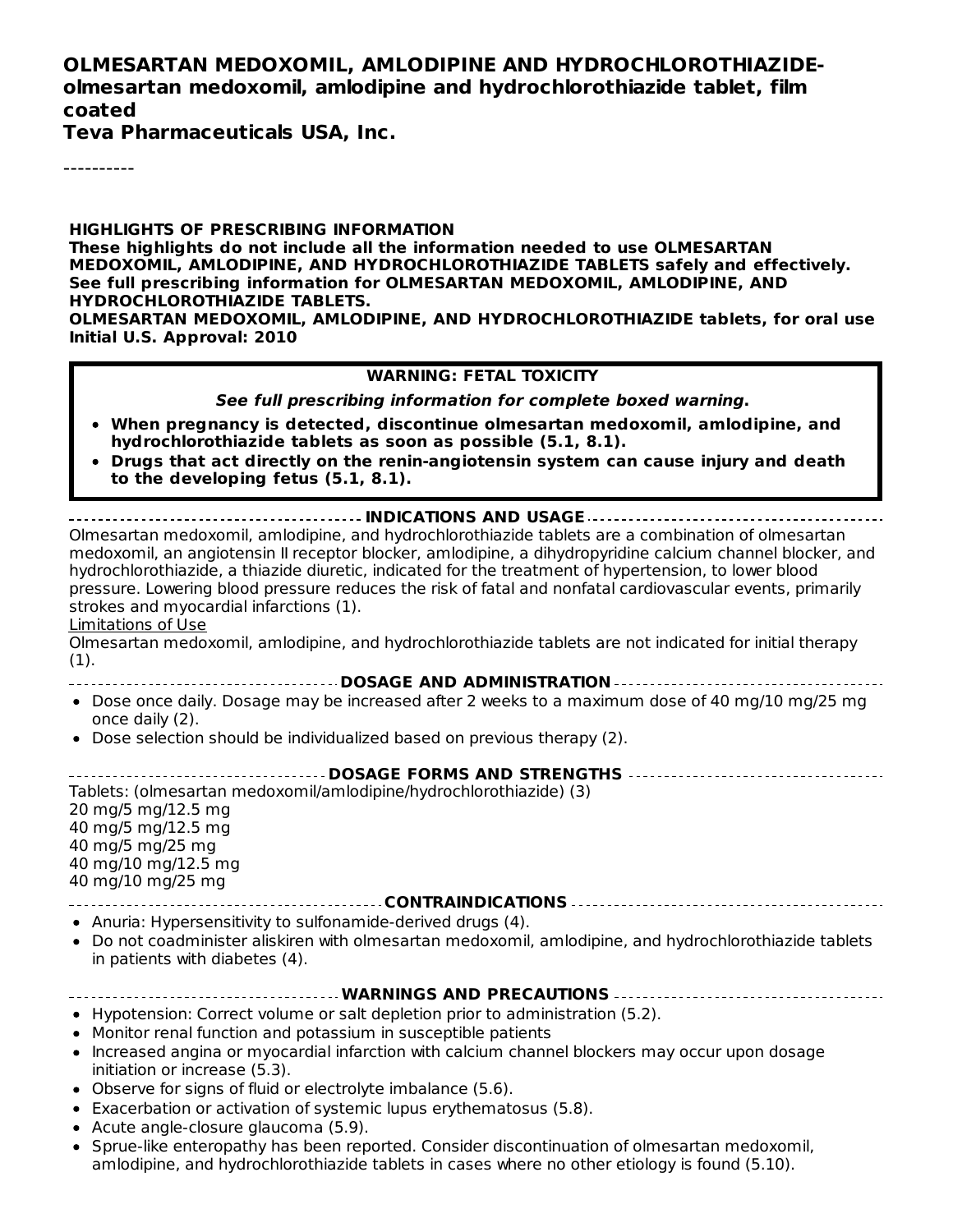#### **ADVERSE REACTIONS**

Most common adverse reactions (incidence ≥2%) are dizziness, peripheral edema, headache, fatigue, nasopharyngitis, muscle spasms, nausea, upper respiratory tract infection, diarrhea, urinary tract infection, and joint swelling (6.1).

#### **To report SUSPECTED ADVERSE REACTIONS, contact Teva Pharmaceuticals USA, Inc. at 1- 888-838-2872 or FDA at 1-800-FDA-1088 or www.fda.gov/medwatch.**

**DRUG INTERACTIONS** Olmesartan medoxomil (7.1):

- Non-steroidal anti-inflammatory drugs (NSAIDs): May lead to increased risk of renal impairment and loss of antihypertensive effect.
- Dual inhibition of the renin-angiotensin system: Increased risk of renal impairment, hypotension, and hyperkalemia.
- Colesevelam hydrochloride: Consider administering olmesartan at least 4 hours before colesevelam  $\bullet$ hydrochloride dose.
- Lithium: Increases in serum lithium concentrations and lithium toxicity.

#### Amlodipine (7.2):

- Limit simvastatin to 20 mg daily when coadministered.
- Increased exposure to cyclosporin and tacrolimus.
- Increased amlodipine exposure when coadministered with CYP3A inhibitors

#### Hydrochlorothiazide (7.3):

- Antidiabetic drugs: Dosage adjustment of antidiabetic may be required.
- Cholestyramine and colestipol: Reduced absorption of thiazides.
- NSAIDs: Can reduce the diuretic, natriuretic, and antihypertensive effects of diuretics.
- **USE IN SPECIFIC POPULATIONS**
- Lactation: Breastfeeding is not recommended (8.2).
- Renal Impairment: Avoid use in patients with creatinine clearance  $≤30$  mL/min (8.7).

#### **See 17 for PATIENT COUNSELING INFORMATION.**

**Revised: 1/2021**

### **FULL PRESCRIBING INFORMATION: CONTENTS\***

**WARNING: FETAL TOXICITY**

#### **1 INDICATIONS AND USAGE**

- **2 DOSAGE AND ADMINISTRATION**
- **3 DOSAGE FORMS AND STRENGTHS**

#### **4 CONTRAINDICATIONS**

#### **5 WARNINGS AND PRECAUTIONS**

#### 5.1 Fetal Toxicity

- 5.2 Hypotension in Volume- or Salt-Depleted Patients
- 5.3 Increased Angina and/or Myocardial Infarction
- 5.4 Impaired Renal Function
- 5.5 Patients with Hepatic Impairment
- 5.6 Electrolyte and Metabolic Imbalances
- 5.7 Postsympathectomy Patients
- 5.8 Systemic Lupus Erythematosus
- 5.9 Acute Myopia and Secondary Angle-Closure Glaucoma
- 5.10 Sprue-like Enteropathy

#### **6 ADVERSE REACTIONS**

6.1 Clinical Trials Experience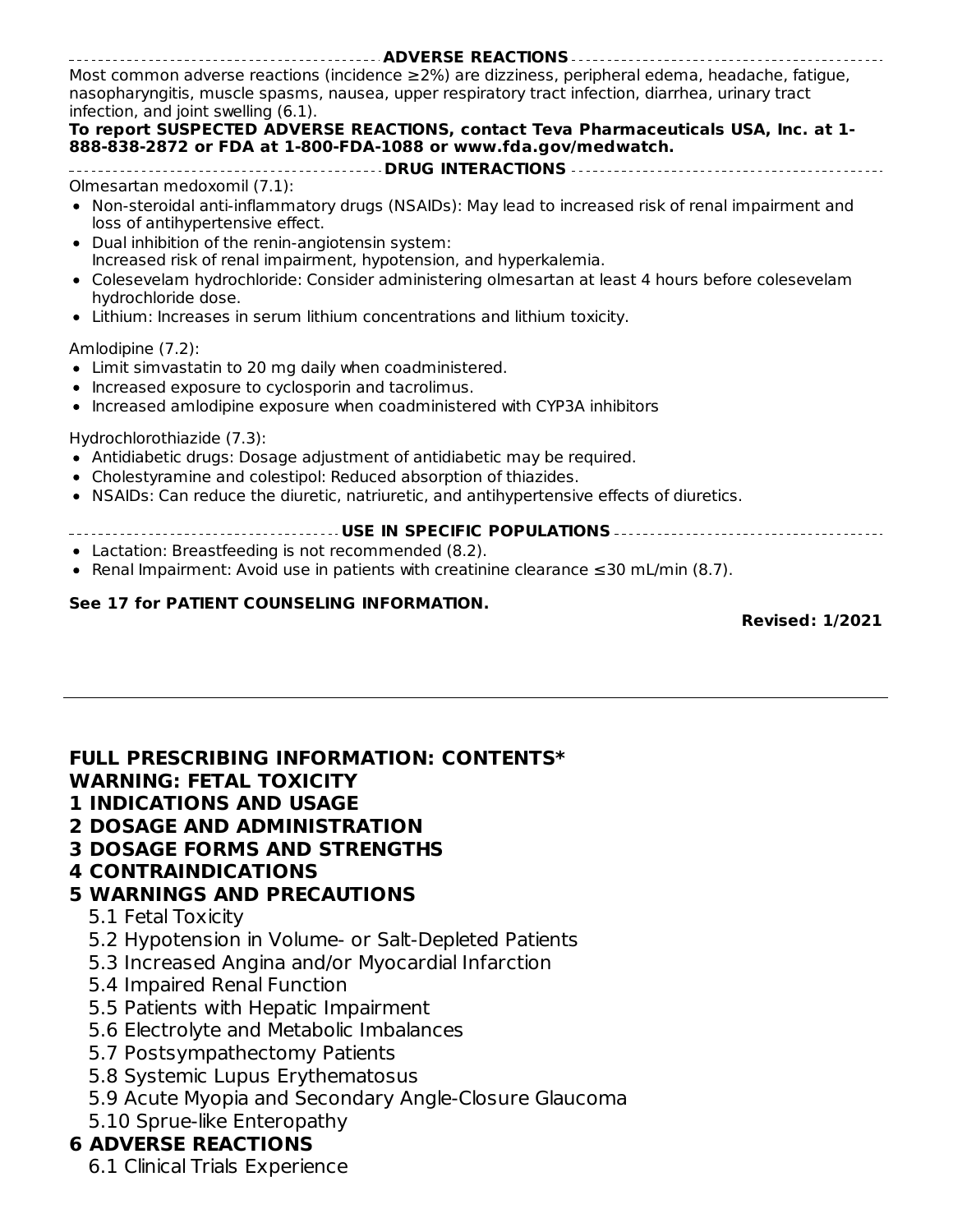6.2 Postmarketing Experience

#### **7 DRUG INTERACTIONS**

- 7.1 Drug Interactions with Olmesartan Medoxomil
- 7.2 Drug Interactions with Amlodipine
- 7.3 Drug Interactions with Hydrochlorothiazide

### **8 USE IN SPECIFIC POPULATIONS**

- 8.1 Pregnancy
- 8.2 Lactation
- 8.4 Pediatric Use
- 8.5 Geriatric Use
- 8.6 Hepatic Impairment
- 8.7 Renal Impairment
- 8.8 Black Patients

### **10 OVERDOSAGE**

### **11 DESCRIPTION**

### **12 CLINICAL PHARMACOLOGY**

- 12.1 Mechanism of Action
- 12.2 Pharmacodynamics
- 12.3 Pharmacokinetics

### **13 NONCLINICAL TOXICOLOGY**

13.1 Carcinogenesis, Mutagenesis, Impairment of Fertility

### **14 CLINICAL STUDIES**

14.1 Olmesartan Medoxomil, Amlodipine, and Hydrochlorothiazide Tablets

### **16 HOW SUPPLIED/STORAGE AND HANDLING**

### **17 PATIENT COUNSELING INFORMATION**

 $\ast$  Sections or subsections omitted from the full prescribing information are not listed.

### **FULL PRESCRIBING INFORMATION**

### **WARNING: FETAL TOXICITY**

- **When pregnancy is detected, discontinue olmesartan medoxomil, amlodipine, and hydrochlorothiazide tablets as soon as possible. (5.1, 8.1)**
- **Drugs that act directly on the renin-angiotensin system (RAS) can cause injury and death to the developing fetus. (5.1, 8.1)**

### **1 INDICATIONS AND USAGE**

Olmesartan medoxomil, amlodipine, hydrochlorothiazide tablets are indicated for the treatment of hypertension, alone or with other antihypertensive agents, to lower blood pressure. Lowering blood pressure reduces the risk of fatal and nonfatal cardiovascular (CV) events, primarily strokes and myocardial infarctions. These benefits have been seen in controlled trials of antihypertensive drugs from a wide variety of pharmacologic classes including the class to which this drug principally belongs. There are no controlled trials demonstrating risk reduction with olmesartan medoxomil, amlodipine, and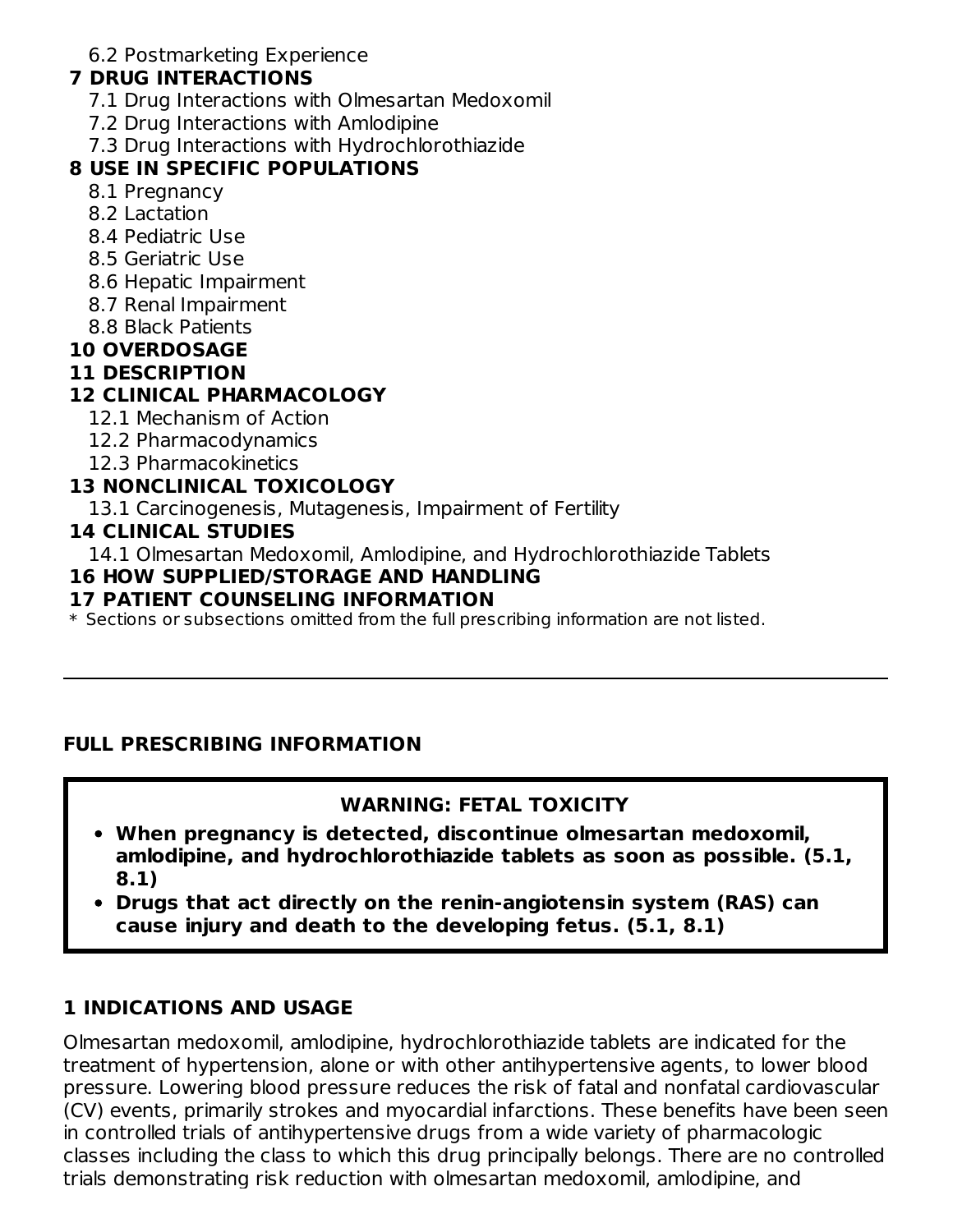trials demonstrating risk reduction with olmesartan medoxomil, amlodipine, and hydrochlorothiazide tablets.

Control of high blood pressure should be part of comprehensive cardiovascular risk management, including, as appropriate, lipid control, diabetes management, antithrombotic therapy, smoking cessation, exercise, and limited sodium intake. Many patients will require more than one drug to achieve blood pressure goals. For specific advice on goals and management, see published guidelines, such as those of the National High Blood Pressure Education Program's Joint National Committee on Prevention, Detection, Evaluation, and Treatment of High Blood Pressure (JNC).

Numerous antihypertensive drugs, from a variety of pharmacologic classes and with different mechanisms of action, have been shown in randomized controlled trials to reduce cardiovascular morbidity and mortality, and it can be concluded that it is blood pressure reduction, and not some other pharmacologic property of the drugs, that is largely responsible for those benefits. The largest and most consistent cardiovascular outcome benefit has been a reduction in the risk of stroke, but reductions in myocardial infarction and cardiovascular mortality also have been seen regularly.

Elevated systolic or diastolic pressure causes increased cardiovascular risk, and the absolute risk increase per mmHg is greater at higher blood pressures, so that even modest reductions of severe hypertension can provide substantial benefit. Relative risk reduction from blood pressure reduction is similar across populations with varying absolute risk, so the absolute benefit is greater in patients who are at higher risk independent of their hypertension (for example, patients with diabetes or hyperlipidemia), and such patients would be expected to benefit from more aggressive treatment to a lower blood pressure goal.

Some antihypertensive drugs have smaller blood pressure effects (as monotherapy) in black patients, and many antihypertensive drugs have additional approved indications and effects (e.g., on angina, heart failure, or diabetic kidney disease). These considerations may guide selection of therapy.

Limitations of Use

This fixed combination drug is not indicated for the initial therapy of hypertension.

### **2 DOSAGE AND ADMINISTRATION**

Dose once daily. Dosage may be increased in 2-week intervals, as needed. The maximum recommended dose of olmesartan medoxomil, amlodipine, and hydrochlorothiazide tablets is 40 mg/10 mg/25 mg.

Dose selection should be individualized based on previous therapy.

## **3 DOSAGE FORMS AND STRENGTHS**

Olmesartan medoxomil, amlodipine, and hydrochlorothiazide tablets are available in the following strength combinations:

|                | 20/5/12.5 | 40/5/12.5 | 40/5/25 | 40/10/12.5 | 40/10/25 |
|----------------|-----------|-----------|---------|------------|----------|
| Olmesartan     | חר        | 40        | 40      | 40         | 40       |
| medoxomil (mg) |           |           |         |            |          |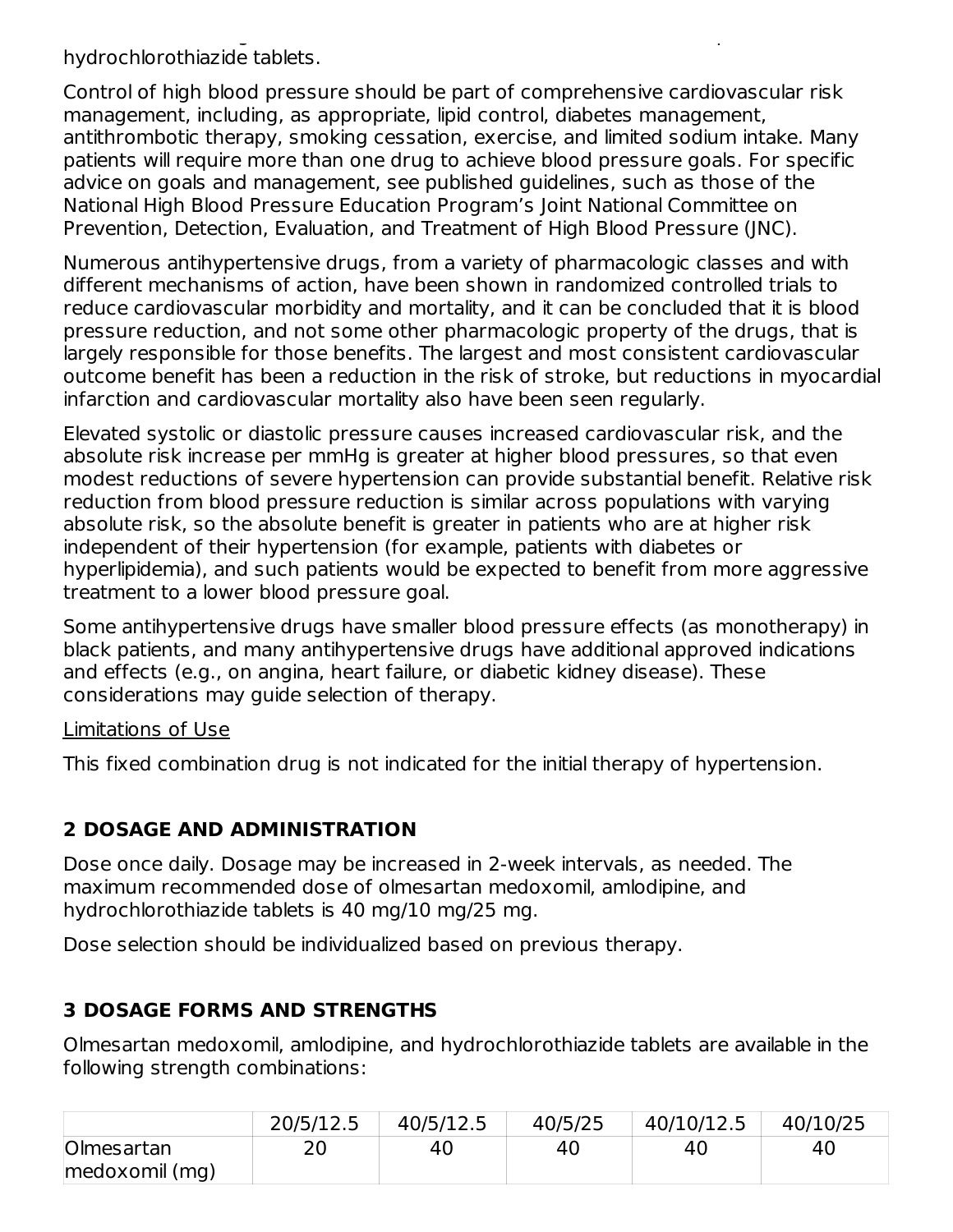| Amlodipine                |      |      |      |  |
|---------------------------|------|------|------|--|
| equivalent (mg)           |      |      |      |  |
| Hydrochlorothiazide       | 12.5 | 12.5 | 12.5 |  |
| $\mathsf{Im}(\mathsf{g})$ |      |      |      |  |

## **4 CONTRAINDICATIONS**

Because of the hydrochlorothiazide component, olmesartan medoxomil, amlodipine, and hydrochlorothiazide tablets are contraindicated in patients with anuria, hypersensitivity to any component, or hypersensitivity to other sulfonamide-derived drugs.

Do not coadminister aliskiren with olmesartan medoxomil, amlodipine, and hydrochlorothiazide tablets in patients with diabetes [see Drug Interactions (7.2)].

## **5 WARNINGS AND PRECAUTIONS**

## **5.1 Fetal Toxicity**

Olmesartan medoxomil. Olmesartan medoxomil, amlodipine, and hydrochlorothiazide tablets can cause fetal harm when administered to a pregnant woman. Use of drugs that act on the renin-angiotensin system during the second and third trimesters of pregnancy reduces fetal renal function and increases fetal and neonatal morbidity and death. Resulting oligohydramnios can be associated with fetal lung hypoplasia and skeletal deformations. Potential neonatal adverse effects include skull hypoplasia, anuria, hypotension, renal failure, and death. When pregnancy is detected, discontinue olmesartan medoxomil, amlodipine, and hydrochlorothiazide tablets as soon as possible [see Use in Specific Populations (8.1)].

Hydrochlorothiazide. Thiazides cross the placental barrier and appear in cord blood. Adverse reactions include fetal or neonatal jaundice and thrombocytopenia [see Use in Specific Populations (8.1)].

## **5.2 Hypotension in Volume- or Salt-Depleted Patients**

Olmesartan medoxomil. In patients with an activated renin-angiotensin system, such as volume- and/or salt-depleted patients (e.g., those being treated with high doses of diuretics) symptomatic hypotension may be anticipated after initiation of treatment with olmesartan medoxomil. Initiate treatment with olmesartan medoxomil, amlodipine, and hydrochlorothiazide tablets under close medical supervision. If hypotension does occur, place the patient in the supine position and, if necessary, give an intravenous infusion of normal saline. A transient hypotensive response is not a contraindication to further treatment, which usually can be continued without difficulty once the blood pressure has stabilized.

Amlodipine. Symptomatic hypotension is possible, particularly in patients with severe aortic stenosis. Because of the gradual onset of action, acute hypotension is unlikely.

## **5.3 Increased Angina and/or Myocardial Infarction**

Amlodipine. Patients, particularly those with severe obstructive coronary artery disease, may develop increased frequency, duration, or severity of angina or acute myocardial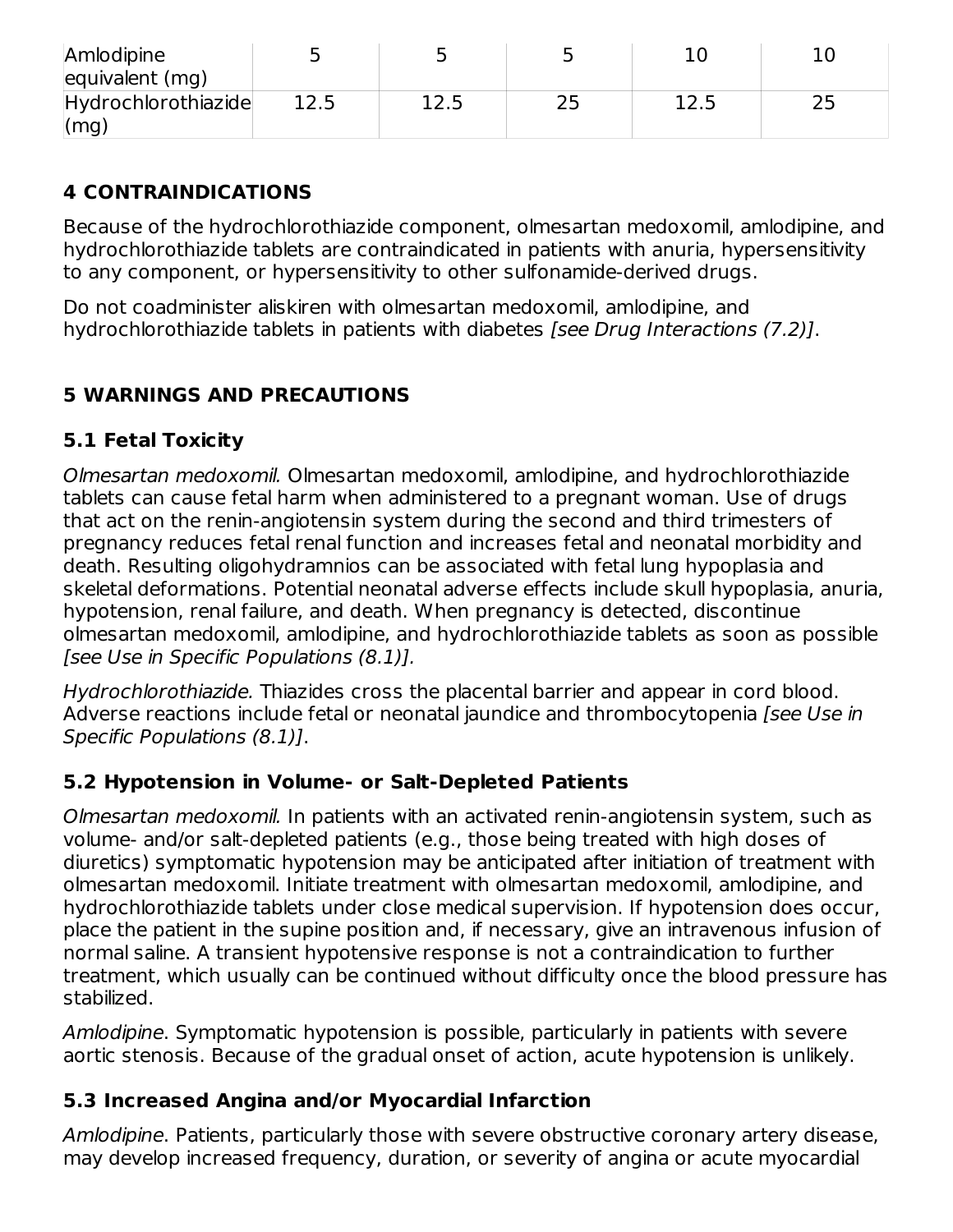infarction upon starting calcium channel blocker therapy or at the time of dosage increase. The mechanism of this effect has not been elucidated.

# **5.4 Impaired Renal Function**

Olmesartan medoxomil, amlodipine, and hydrochlorothiazide tablets. Impaired renal function was reported in 2.1% of subjects receiving olmesartan medoxomil, amlodipine, and hydrochlorothiazide tablets compared to 0.2% to 1.3% of subjects receiving dual combination therapy of olmesartan medoxomil and amlodipine, olmesartan medoxomil and hydrochlorothiazide or amlodipine and hydrochlorothiazide.

If progressive renal impairment becomes evident consider withholding or discontinuing olmesartan medoxomil, amlodipine, and hydrochlorothiazide tablets.

Olmesartan medoxomil. Changes in renal function occur in some individuals treated with olmesartan medoxomil as a consequence of inhibiting the renin-angiotensin-aldosterone system. In patients whose renal function may depend upon the activity of the reninangiotensin-aldosterone system (e.g., patients with severe congestive heart failure), treatment with ACE inhibitors and angiotensin receptor antagonists has been associated with oliguria or progressive azotemia and (rarely) with acute renal failure and/or death. Similar effects may occur in patients treated with olmesartan medoxomil, amlodipine, and hydrochlorothiazide tablets due to the olmesartan medoxomil component *[see Drug*] Interactions (7.2) and Clinical Pharmacology (12.3)].

In studies of ACE inhibitors in patients with unilateral or bilateral renal artery stenosis, increases in serum creatinine or blood urea nitrogen (BUN) have been reported. There has been no long-term use of olmesartan medoxomil in patients with unilateral or bilateral renal artery stenosis, but similar effects would be expected with olmesartan medoxomil, amlodipine, and hydrochlorothiazide tablets because of the olmesartan medoxomil component.

Hydrochlorothiazide. Thiazides may precipitate azotemia in patients with renal disease. Cumulative effects of the drug may develop in patients with impaired renal function.

## **5.5 Patients with Hepatic Impairment**

Amlodipine. Since amlodipine is extensively metabolized by the liver and the plasma elimination half-life (t $_{\rm 1/2}$ ) is 56 hours in patients with severely impaired hepatic function, titrate slowly when administering to patients with severe hepatic impairment.

## **5.6 Electrolyte and Metabolic Imbalances**

Olmesartan medoxomil, amlodipine, and hydrochlorothiazide tablets contain hydrochlorothiazide which can cause hypokalemia, hyponatremia and hypomagnesemia. Hypomagnesemia can result in hypokalemia which may be difficult to treat despite potassium repletion. Olmesartan medoxomil, amlodipine, and hydrochlorothiazide tablets also contain olmesartan, a drug that affects the RAS. Drugs that inhibit the RAS can also cause hyperkalemia.

Hydrochlorothiazide may alter glucose tolerance and raise serum levels of cholesterol and triglycerides.

Hyperuricemia may occur or frank gout may be precipitated in patients receiving thiazide therapy.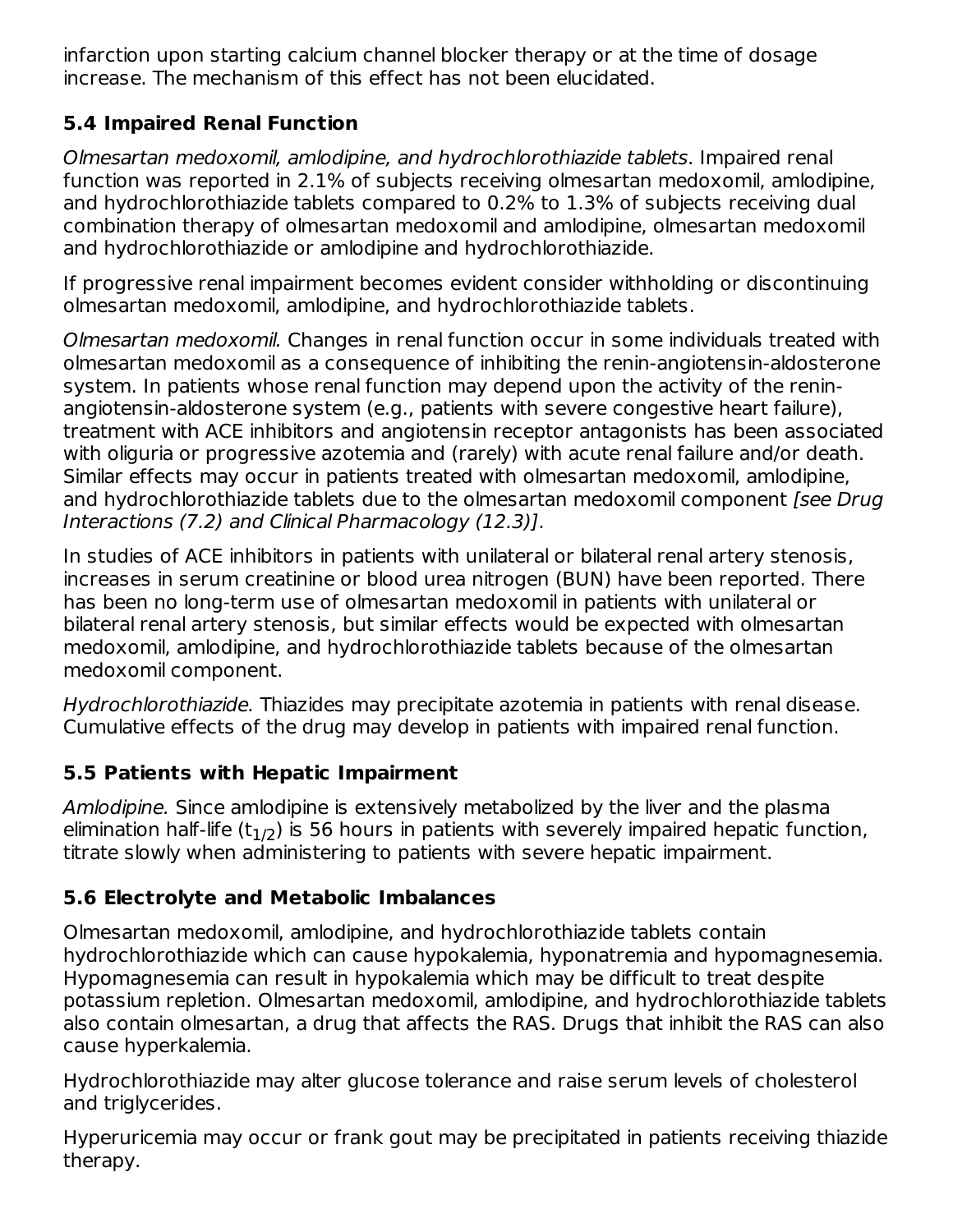Hydrochlorothiazide decreases urinary calcium excretion and may cause elevations of serum calcium. Monitor calcium levels.

## **5.7 Postsympathectomy Patients**

The antihypertensive effects of the drug may be enhanced in the post-sympathectomy patient.

## **5.8 Systemic Lupus Erythematosus**

Hydrochlorothiazide. Thiazide diuretics have been reported to cause exacerbation or activation of systemic lupus erythematosus.

## **5.9 Acute Myopia and Secondary Angle-Closure Glaucoma**

Hydrochlorothiazide, a sulfonamide, can cause an idiosyncratic reaction, resulting in acute transient myopia and acute angle-closure glaucoma. Symptoms include acute onset of decreased visual acuity or ocular pain and typically occur within hours to weeks of drug initiation. Untreated acute angle-closure glaucoma can lead to permanent vision loss. The primary treatment is to discontinue hydrochlorothiazide as rapidly as possible. Prompt medical or surgical treatments may need to be considered if the intraocular pressure remains uncontrolled. Risk factors for developing acute angle-closure glaucoma may include a history of sulfonamide or penicillin allergy.

## **5.10 Sprue-like Enteropathy**

Olmesartan medoxomil. Severe, chronic diarrhea with substantial weight loss has been reported in patients taking olmesartan months to years after drug initiation. Intestinal biopsies of patients often demonstrated villous atrophy. If a patient develops these symptoms during treatment with olmesartan, exclude other etiologies. Consider discontinuation of olmesartan medoxomil, amlodipine, and hydrochlorothiazide tablets in cases where no other etiology is identified.

# **6 ADVERSE REACTIONS**

# **6.1 Clinical Trials Experience**

Because clinical studies are conducted under widely varying conditions, adverse reaction rates observed in the clinical studies of a drug cannot be directly compared to rates in the clinical studies of another drug and may not reflect the rates observed in practice.

## Olmesartan Medoxomil, Amlodipine, and Hydrochlorothiazide Tablets

In the controlled trial of olmesartan medoxomil, amlodipine, and hydrochlorothiazide tablets, patients were randomized to olmesartan medoxomil, amlodipine, and hydrochlorothiazide tablets 40 mg/10 mg/25 mg, olmesartan medoxomil/amlodipine 40 mg/10 mg, olmesartan medoxomil/hydrochlorothiazide 40 mg/25 mg, or amlodipine/hydrochlorothiazide 10 mg/25 mg. Subjects who received triple combination therapy were treated between two and four weeks with one of the three dual combination therapies. Safety data from this study were obtained in 574 patients with hypertension who received olmesartan medoxomil, amlodipine, and hydrochlorothiazide tablets for 8 weeks.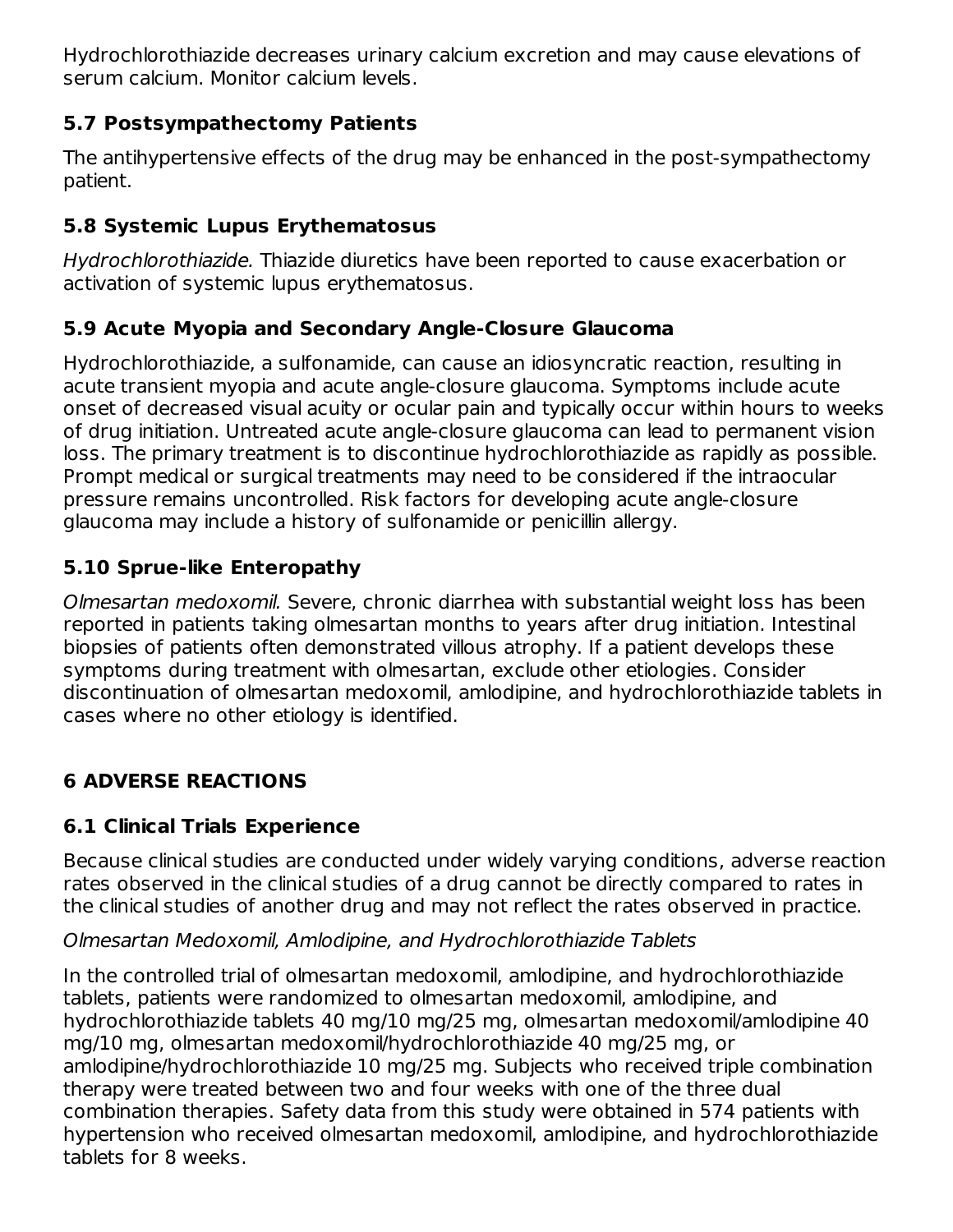The frequency of adverse reactions was similar between men and women, patients <65 years of age and patients ≥65 years of age, patients with and without diabetes, and Black and non-Black patients. Discontinuations because of adverse events occurred in 4% of patients treated with olmesartan medoxomil, amlodipine, and hydrochlorothiazide tablets, 40 mg/10 mg/25 mg compared to 1% of patients treated with olmesartan medoxomil/amlodipine 40 mg/10 mg, 2% of patients treated with olmesartan medoxomil/hydrochlorothiazide 40 mg/25 mg, and 2% of patients treated with amlodipine/hydrochlorothiazide 10 mg/25 mg. The most common reason for discontinuation with olmesartan medoxomil, amlodipine, and hydrochlorothiazide tablets was dizziness (1%).

Dizziness was one of the most frequently reported adverse reactions with incidence of 1.4% to 3.6% in subjects continuing on dual combination therapy compared to 5.8% to 8.9% in subjects who switched to olmesartan medoxomil, amlodipine, and hydrochlorothiazide tablets.

The other most frequent adverse reactions that occurred in at least 2% of subjects are presented in the table below:

| <b>Adverse Reaction</b> | OM 40 mg/AML 10 | OM 40 $mg/$ | OM 40 mg/            | AML10 mg/   |
|-------------------------|-----------------|-------------|----------------------|-------------|
|                         | mg/             |             | AML 10 mg HCTZ 25 mg | HCTZ 25     |
|                         | HCTZ 25 mg      | $(N = 596)$ | $(N = 580)$          | mg          |
|                         | $(N = 574)$     | n(%)        | n(%)                 | $(N = 552)$ |
|                         | $n$ (%)         |             |                      | n(%)        |
| Edema peripheral        | 44 (7.7)        | 42 (7.0)    | 6(1.0)               | 46 (8.3)    |
| Headache                | 37(6.4)         | 42 (7.0)    | 38(6.6)              | 33(6.0)     |
| Fatigue                 | 24(4.2)         | 34(5.7)     | 31(5.3)              | 36(6.5)     |
| Nasopharyngitis         | 20(3.5)         | 11(1.8)     | 20(3.4)              | 16(2.9)     |
| Muscle spasms           | 18(3.1)         | 12(2.0)     | 14(2.4)              | 13(2.4)     |
| Nausea                  | 17(3.0)         | 12(2.0)     | 22(3.8)              | 12(2.2)     |
| Upper respiratory tract | 16(2.8)         | 26(4.4)     | 18(3.1)              | 14(2.5)     |
| infection               |                 |             |                      |             |
| Diarrhea                | 15(2.6)         | 14(2.3)     | 12(2.1)              | 9(1.6)      |
| Urinary tract infection | 14(2.4)         | 8(1.3)      | 6(1.0)               | 7(1.3)      |
| Joint swelling          | 12(2.1)         | 17(2.9)     | 2(0.3)               | 16(2.9)     |

**Table 1**

Syncope was reported by 1% of olmesartan medoxomil, amlodipine, and hydrochlorothiazide tablet subjects compared to 0.5% or less for the other treatment groups.

### Olmesartan medoxomil

Olmesartan medoxomil has been evaluated for safety in more than 3825 patients/subjects, including more than 3275 patients treated for hypertension in controlled trials. This experience included about 900 patients treated for at least 6 months and more than 525 treated for at least 1 year. Treatment with olmesartan medoxomil was well tolerated, with an incidence of adverse reactions similar to that seen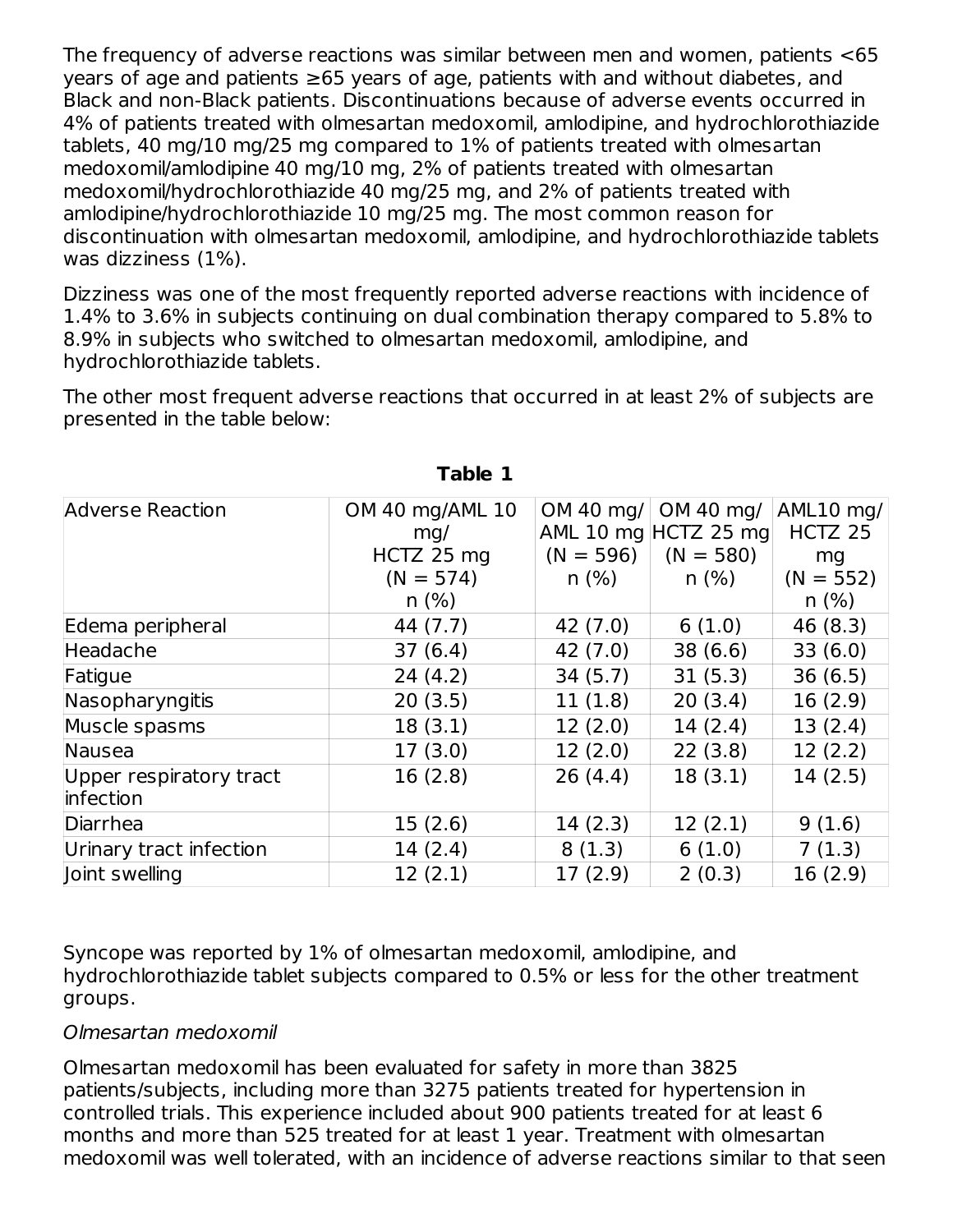with placebo. Adverse reactions were generally mild, transient, and without relationship to the dose of olmesartan medoxomil.

### Amlodipine

Amlodipine has been evaluated for safety in more than 11,000 patients in U.S. and foreign clinical trials.

## **6.2 Postmarketing Experience**

The following adverse reactions have been identified during post-approval use of the individual components of olmesartan medoxomil, amlodipine, and hydrochlorothiazide tablets. Because these reactions are reported voluntarily from a population of uncertain size, it is not always possible to reliably estimate their frequency or establish a causal relationship to drug exposure.

Olmesartan medoxomil. The following adverse reactions have been reported in postmarketing experience:

Body as a Whole: asthenia, angioedema, anaphylactic reactions, peripheral edema Gastrointestinal: vomiting, diarrhea, sprue-like enteropathy *[see Warnings and* Precautions (5.10)] Metabolic and Nutritional Disorders: hyperkalemia Musculoskeletal: rhabdomyolysis Urogenital System: acute renal failure, increased blood creatinine

Skin and Appendages: alopecia, pruritus, urticaria

Data from one controlled trial and an epidemiologic study have suggested that high-dose olmesartan may increase cardiovascular (CV) risk in diabetic patients, but the overall data are not conclusive. The randomized, placebo-controlled, double-blind ROADMAP trial (Randomized Olmesartan And Diabetes MicroAlbuminuria Prevention trial,  $n = 4447$ ) examined the use of olmesartan, 40 mg daily, vs. placebo in patients with type 2 diabetes mellitus, normoalbuminuria, and at least one additional risk factor for CV disease. The trial met its primary endpoint, delayed onset of microalbuminuria, but olmesartan had no beneficial effect on decline in glomerular filtration rate (GFR). There was a finding of increased CV mortality (adjudicated sudden cardiac death, fatal myocardial infarction, fatal stroke, revascularization death) in the olmesartan group compared to the placebo group (15 olmesartan vs. 3 placebo, HR 4.9, 95% confidence interval [CI], 1.4, 17), but the risk of non-fatal myocardial infarction was lower with olmesartan (HR 0.64, 95% CI 0.35, 1.18).

The epidemiologic study included patients 65 years and older with overall exposure of  $>$ 300,000 patient-years. In the sub-group of diabetic patients receiving high-dose olmesartan (40 mg/d) for  $> 6$  months, there appeared to be an increased risk of death (HR 2.0, 95% CI 1.1, 3.8) compared to similar patients taking other angiotensin receptor blockers. In contrast, high-dose olmesartan use in non-diabetic patients appeared to be associated with a decreased risk of death (HR 0.46, 95% CI 0.24, 0.86) compared to similar patients taking other angiotensin receptor blockers. No differences were observed between the groups receiving lower doses of olmesartan compared to other angiotensin blockers or those receiving therapy for < 6 months.

Overall, these data raise a concern of a possible increased CV risk associated with the use of high-dose olmesartan in diabetic patients. There are, however, concerns with the credibility of the finding of increased CV risk, notably the observation in the large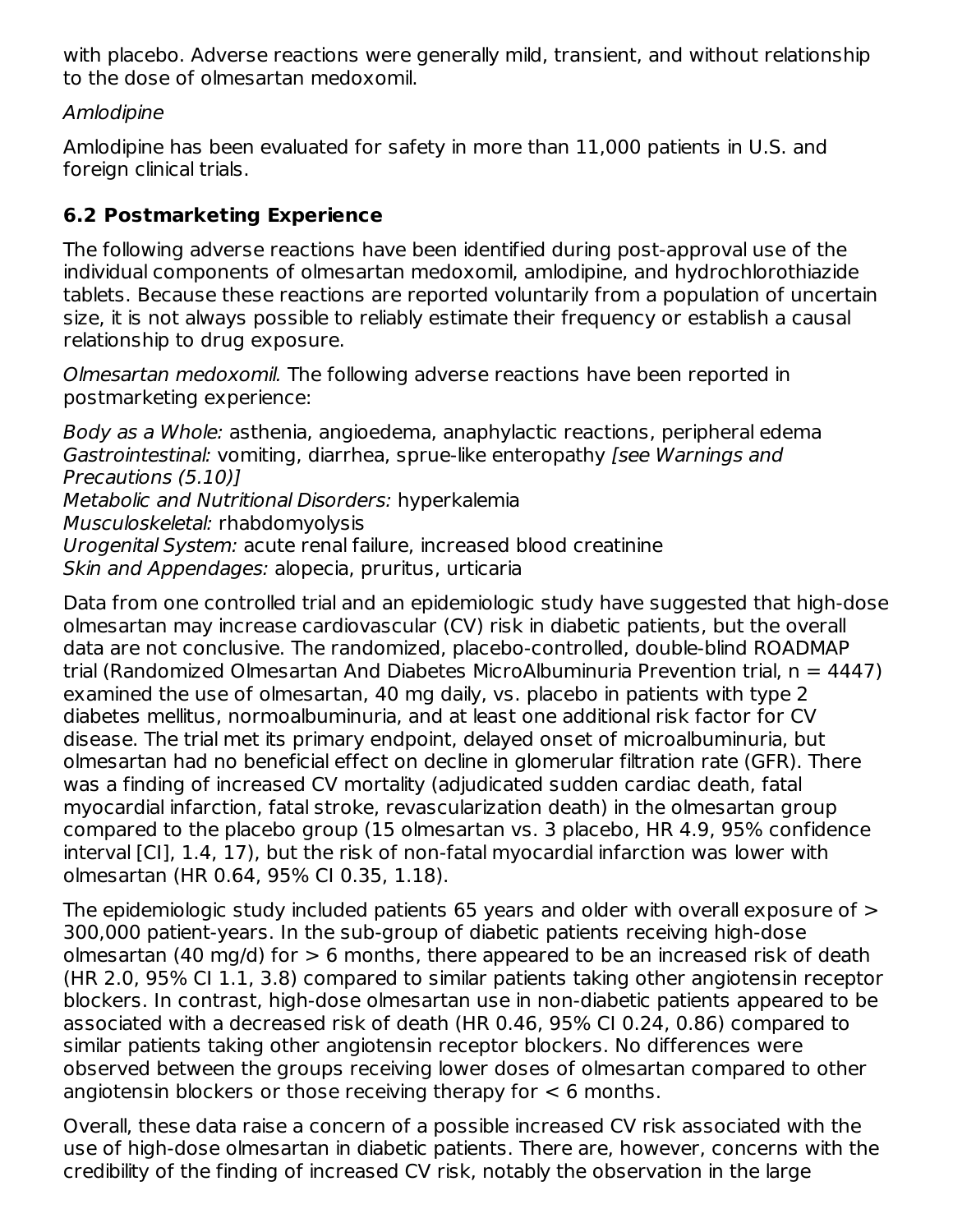epidemiologic study for a survival benefit in non-diabetics of a magnitude similar to the adverse finding in diabetics.

Amlodipine. The following postmarketing event has been reported infrequently where a causal relationship is uncertain: gynecomastia. In postmarketing experience, jaundice and hepatic enzyme elevations (mostly consistent with cholestasis or hepatitis), in some cases severe enough to require hospitalization, have been reported in association with use of amlodipine. Postmarketing reporting has also revealed a possible association between extrapyramidal disorder and amlodipine.

#### Hydrochlorothiazide. **Non-melanoma Skin Cancer**

Hydrochlorothiazide is associated with an increased risk of non-melanoma skin cancer. In a study conducted in the Sentinel System, increased risk was predominantly for squamous cell carcinoma (SCC) and in white patients taking large cumulative doses. The increased risk for SCC in the overall population was approximately 1 additional case per 16,000 patients per year, and for white patients taking a cumulative dose of ≥50,000mg the risk increase was approximately 1 additional SCC case for every 6,700 patients per year.

# **7 DRUG INTERACTIONS**

## **7.1 Drug Interactions with Olmesartan Medoxomil**

Non-Steroidal Anti-Inflammatory Agents including Selective Cyclooxygenase-2 Inhibitors (COX-2 Inhibitors): In patients who are elderly, volume-depleted (including those on diuretic therapy), or with compromised renal function, coadministration of NSAIDs, including selective COX-2 inhibitors, with angiotensin II receptor antagonists, including olmesartan medoxomil, may result in deterioration of renal function, including possible acute renal failure. These effects are usually reversible. Monitor renal function periodically in patients receiving olmesartan medoxomil and NSAID therapy.

The antihypertensive effect of angiotensin II receptor antagonists, including olmesartan medoxomil may be attenuated by NSAIDs including selective COX-2 inhibitors.

Dual Blockade of the Renin-Angiotensin System (RAS): Dual blockade of the RAS with angiotensin receptor blockers, ACE inhibitors, or aliskiren is associated with increased risks of hypotension, hyperkalemia, and changes in renal function (including acute renal failure) compared to monotherapy. Most patients receiving the combination of two RAS inhibitors do not obtain any additional benefit compared to monotherapy. In general, avoid combined use of RAS inhibitors. Closely monitor blood pressure, renal function and electrolytes in patients on olmesartan medoxomil, amlodipine, and hydrochlorothiazide tablets and other agents that affect the RAS.

Do not coadminister aliskiren with olmesartan medoxomil, amlodipine, and hydrochlorothiazide tablets in patients with diabetes [see Contraindications (4)]. Avoid use of aliskiren with olmesartan medoxomil, amlodipine, and hydrochlorothiazide tablets in patients with renal impairment (GFR <60 ml/min).

Use with Colesevelam Hydrochloride: Concurrent administration of bile acid sequestering agent colesevelam hydrochloride reduces the systemic exposure and peak plasma concentration of olmesartan. Administration of olmesartan at least 4 hours prior to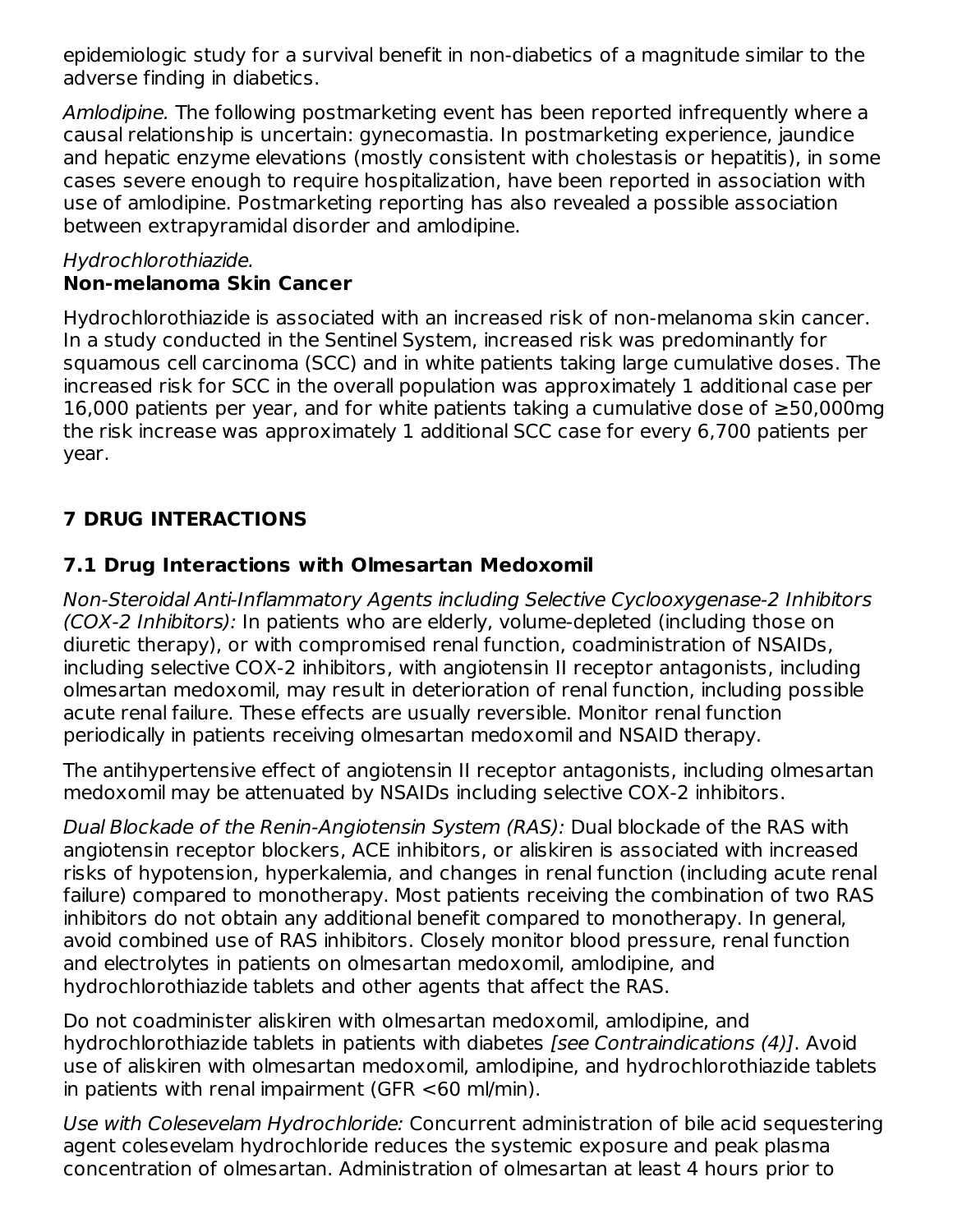colesevelam hydrochloride decreased the drug interaction effect. Consider administering olmesartan at least 4 hours before the colesevelam hydrochloride dose [see Clinical Pharmacology (12.3)].

Lithium: Increases in serum lithium concentrations and lithium toxicity have been reported with concomitant use of olmesartan or thiazide diuretics. Monitor lithium levels in patients receiving olmesartan medoxomil, amlodipine, and hydrochlorothiazide and lithium.

## **7.2 Drug Interactions with Amlodipine**

Simvastatin: Coadministration of simvastatin with amlodipine increases the systemic exposure of simvastatin. Limit the dose of simvastatin in patients on amlodipine to 20 mg daily [see Clinical Pharmacology (12.3)].

Immunosuppressants: Amlodipine may increase the systemic exposure of cyclosporine or tacrolimus when coadministered. Frequent monitoring of trough blood levels of cyclosporine and tacrolimus is recommended and adjust the dose when appropriate [see Clinical Pharmacology (12.3)].

CYP3A Inhibitors: Coadministration of amlodipine with CYP3A inhibitors (moderate and strong) results in increased systemic exposure to amlodipine and may require dose reduction. Monitor for symptoms of hypotension and edema when amlodipine is coadministered with CYP3A inhibitors to determine the need for dose adjustment.

CYP3A Inducers: No information is available on the quantitative effects of CYP3A inducers on amlodipine. Blood pressure should be closely monitored when amlodipine is coadministered with CYP3A inducers.

# **7.3 Drug Interactions with Hydrochlorothiazide**

When administered concurrently the following drugs may interact with thiazide diuretics:

Antidiabetic Drugs (oral agents and insulin): Dosage adjustment of the antidiabetic drug may be required.

Cholestyramine and Colestipol Resins: Absorption of hydrochlorothiazide is impaired in the presence of anionic exchange resins. Single dose of either cholestyramine or colestipol resins bind the hydrochlorothiazide and reduce its absorption from the gastrointestinal tract by up to 85% and 43%, respectively.

Corticosteroids, ACTH: Intensified electrolyte depletion, particularly hypokalemia. Non-steroidal Anti-inflammatory Drugs: In some patients the administration of a nonsteroidal anti-inflammatory agent can reduce the diuretic, natriuretic, and antihypertensive effects of loop, potassium-sparing and thiazide diuretics. Therefore, when hydrochlorothiazide tablets and non-steroidal anti-inflammatory agents are used concomitantly, the patients should be observed closely to determine if the desired effect of the diuretic is obtained.

# **8 USE IN SPECIFIC POPULATIONS**

## **8.1 Pregnancy**

Risk Summary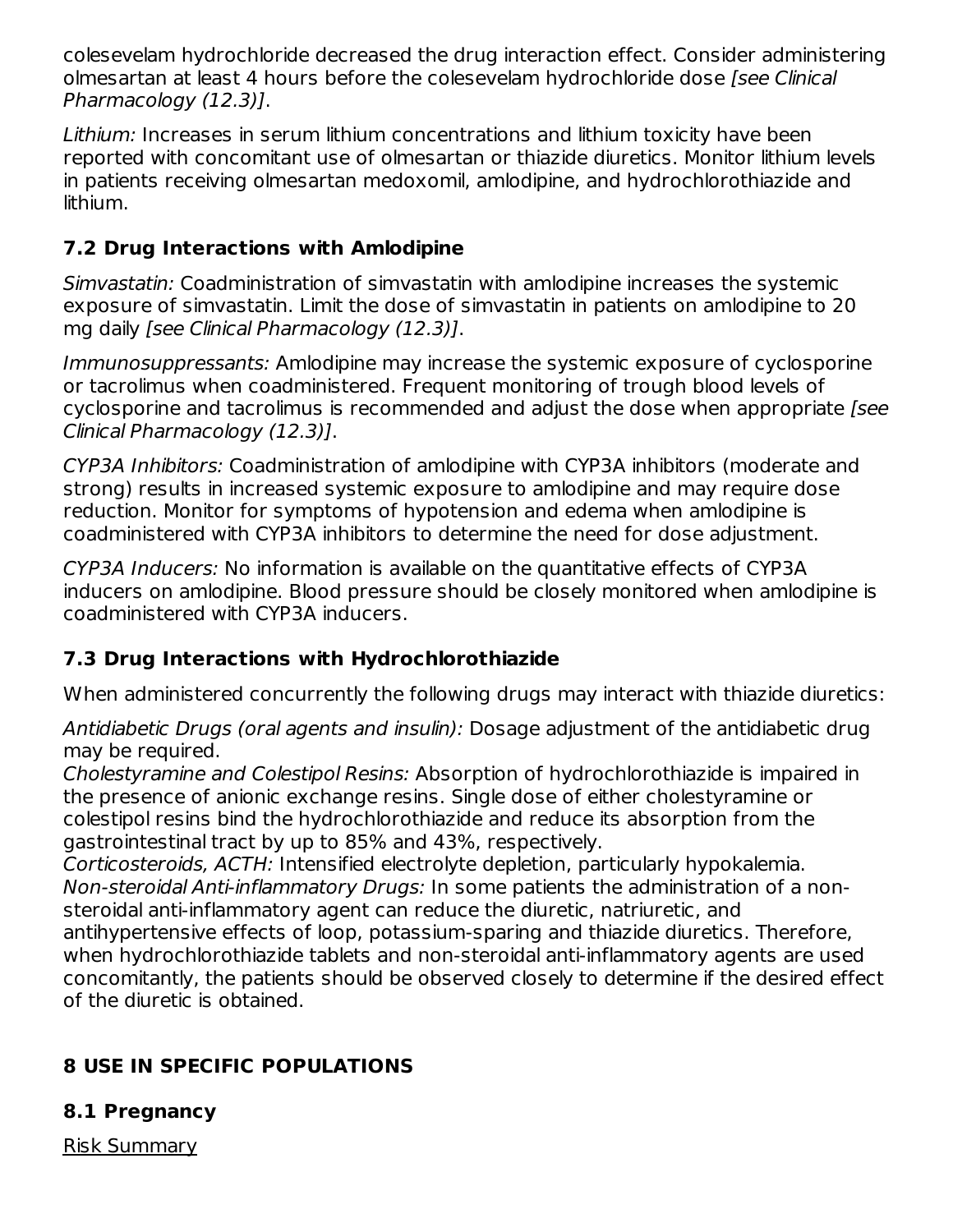Olmesartan medoxomil, amlodipine, and hydrochlorothiazide tablets can cause fetal harm when administered to a pregnant woman. Use of drugs that act on the reninangiotensin system during the second and third trimesters of pregnancy reduces fetal renal function and increases fetal and neonatal morbidity and death [see Clinical Considerations]. Most epidemiologic studies examining fetal abnormalities after exposure to antihypertensive use in the first trimester have not distinguished drugs affecting the renin-angiotensin system from other antihypertensive agents.

When pregnancy is detected, discontinue olmesartan medoxomil, amlodipine, and hydrochlorothiazide tablets as soon as possible. Consider alternative antihypertensive therapy during pregnancy.

The estimated background risk of major birth defects and miscarriage for the indicated population is unknown. All pregnancies have a background risk of birth defect, loss or other adverse outcomes. In the U.S. general population, the estimated background risk of major birth defects and miscarriage in clinically recognized pregnancies is 2% to 4% and 15% to 20%, respectively.

### Clinical Considerations

### Disease-Associated Maternal and/or Embryo/Fetal Risk

Hypertension in pregnancy increases the maternal risk for pre-eclampsia, gestational diabetes, premature delivery, and delivery complications (e.g., need for cesarean section and post-partum hemorrhage). Hypertension increases the fetal risk for intrauterine growth restriction and intrauterine death. Pregnant women with hypertension should be carefully monitored and managed accordingly.

### Fetal/Neonatal Adverse Reactions

### Olmesartan medoxomil

Oligohydramnios in pregnant women who use drugs affecting the renin-angiotensin system in the second and third trimesters of pregnancy can result in the following: reduced fetal renal function leading to anuria and renal failure, fetal lung hypoplasia, skeletal deformations, including skull hypoplasia, hypotension, and death.

Perform serial ultrasound examinations to assess the intra-amniotic environment. Fetal testing may be appropriate, based on the week of gestation. Patients and physicians should be aware, however, that oligohydramnios may not appear until after the fetus has sustained irreversible injury.

Closely observe infants with histories of in utero exposure to olmesartan for hypotension, oliguria, and hyperkalemia. In neonates with a history of in utero exposure to olmesartan, if oliguria or hypotension occur, utilize measures to maintain adequate blood pressure and renal perfusion. Exchange transfusions or dialysis may be required as a means of reversing hypotension and supporting renal function [see Use in Specific Populations (8.4)].

### Hydrochlorothiazide

Thiazides can cross the placenta, and concentrations reached in the umbilical vein approach those in the maternal plasma. Hydrochlorothiazide, like other diuretics, can cause placental hypoperfusion. It accumulates in the amniotic fluid, with reported concentrations up to 19 times that in umbilical vein plasma. Use of thiazides during pregnancy is associated with a risk of fetal or neonatal jaundice or thrombocytopenia.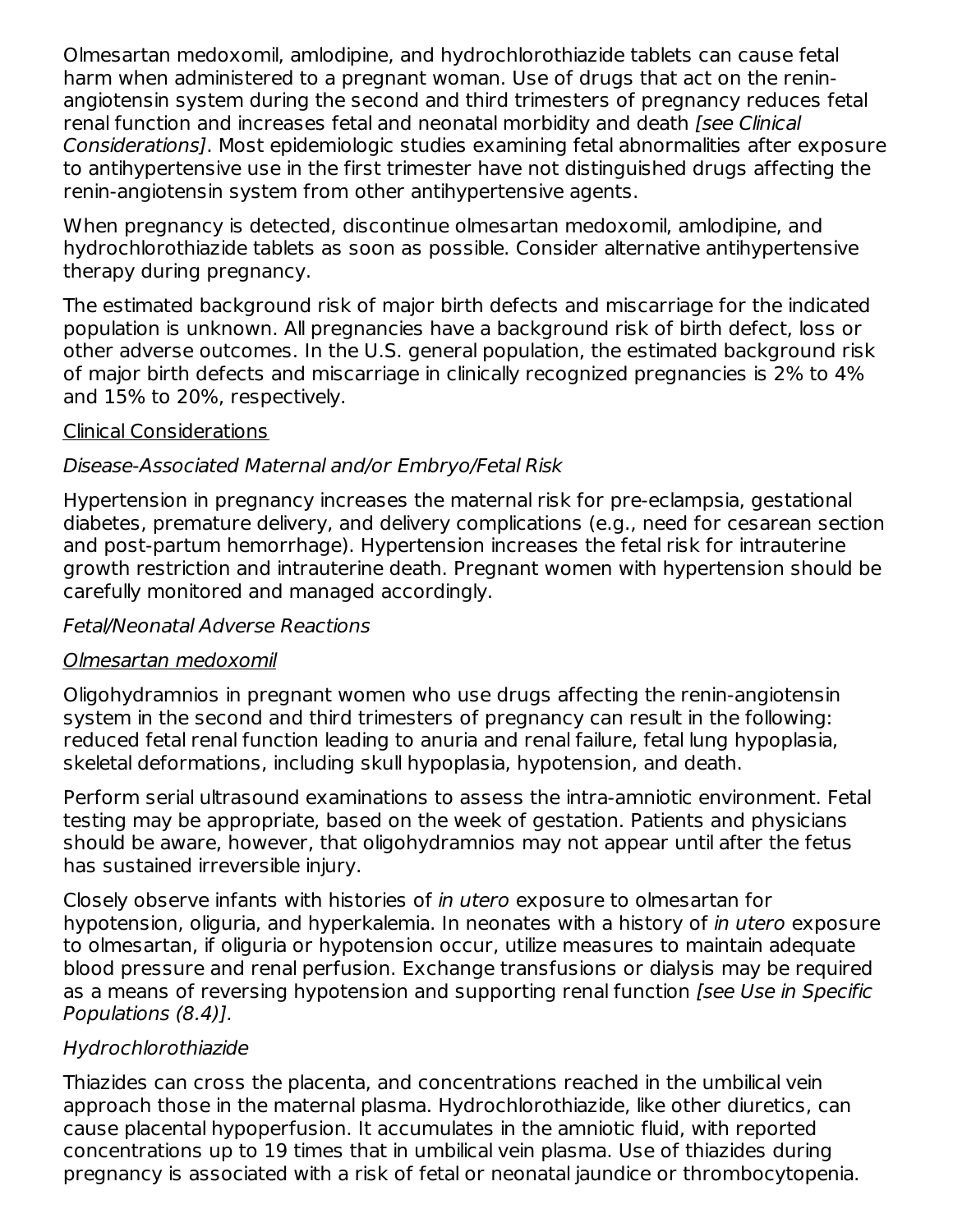Since they do not prevent or alter the course of preeclampsia, these drugs should not be used to treat hypertension in pregnant women. The use of HCTZ for other indications (e.g., heart disease) in pregnancy should be avoided.

## **Data**

### Animal Data

No reproductive studies have been conducted with the combination of olmesartan medoxomil, amlodipine and hydrochlorothiazide. However, these studies have been conducted for olmesartan medoxomil, amlodipine and hydrochlorothiazide alone, and olmesartan medoxomil and hydrochlorothiazide together.

### Olmesartan medoxomil.

No teratogenic effects were observed when olmesartan medoxomil was administered to pregnant rats at oral doses up to 1000 mg/kg/day (240 times the maximum recommended human dose [MRHD] on a mg/m<sup>2</sup> basis) or pregnant rabbits at oral doses up to 1 mg/kg/day (half the MRHD on a mg/m<sup>2</sup> basis; higher doses could not be evaluated for effects on fetal development as they were lethal to the does). In rats, significant decreases in pup birth weight and weight gain were observed at doses  $\geq$ 1.6 mg/kg/day, and delays in developmental milestones (delayed separation of ear auricular, eruption of lower incisors, appearance of abdominal hair, descent of testes, and separation of eyelids) and dose-dependent increases in the incidence of dilation of the renal pelvis were observed at doses ≥8 mg/kg/day. The no observed effect dose for developmental toxicity in rats is 0.3 mg/kg/day, about one-tenth the MRHD of 40 mg/day.

### Olmesartan medoxomil and Hydrochlorothiazide.

No teratogenic effects were observed when 1.6:1 combinations of olmesartan medoxomil and hydrochlorothiazide were administered to pregnant mice at oral doses up to 1625 mg/kg/day (122 times the MRHD on a mg/m<sup>2</sup> basis) or pregnant rats up to 1625 mg/kg/day (243 times the MRHD on a mg/m<sup>2</sup> basis) or pregnant rabbits at oral doses up to 1 mg/kg/day (0.3 times the MRHD on a mg/m<sup>2</sup> basis). In rats, however, fetal body weights at 1625 mg/kg/day (a toxic, sometimes lethal dose in the dams) were significantly lower than control. The no observed effect dose for developmental toxicity in rats is 162.5 mg/kg/day, about 24 times, on a mg/m<sup>2</sup> basis, the MRHD of 40 mg olmesartan medoxomil/25 mg hydrochlorothiazide/day. (Calculations based on a 60 kg patient.)

### Amlodipine.

No evidence of teratogenicity or other embryo/fetal toxicity was found when pregnant rats and rabbits were treated orally with amlodipine maleate at doses of up to 10 mg amlodipine/kg/day (respectively about 10 and 20 times the maximum recommended human dose of 10 mg amlodipine on a mg/m<sup>2</sup> basis) during their respective periods of major organogenesis (calculations based on a patient weight of 60 kg). However, litter size was significantly decreased (by about 50%), and the number of intrauterine deaths was significantly increased (about 5-fold) in rats receiving amlodipine maleate at a dose equivalent to 10 mg amlodipine/kg/day for 14 days before mating and throughout mating and gestation. Amlodipine maleate has been shown to prolong both the gestational period and the duration of labor in rats at this dose.

### Hydrochlorothiazide.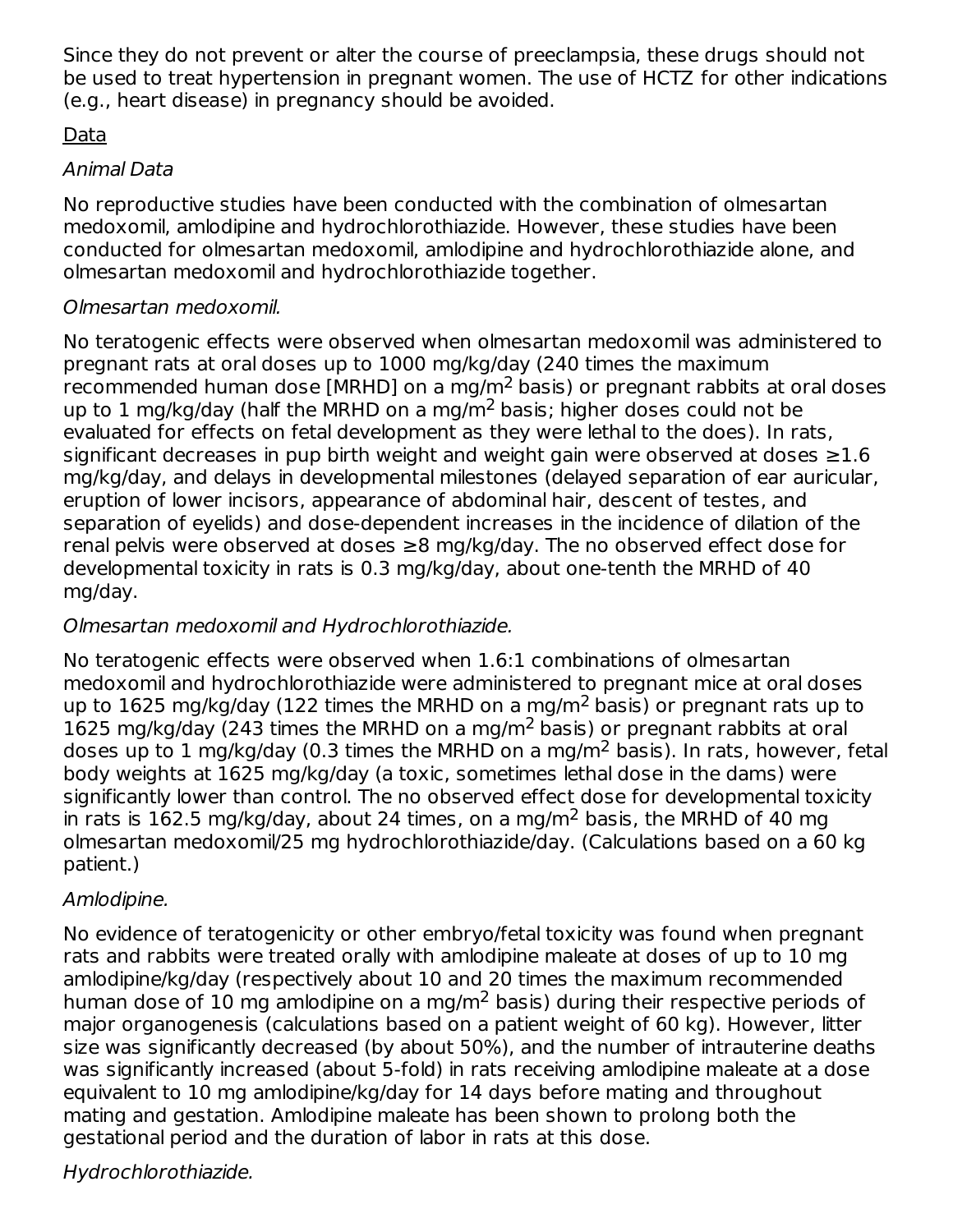No teratogenic effects were observed when hydrochlorothiazide was administered to mice and rats via gavage at doses up to 3000 and 1000 mg/kg/day, respectively (about 600 and 400 times the MRHD), on gestation days 6 through 15.

## **8.2 Lactation**

## Risk Summary

There is limited information regarding the presence olmesartan medoxomil, amlodipine, and hydrochlorothiazide in human milk, the effects on the breastfed infant, or the effects on milk production. Amlodipine and hydrochlorothiazide are present in human milk. Olmesartan is present in rat milk *[see Data]*. Because of the potential for adverse effects on the nursing infant, advise a nursing woman that breastfeeding is not recommended during treatment with olmesartan medoxomil, amlodipine, and hydrochlorothiazide tablets.

## Data

Presence of olmesartan in milk was observed after a single oral administration of 5 mg/kg  $[$ <sup>14</sup>C] olmesartan medoxomil to lactating rats.

## **8.4 Pediatric Use**

The safety and effectiveness of olmesartan medoxomil, amlodipine, and hydrochlorothiazide tablets in pediatric patients have not been established.

## **8.5 Geriatric Use**

Olmesartan medoxomil, amlodipine, and hydrochlorothiazide tablets. In a controlled clinical trial, 123 hypertensive patients treated with olmesartan medoxomil, amlodipine, and hydrochlorothiazide tablets were ≥65 years of age and 18 patients were ≥75 years of age. No overall differences in the efficacy or safety of olmesartan medoxomil, amlodipine, and hydrochlorothiazide tablets were observed in these patient populations; however, greater sensitivity of some older individuals cannot be ruled out. The recommended initial dose of amlodipine in patients ≥75 years of age is 2.5 mg, a dose not available with olmesartan medoxomil, amlodipine, and hydrochlorothiazide tablets.

## **8.6 Hepatic Impairment**

There are no studies of olmesartan medoxomil, amlodipine, and hydrochlorothiazide tablets in patients with hepatic insufficiency, but both amlodipine and olmesartan medoxomil show moderate increases in exposure in patients with severe hepatic impairment. The recommended initial dose of amlodipine in patients with severe hepatic impairment is 2.5 mg, a dose not available with olmesartan medoxomil, amlodipine, and hydrochlorothiazide tablets [see Warnings and Precautions (5.5)].

Amlodipine. Amlodipine is extensively metabolized by the liver and the plasma elimination half-life (t $_{\nu_2}$ ) is 56 hours in patients with severely impaired hepatic function.

*Olmesartan medoxomil.* Increases in AUC<sub>0-∞</sub> and peak plasma concentration (C<sub>max</sub>) for olmesartan were observed with moderate hepatic impairment compared to those in matched controls with an increase in AUC of about 60%.

Hydrochlorothiazide. In patients with impaired hepatic function or progressive liver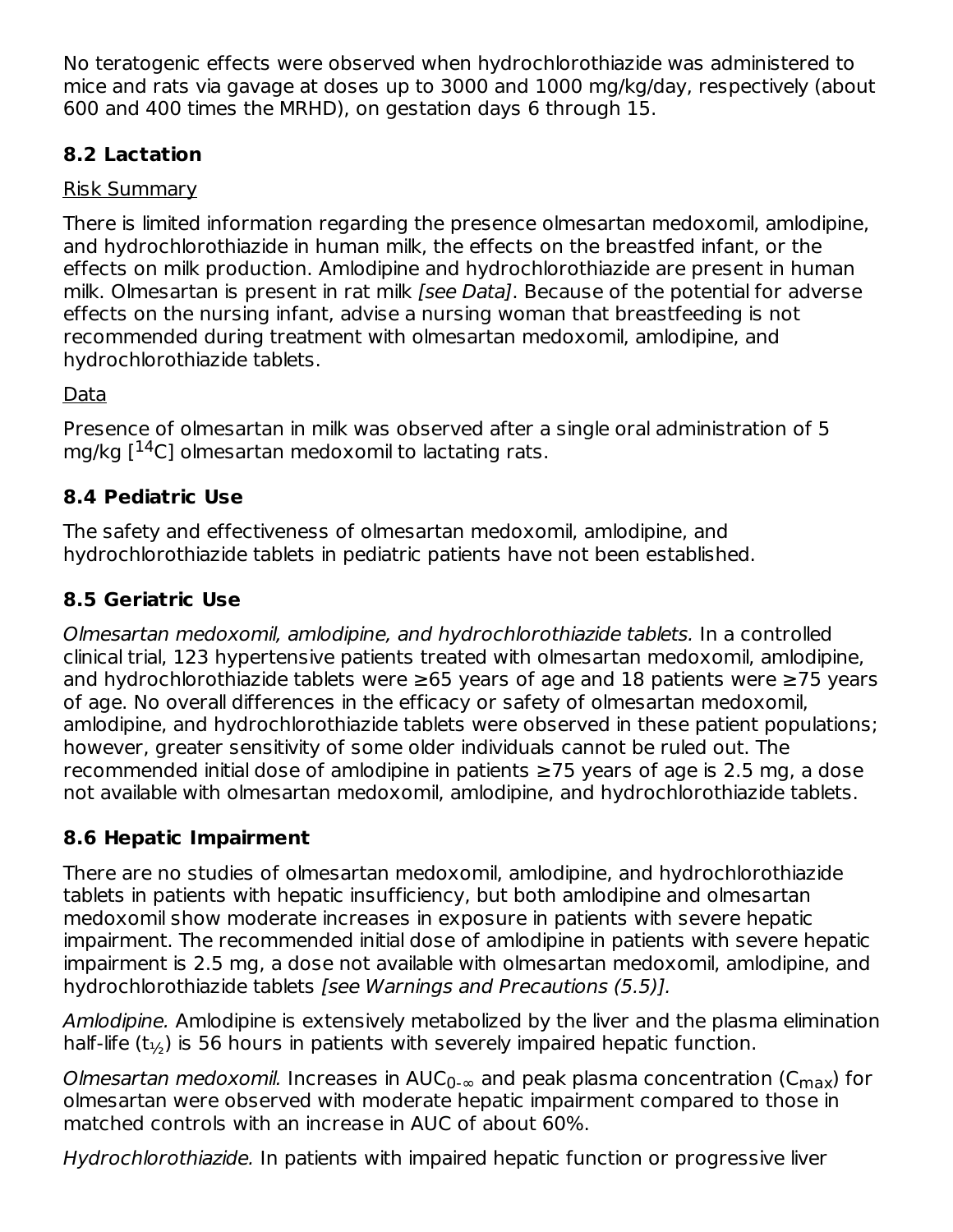disease, minor alterations of fluid and electrolyte balance may precipitate hepatic coma.

## **8.7 Renal Impairment**

There are no studies of olmesartan medoxomil, amlodipine, and hydrochlorothiazide tablets in patients with renal impairment. Avoid use in patients with severe renal impairment (creatinine clearance <30 mL/min).

Olmesartan medoxomil. Patients with renal insufficiency have elevated serum concentrations of olmesartan compared with patients with normal renal function. After repeated dosing, AUC was approximately tripled in patients with severe renal impairment (creatinine clearance <20 mL/min). No initial dosage adjustment is recommended for patients with moderate to marked renal impairment (creatinine clearance <40 mL/min). The pharmacokinetics of olmesartan in patients undergoing hemodialysis has not been studied.

Amlodipine. The pharmacokinetics of amlodipine are not significantly influenced by renal impairment.

Hydrochlorothiazide. Thiazide should be used with caution in patients with severe renal disease. In patients with renal disease, thiazides may precipitate azotemia. Cumulative effects of the drug may develop in patients with impaired renal function.

### **8.8 Black Patients**

Of the total number of patients who received olmesartan medoxomil, amlodipine, and hydrochlorothiazide tablets in a randomized trial, 29% (184/627) were black. Olmesartan medoxomil, amlodipine, and hydrochlorothiazide tablets were effective in lowering both systolic and diastolic blood pressure in black patients (usually a low-renin population) to the same extent as in non-black patients.

# **10 OVERDOSAGE**

There is no information on overdosage with olmesartan medoxomil, amlodipine, and hydrochlorothiazide tablets in humans.

Olmesartan medoxomil. Limited data are available related to overdosage in humans. The most likely manifestations of overdosage would be hypotension and tachycardia; bradycardia could be encountered if parasympathetic (vagal) stimulation occurs. If symptomatic hypotension should occur, supportive treatment should be initiated. The dialyzability of olmesartan is unknown.

Amlodipine. Single oral doses of amlodipine maleate equivalent to 40 mg amlodipine/kg and 100 mg amlodipine/kg in mice and rats, respectively, caused deaths. Single oral amlodipine maleate doses equivalent to 4 or more mg amlodipine/kg or higher in dogs (11 or more times the maximum recommended human dose on a mg/m<sup>2</sup> basis) caused a marked peripheral vasodilation and hypotension.

Overdosage might be expected to cause excessive peripheral vasodilation with marked hypotension and possibly a reflex tachycardia. In humans, experience with intentional overdosage of amlodipine is limited.

If massive overdose should occur, active cardiac and respiratory monitoring should be instituted. Frequent blood pressure measurements are essential. Should hypotension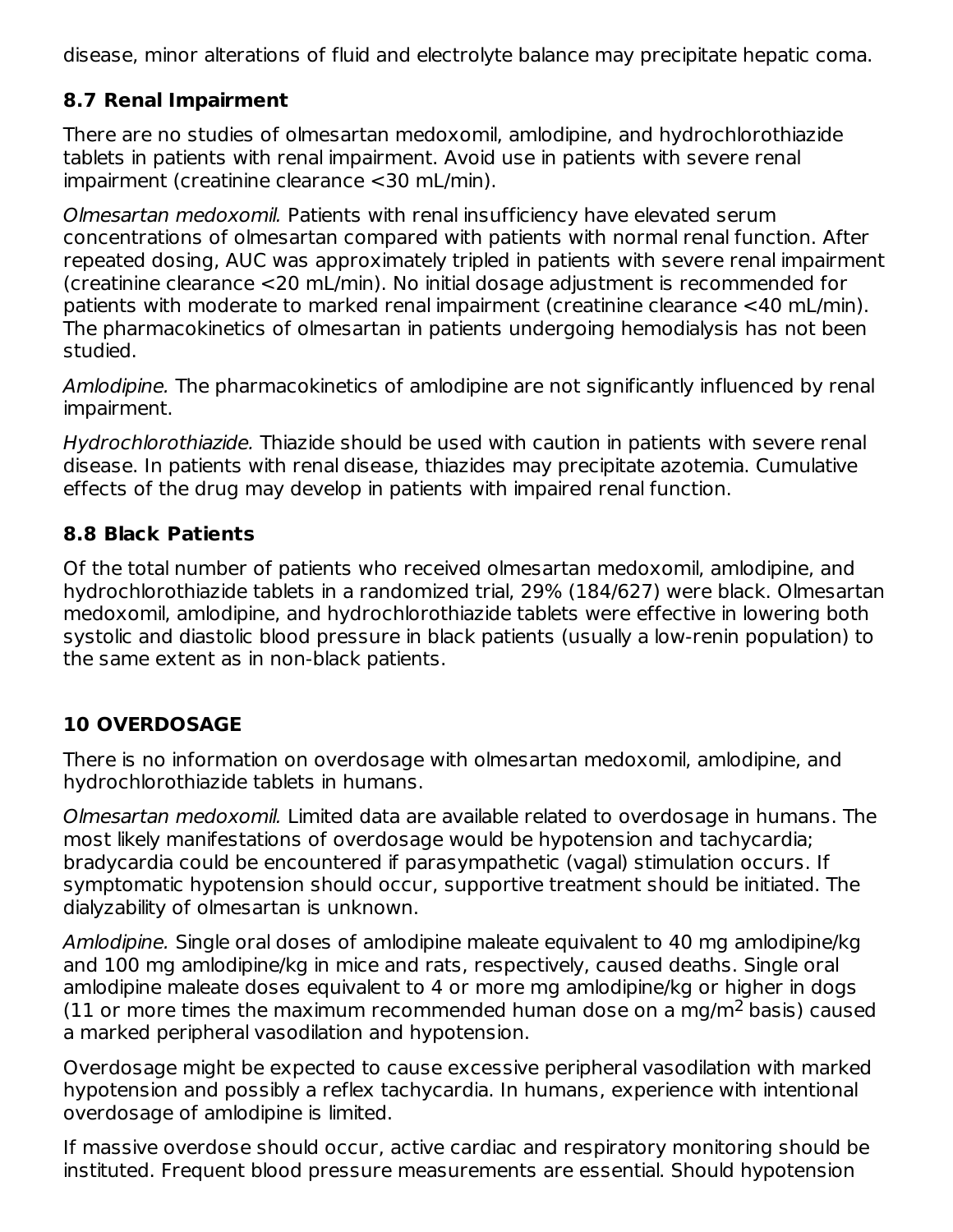occur, cardiovascular support including elevation of the extremities and the judicious administration of fluids should be initiated. If hypotension remains unresponsive to these conservative measures, administration of vasopressors (such as phenylephrine) should be considered with attention to circulating volume and urine output. Intravenous calcium gluconate may help to reverse the effects of calcium entry blockade. As amlodipine is highly protein bound, hemodialysis is not likely to be of benefit.

Hydrochlorothiazide. The most common signs and symptoms of overdose observed in humans are those caused by electrolyte depletion (hypokalemia, hypochloremia, hyponatremia) and dehydration resulting from excessive diuresis. If digitalis has also been administered, hypokalemia may accentuate cardiac arrhythmias. The degree to which hydrochlorothiazide is removed by hemodialysis has not been established. The oral LD<sub>50</sub> of hydrochlorothiazide is greater than 10 g/kg in both mice and rats, more than 1000-fold the highest recommended human dose.

## **11 DESCRIPTION**

Olmesartan medoxomil, amlodipine, and hydrochlorothiazide tablets for oral administration are a fixed combination of olmesartan medoxomil (ARB), amlodipine (CCB), and hydrochlorothiazide (thiazide diuretic).

Olmesartan medoxomil, USP, a prodrug, is hydrolyzed to olmesartan during absorption from the gastrointestinal tract.

The olmesartan medoxomil, USP component of olmesartan medoxomil, amlodipine, and hydrochlorothiazide tablets is chemically described as 4-(1-hydroxy-1-methylethyl)-2 propyl-1-[2'-(1H-tetrazole-5-yl) biphenyl-4-ylmethyl] imidazole-5-carboxylic acid 5-methyl-2-oxo-1,3-dioxol-4-ylmethyl ester.

The amlodipine besylate, USP component of olmesartan medoxomil, amlodipine, and hydrochlorothiazide tablets is chemically described as 2-[(2-Amino-ethoxy)methyl]- ]-4- (2-chloro-phenyl)-6-methyl-1,4-dihydro-pyridine-3,5-dicarboxilic acid –3-ethyl ester 5 methyl ester, compound with benzonesulfonic acid.

The hydrochlorothiazide, USP component of olmesartan medoxomil, amlodipine, and hydrochlorothiazide tablets is chemically described as 6-Chloro-3,4 dihydro-2H-1,2,4 benzothiadiazine-7-sulfonamide 1,1-dioxide.

The structural formula for olmesartan medoxomil, USP is:

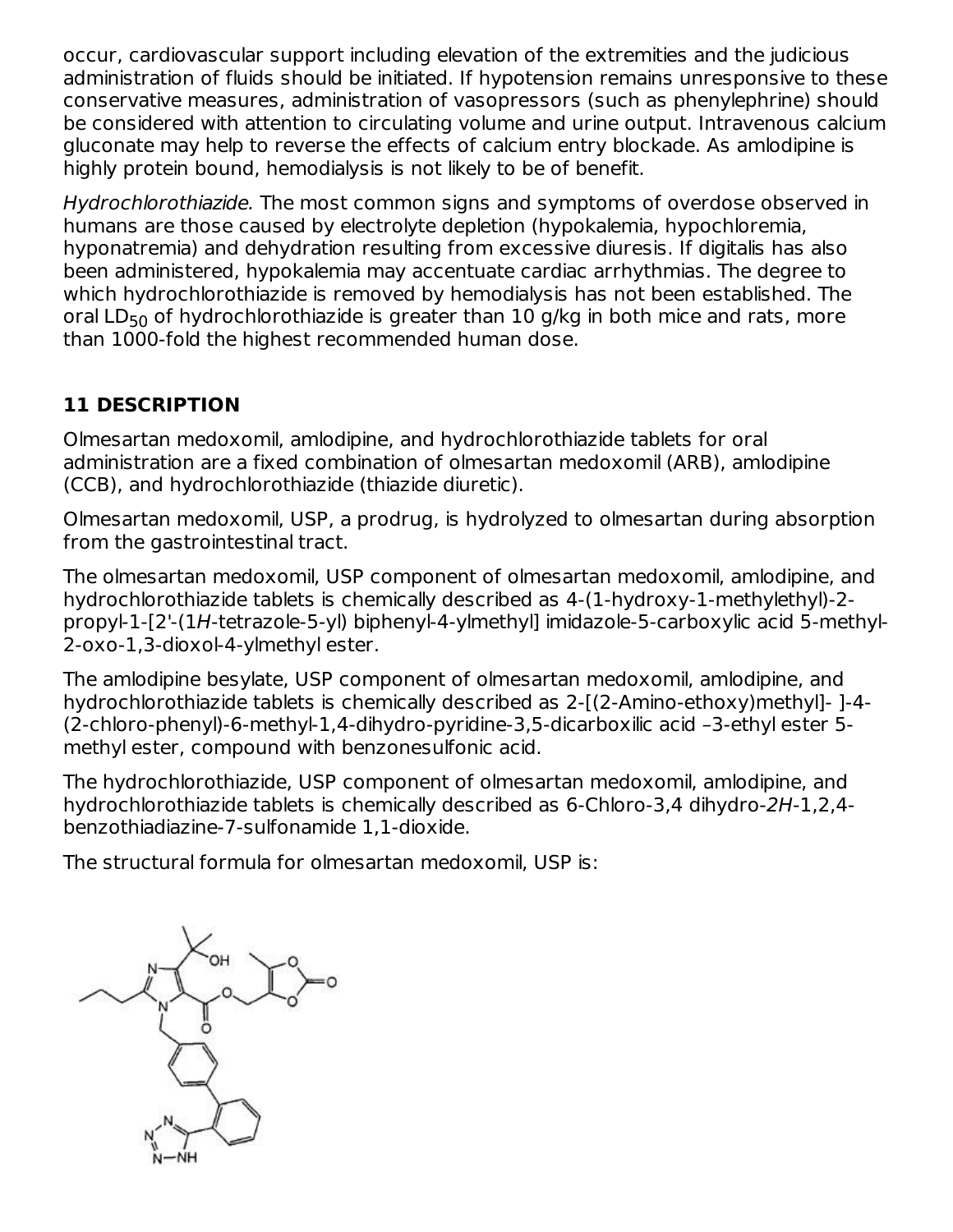C<sub>29</sub>H<sub>30</sub>N<sub>6</sub>O<sub>6</sub> M.W. 558.59

The structural formula for amlodipine besylate, USP is:



 $\mathsf{C}_{20}\mathsf{H}_{25}\mathsf{CIN}_2\mathsf{O}_5\bullet \mathsf{C}_6\mathsf{H}_6\mathsf{O}_3\mathsf{S}$  M.W. 567.1 The structural formula for hydrochlorothiazide, USP is:



C<sub>7</sub>H<sub>8</sub>ClN<sub>3</sub>O<sub>4</sub>S<sub>2</sub> M.W. 297.74

Olmesartan medoxomil, amlodipine, and hydrochlorothiazide tablets contain olmesartan medoxomil, USP, a white to off-white crystalline powder, amlodipine besylate, USP, a white or almost white powder, and hydrochlorothiazide, USP, a white or practically white, practically odorless crystalline powder. Olmesartan medoxomil, USP is practically insoluble in water and sparingly soluble in methanol. Amlodipine besylate, USP is sparingly soluble in ethanol, slightly soluble in water and 2-propanol and freely soluble in methanol. Hydrochlorothiazide, USP is slightly soluble in water, freely soluble in hydroxide solution, in n-butylamine and in dimethylformamide (DMF), sparingly soluble in methanol and insoluble in ether, in chloroform and in dilute mineral acids.

Each olmesartan medoxomil, amlodipine, and hydrochlorothiazide tablet also contains the following inactive ingredients: crospovidone, lactose monohydrate, magnesium stearate, microcrystalline cellulose, polyethylene glycol, polyvinyl alcohol (part hydrolyzed), povidone, silicon dioxide, sodium starch glycolate, talc, and titanium dioxide. In addition:

20 mg/5 mg/12.5 mg, 40 mg/10 mg/12.5 mg, and 40 mg/10 mg/25 mg strengths contain FD&C red #40 aluminum lake and iron oxide black,

40 mg/10 mg/12.5 mg and 40 mg/10 mg/25 mg strengths contain FD&C yellow #6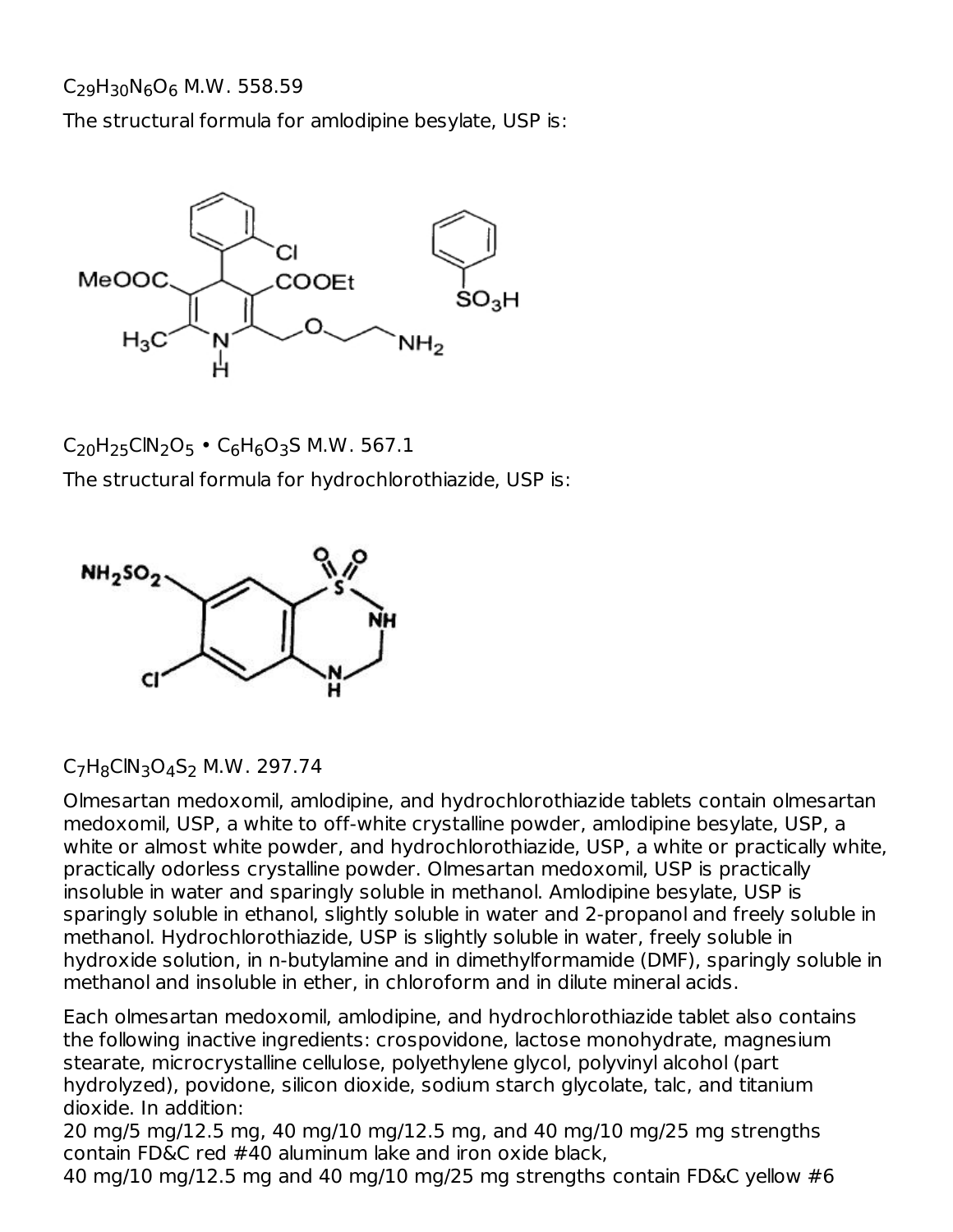aluminum lake, 40 mg/5 mg/12.5 mg and 40 mg/5 mg/25 mg strengths contain D&C yellow #10 aluminum lake, 20 mg/5 mg/12.5 mg, 40 mg/5 mg/12.5 mg , and 40 mg/5 mg/25 mg strengths contain iron oxide yellow.

# **12 CLINICAL PHARMACOLOGY**

## **12.1 Mechanism of Action**

The active ingredients of olmesartan medoxomil, amlodipine, and hydrochlorothiazide tablets target three separate mechanisms involved in blood pressure regulation. Specifically, amlodipine blocks the contractile effects of calcium on cardiac and vascular smooth muscle cells; olmesartan medoxomil blocks the vasoconstriction and sodium retaining effects of angiotensin II on cardiac, vascular smooth muscle, adrenal and renal cells; and hydrochlorothiazide directly promotes the excretion of sodium and chloride in the kidney leading to reductions in intravascular volume. For a more detailed description of the mechanisms of action for each individual component, see below.

Olmesartan medoxomil. Angiotensin II is formed from angiotensin I in a reaction catalyzed by ACE, kininase II. Angiotensin II is the principal pressor agent of the reninangiotensin system, with effects that include vasoconstriction, stimulation of synthesis and release of aldosterone, cardiac stimulation, and renal reabsorption of sodium. Olmesartan blocks the vasoconstrictor effects of angiotensin II by selectively blocking the binding of angiotensin II to the AT $_{\rm 1}$  receptor in vascular smooth muscle. Its action is, therefore, independent of the pathways for angiotensin II synthesis.

An AT $_2$  receptor is found also in many tissues, but this receptor is not known to be associated with cardiovascular homeostasis. Olmesartan has more than a 12,500-fold greater affinity for the AT $_{\rm 1}$  receptor than for the AT $_{\rm 2}$  receptor.

Blockade of the renin-angiotensin system with ACE inhibitors, which inhibit the biosynthesis of angiotensin II from angiotensin I, is a mechanism of many drugs used to treat hypertension. Angiotensin-converting enzyme inhibitors also inhibit the degradation of bradykinin, a reaction also catalyzed by ACE. Because olmesartan does not inhibit ACE (kininase II), it does not affect the response to bradykinin. Whether this difference has clinical relevance is not yet known.

Blockade of the angiotensin II receptor inhibits the negative regulatory feedback of angiotensin II on renin secretion, but the resulting increased plasma renin activity and circulating angiotensin II levels do not overcome the effect of olmesartan on blood pressure.

Amlodipine. Amlodipine is a dihydropyridine calcium channel blocker that inhibits the transmembrane influx of calcium ions into vascular smooth muscle and cardiac muscle. Experimental data suggests that amlodipine binds to both dihydropyridine and nonhydropyridine binding sites. The contractile processes of cardiac muscle and vascular smooth muscle are dependent upon the movement of extracellular calcium ions into these cells through specific ion channels. Amlodipine inhibits calcium ion influx across cell membranes selectively, with a greater effect on vascular smooth muscle cells than on cardiac muscle cells. Negative inotropic effects can be detected in vitro but such effects have not been seen in intact animals at therapeutic doses. Serum calcium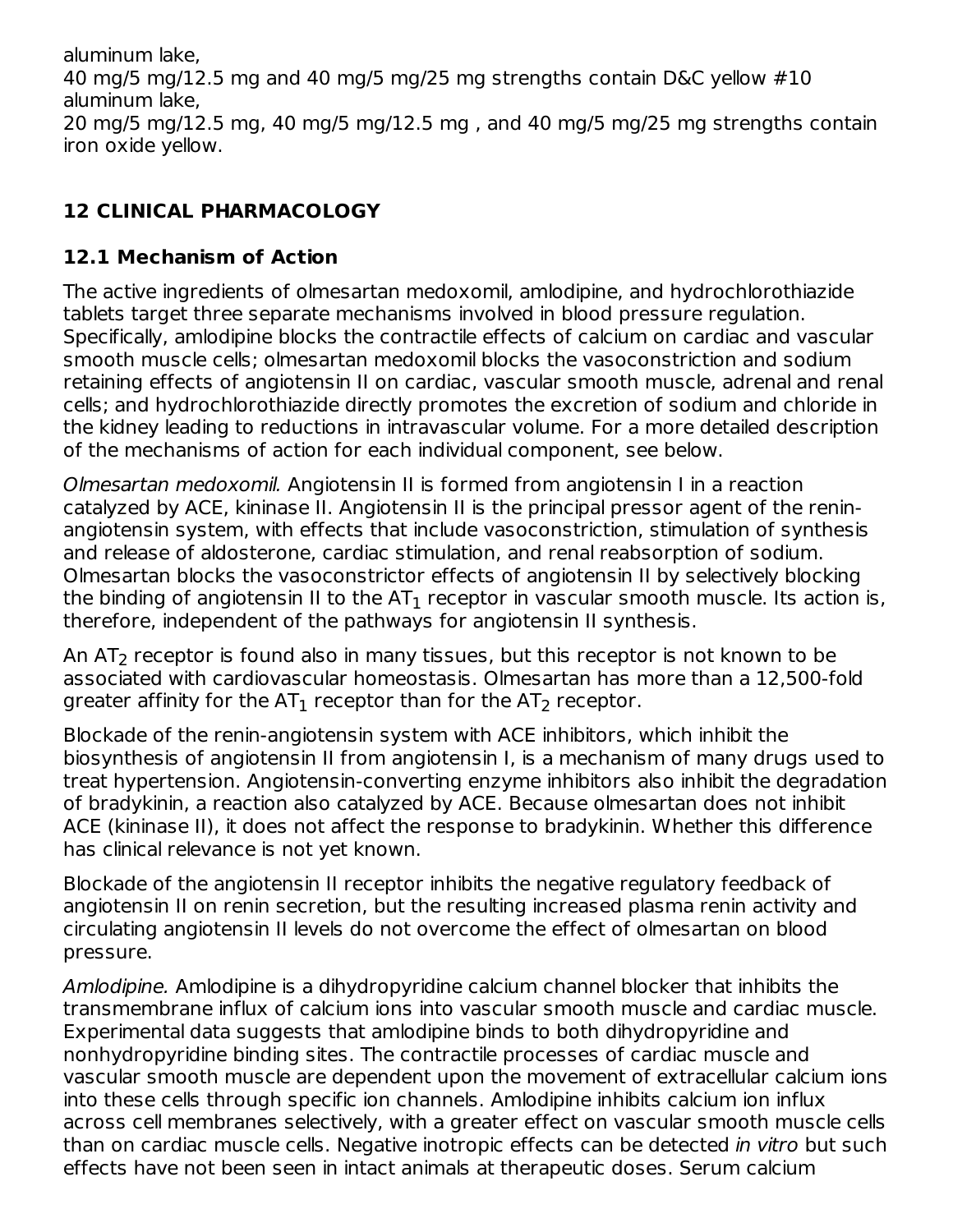concentration is not affected by amlodipine. Within the physiologic pH range, amlodipine is an ionized compound ( $pKa = 8.6$ ), and its kinetic interaction with the calcium channel receptor is characterized by a gradual rate of association and dissociation with the receptor binding site, resulting in a gradual onset of effect.

Amlodipine is a peripheral arterial vasodilator that acts directly on vascular smooth muscle to cause a reduction in peripheral vascular resistance and reduction in blood pressure.

Hydrochlorothiazide. Hydrochlorothiazide is a thiazide diuretic. Thiazides affect the renal tubular mechanisms of electrolyte reabsorption, directly increasing excretion of sodium and chloride in approximately equivalent amounts. Indirectly, the diuretic action of hydrochlorothiazide reduces plasma volume, with consequent increases in plasma renin activity, increases in aldosterone secretion, increases in urinary potassium loss, and decreases in serum potassium. The renin-aldosterone link is mediated by angiotensin II, so coadministration of an angiotensin II receptor antagonist tends to reverse the potassium loss associated with these diuretics.

The mechanism of the antihypertensive effect of thiazides is not fully understood.

# **12.2 Pharmacodynamics**

Olmesartan medoxomil, amlodipine, and hydrochlorothiazide tablets have been shown to be effective in lowering blood pressure. The three components of olmesartan medoxomil, amlodipine, and hydrochlorothiazide tablets lower the blood pressure through complementary mechanisms, each working at a separate site and blocking different effects or pathways. The pharmacodynamics of each individual component is described below.

Olmesartan medoxomil. Olmesartan medoxomil doses of 2.5 to 40 mg inhibit the pressor effects of angiotensin I infusion. The duration of the inhibitory effect was related to dose, with doses of olmesartan medoxomil >40 mg giving >90% inhibition at 24 hours.

Plasma concentrations of angiotensin I and angiotensin II and plasma renin activity (PRA) increase after single and repeated administration of olmesartan medoxomil to healthy subjects and hypertensive patients. Repeated administration of up to 80 mg olmesartan medoxomil had minimal influence on aldosterone levels and no effect on serum potassium.

Amlodipine. Following administration of therapeutic doses to patients with hypertension, amlodipine produces vasodilation resulting in a reduction of supine and standing blood pressures. These decreases in blood pressure are not accompanied by a significant change in heart rate or plasma catecholamine levels with chronic dosing.

With chronic once daily oral administration, antihypertensive effectiveness is maintained for at least 24 hours. Plasma concentrations correlate with effect in both young and elderly patients. The magnitude of reduction in blood pressure with amlodipine is also correlated with the height of pretreatment elevation; thus, individuals with moderate hypertension (diastolic pressure 105 to 114 mmHg) had about a 50% greater response than patients with mild hypertension (diastolic pressure 90 to 104 mmHg). Normotensive patients experienced no clinically significant change in blood pressures  $(+1/-2$  mmHg).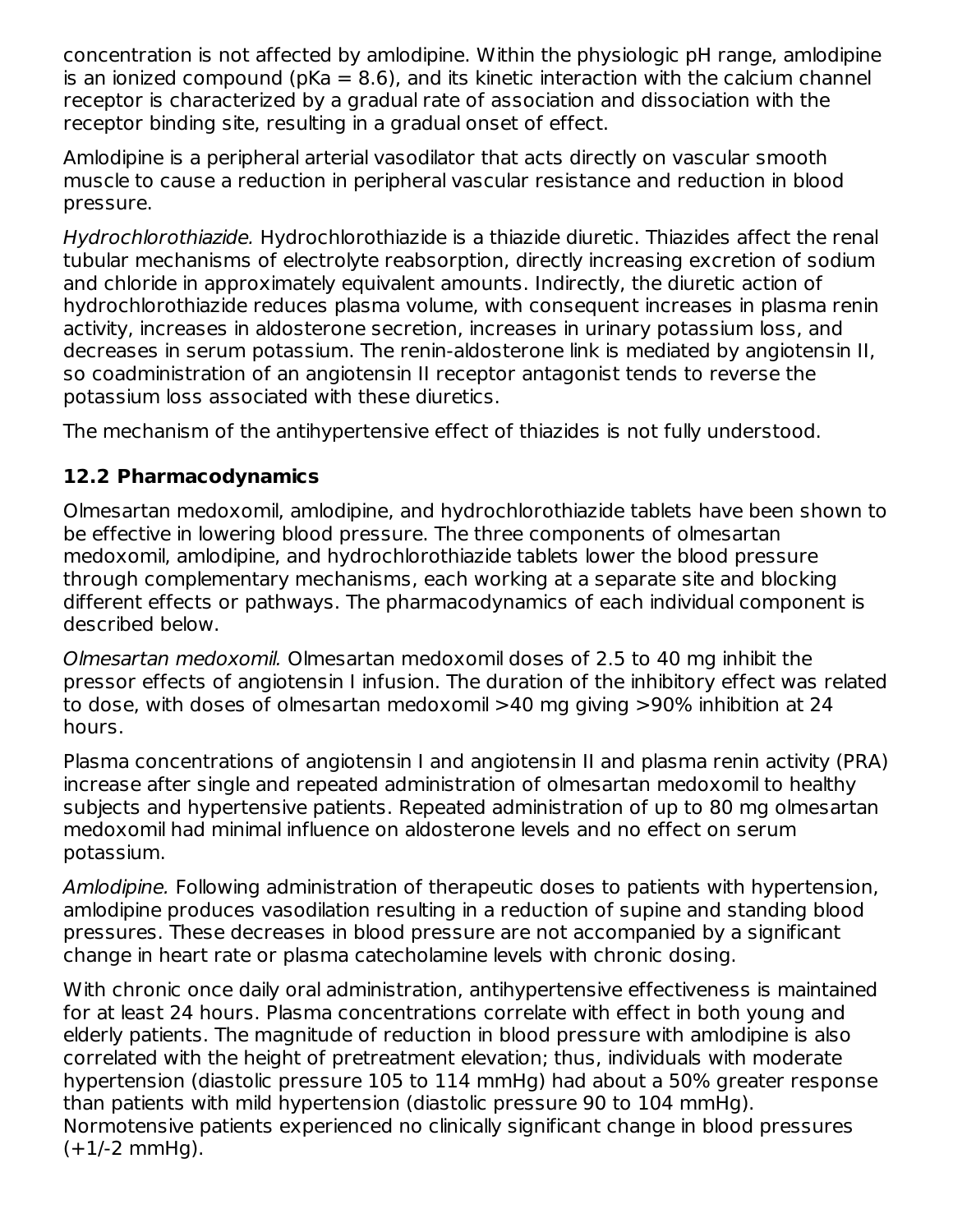In hypertensive patients with normal renal function, therapeutic doses of amlodipine resulted in a decrease in renal vascular resistance and an increase in glomerular filtration rate and effective renal plasma flow without change in filtration fraction or proteinuria.

As with other calcium channel blockers, hemodynamic measurements of cardiac function at rest and during exercise (or pacing) in patients with normal ventricular function treated with amlodipine have generally demonstrated a small increase in cardiac index without significant influence on dP/dt or on left ventricular end diastolic pressure or volume. In hemodynamic studies, amlodipine has not been associated with a negative inotropic effect when administered in the therapeutic dose range to intact animals and man, even when coadministered with beta-blockers to man. Similar findings, however, have been observed in normal or well-compensated patients with heart failure with agents possessing significant negative inotropic effects.

Amlodipine does not change sinoatrial nodal function or atrioventricular conduction in intact animals or man. In clinical studies in which amlodipine was administered in combination with beta-blockers to patients with either hypertension or angina, no adverse effects on electrocardiographic parameters were observed.

Hydrochlorothiazide. After oral administration of hydrochlorothiazide, diuresis begins within 2 hours, peaks in about 4 hours, and lasts about 6 to 12 hours.

Drug Interactions

Alcohol, Barbiturates, or Narcotics: Potentiation of orthostatic hypotension may occur.

Skeletal muscle relaxants, non-depolarizing (e.g., tubocurarine): Possible increased responsiveness to the muscle relaxant.

## **12.3 Pharmacokinetics**

Olmesartan medoxomil, amlodipine, and hydrochlorothiazide tablets. After oral administration of olmesartan medoxomil, amlodipine, and hydrochlorothiazide tablets in normal healthy adults, peak plasma concentrations of olmesartan, amlodipine, and hydrochlorothiazide are reached in about 1.5 to 3 hours, 6 to 8 hours, and 1.5 to 2 hours, respectively. The rate and extent of absorption of olmesartan medoxomil, amlodipine, and hydrochlorothiazide from olmesartan medoxomil, amlodipine, and hydrochlorothiazide tablets are the same as when administered as individual dosage forms. Food does not affect the bioavailability of olmesartan medoxomil, amlodipine, and hydrochlorothiazide tablets.

Olmesartan medoxomil. Olmesartan medoxomil is rapidly and completely bioactivated by ester hydrolysis to olmesartan during absorption from the gastrointestinal tract. The absolute bioavailability of olmesartan medoxomil is approximately 26%. After oral administration, the C<sub>max</sub> of olmesartan is reached after 1 to 2 hours. Food does not affect the bioavailability of olmesartan medoxomil.

Amlodipine. After oral administration of therapeutic doses of amlodipine, absorption produces peak plasma concentrations between 6 and 12 hours. Absolute bioavailability is estimated between 64% and 90%.

Hydrochlorothiazide. When plasma levels have been followed for at least 24 hours, the plasma half-life has been observed to vary between 5.6 and 14.8 hours.

**Distribution**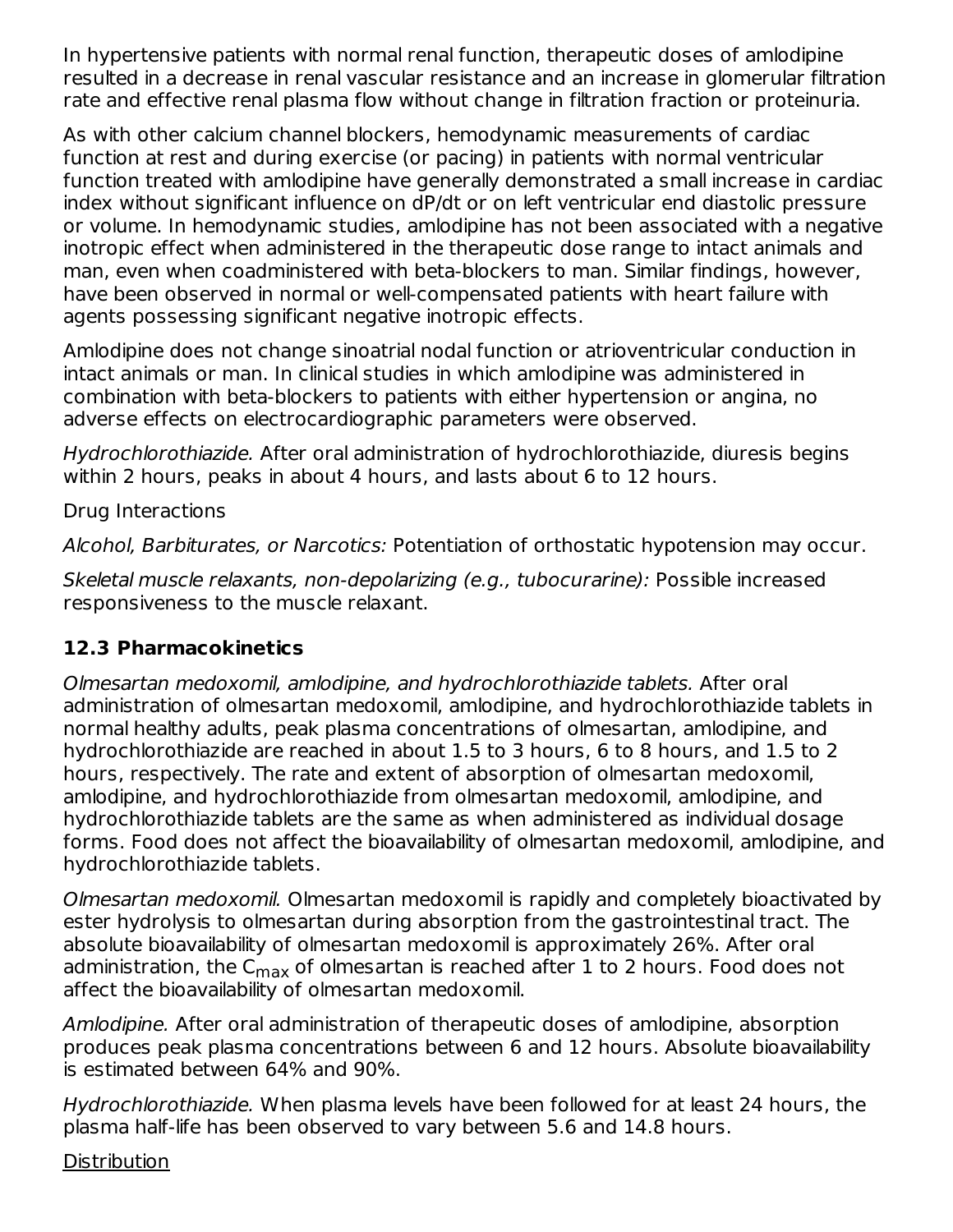Olmesartan medoxomil. The volume of distribution of olmesartan is approximately 17 L. Olmesartan is highly bound to plasma proteins (99%) and does not penetrate red blood cells. The protein binding is constant at plasma olmesartan concentrations well above the range achieved with recommended doses.

In rats, olmesartan crossed the blood-brain barrier poorly, if at all. Olmesartan passed across the placental barrier in rats and was distributed to the fetus. Olmesartan was distributed to milk at low levels in rats.

Amlodipine. Ex vivo studies have shown that approximately 93% of the circulating drug is bound to plasma proteins in hypertensive patients. Steady-state plasma levels of amlodipine are reached after 7 to 8 days of consecutive daily dosing.

Hydrochlorothiazide. Hydrochlorothiazide crosses the placental but not the blood-brain barrier and is excreted in breast milk.

### Metabolism and Excretion

Olmesartan medoxomil. Following the rapid and complete conversion of olmesartan medoxomil to olmesartan during absorption, there is virtually no further metabolism of olmesartan. Total plasma clearance of olmesartan is 1.3 L/h, with a renal clearance of 0.6 L/h. Approximately 35% to 50% of the absorbed dose is recovered in urine while the remainder is eliminated in feces via the bile.

Olmesartan appears to be eliminated in a biphasic manner with a terminal elimination half-life of approximately 13 hours. Olmesartan shows linear pharmacokinetics following single oral doses of up to 320 mg and multiple oral doses of up to 80 mg. Steady-state levels of olmesartan are achieved within 3 to 5 days and no accumulation in plasma occurs with once-daily dosing.

Amlodipine. Amlodipine is extensively (about 90%) converted to inactive metabolites via hepatic metabolism. Elimination from the plasma is biphasic with a terminal elimination half-life of about 30 to 50 hours. Ten percent of the parent compound and 60% of the metabolites are excreted in the urine.

Hydrochlorothiazide. Hydrochlorothiazide is not metabolized but is eliminated rapidly by the kidney. At least 61% of the oral dose is eliminated unchanged within 24 hours.

### Specific Populations

### Geriatric Patients

Olmesartan medoxomil. The pharmacokinetics of olmesartan medoxomil were studied in the elderly (≥65 years). Overall, maximum plasma concentrations of olmesartan were similar in young adults and the elderly. Modest accumulation of olmesartan was observed in the elderly with repeated dosing; AUC<sub>ss, τ</sub> was 33% higher in elderly patients, corresponding to an approximate 30% reduction in  $\mathsf{CL}_\mathsf{R}.$ 

Amlodipine. Elderly patients have decreased clearance of amlodipine with a resulting increase in AUC of approximately 40% to 60%, and a lower initial dose may be required.

### Male and Female Patients

Population pharmacokinetic analysis indicated that gender had no effect on the clearance of olmesartan and amlodipine. Female patients had approximately 20% smaller clearances of hydrochlorothiazide than male patients.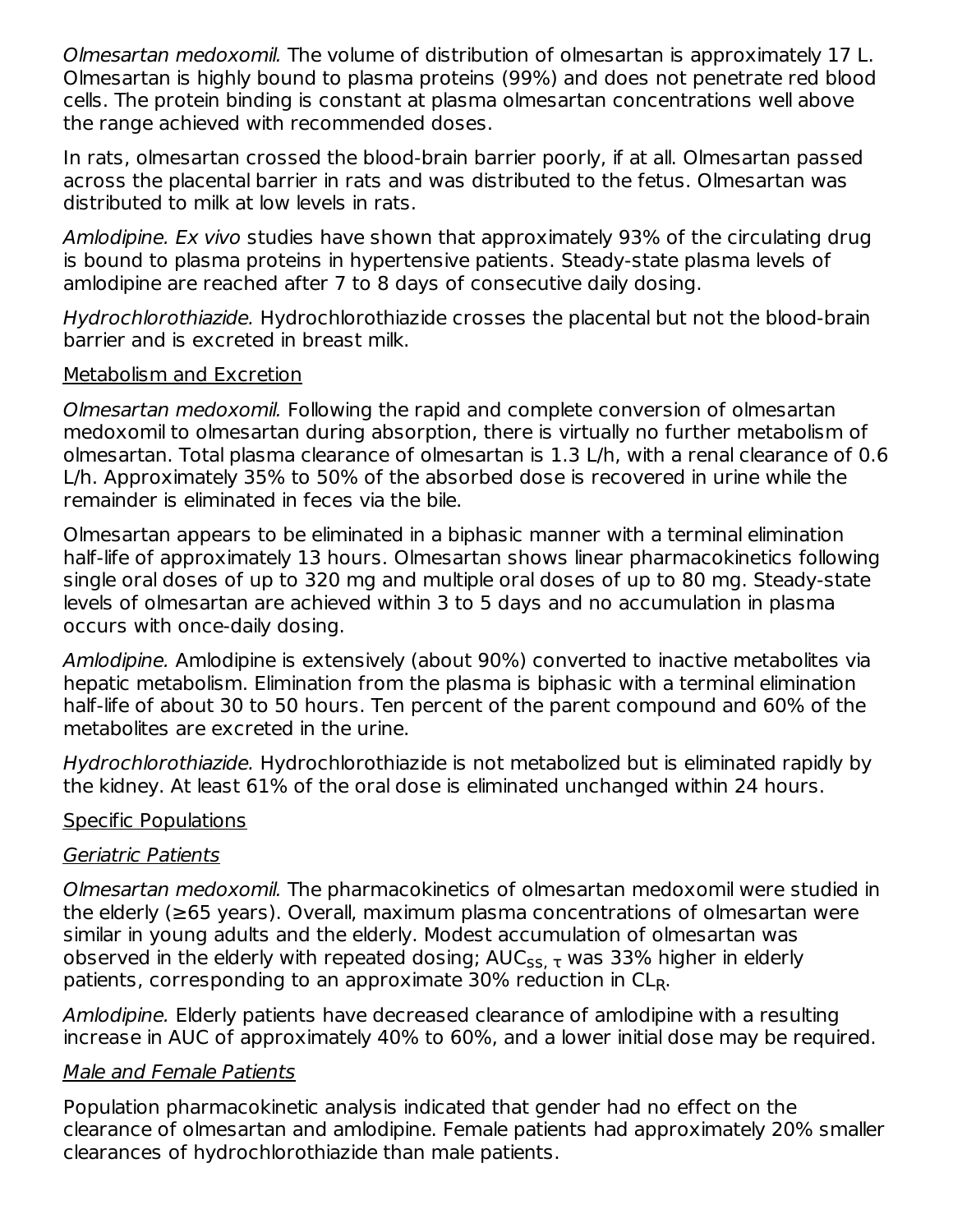Olmesartan medoxomil. Minor differences were observed in the pharmacokinetics of olmesartan medoxomil in women compared to men. Area under the curve and  $\mathsf{C}_{\mathsf{max}}$ were 10% to 15% higher in women than in men.

### Patients with Renal Impairment

Olmesartan medoxomil. In patients with renal insufficiency, serum concentrations of olmesartan were elevated compared to subjects with normal renal function. After repeated dosing, the AUC was approximately tripled in patients with severe renal impairment (creatinine clearance <20 mL/min). The pharmacokinetics of olmesartan medoxomil in patients undergoing hemodialysis has not been studied.

Amlodipine. The pharmacokinetics of amlodipine are not significantly influenced by renal impairment.

### Patients with Hepatic Impairment

*Olmesartan medoxomil.* Increases in AUC<sub>0-∞</sub> and C<sub>max</sub> were observed in patients with moderate hepatic impairment compared to those in matched controls, with an increase in AUC of about 60%.

Amlodipine. Patients with hepatic insufficiency have decreased clearance of amlodipine with a resulting increase in AUC of approximately 40% to 60%.

#### Heart Failure

Amlodipine. Patients with heart failure have decreased clearance of amlodipine with a resulting increase in AUC of approximately 40% to 60%.

#### Drug Interaction Studies

Simvastatin: Coadministration of multiple doses of 10 mg of amlodipine with 80 mg simvastatin resulted in a 77% increase in exposure to simvastatin compared to simvastatin alone [see Drug Interactions (7.2)].

CYP3A inhibitors: Coadministration of a 180 mg daily dose of diltiazem with 5 mg amlodipine in elderly hypertensive patients resulted in a 60% increase in amlodipine systemic exposure. Erythromycin coadministration in healthy volunteers did not significantly change amlodipine systemic exposure. However, strong inhibitors of CYP3A (e.g., itraconazole, clarithromycin) may increase the plasma concentrations of amlodipine to a greater extent [see Drug Interactions (7.2)].

Cyclosporine: In a prospective study in renal transplant patients, an average 40% increase in trough cyclosporine levels was observed in the presence of amlodipine [see Drug Interactions (7.2)].

Colesevelam: Concomitant administration of 40 mg olmesartan medoxomil and 3750 mg colesevelam hydrochloride in healthy subjects resulted in 28% reduction in  ${\sf C}_{\sf max}$  and 39% reduction in AUC of olmesartan. Lesser effects, 4% and  $15\%$  reduction in  $\mathsf{C}_{\mathsf{max}}$  and AUC respectively, were observed when olmesartan medoxomil was administered 4 hours prior to colesevelam hydrochloride [see Drug Interactions (7.1)].

Cimetidine: Coadministration of amlodipine with cimetidine did not alter the pharmacokinetics of amlodipine.

Grapefruit juice: Coadministration of 240 mL of grapefruit juice with a single oral dose of amlodipine 10 mg in 20 healthy volunteers had no significant effect on the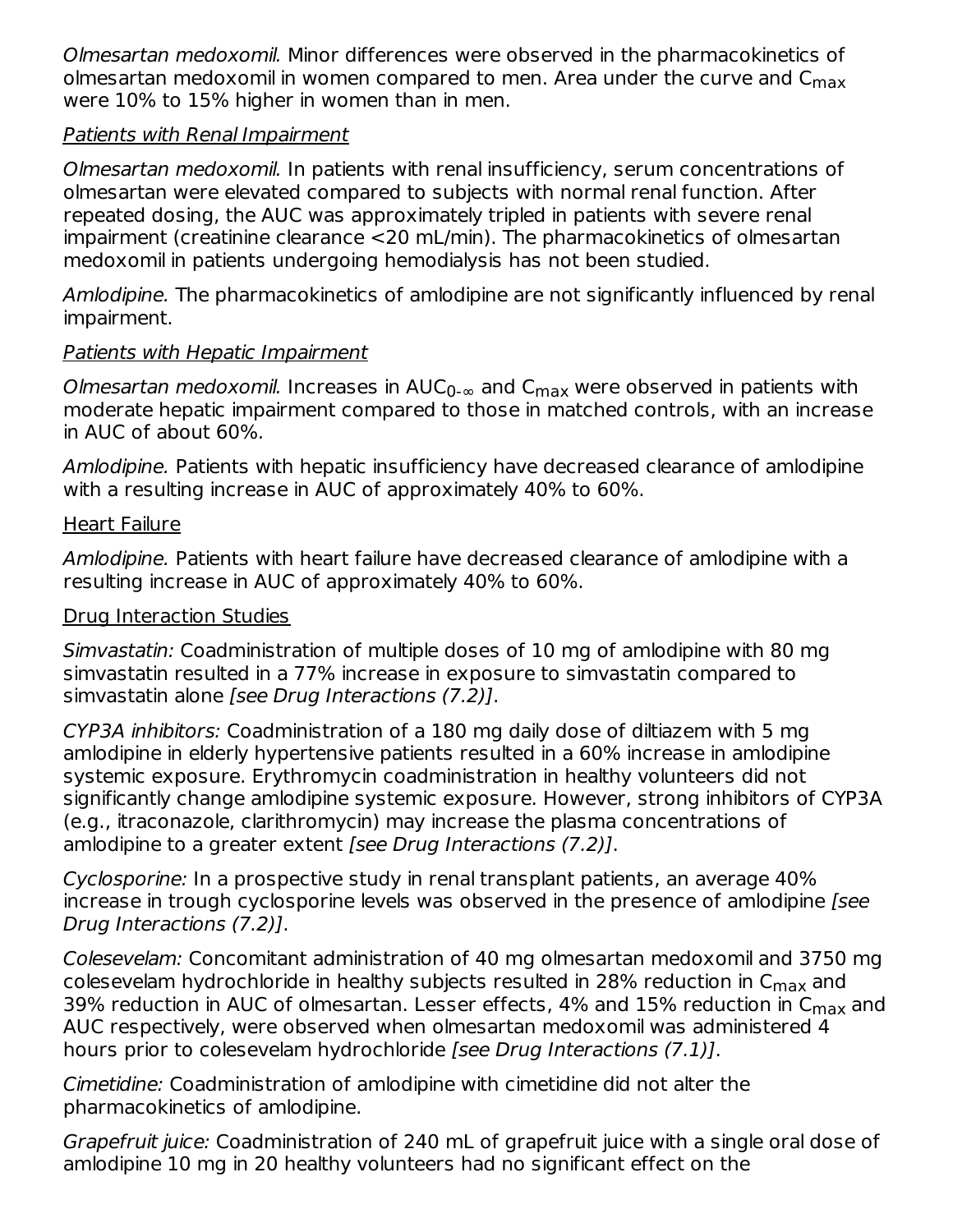pharmacokinetics of amlodipine.

*Maalox* ${}^{\circledR}$  *(antacid):* Coadministration of the antacid Maalox ${}^{\circledR}$  with a single dose of amlodipine had no significant effect on the pharmacokinetics of amlodipine.

Sildenafil: A single 100 mg dose of sildenafil in subjects with essential hypertension had no effect on the pharmacokinetic parameters of amlodipine. When amlodipine and sildenafil were used in combination, each agent independently exerted its own blood pressure lowering effect.

Atorvastatin: Coadministration of multiple 10 mg doses of amlodipine with 80 mg of atorvastatin resulted in no significant change in the steady state pharmacokinetic parameters of atorvastatin.

Digoxin: Coadministration of amlodipine with digoxin did not change serum digoxin levels or digoxin renal clearance in normal volunteers.

No significant drug interactions were reported in studies in which olmesartan medoxomil was coadministered with digoxin in healthy volunteers.

Ethanol (alcohol): Single and multiple 10 mg doses of amlodipine had no significant effect on the pharmacokinetics of ethanol.

Warfarin: Coadministration of amlodipine with warfarin did not change the warfarin prothrombin response time. No significant drug interactions were reported in studies in which olmesartan medoxomil was coadministered with warfarin in healthy volunteers.

Antacids: The bioavailability of olmesartan medoxomil was not significantly altered by the coadministration of antacids [Al(OH)3/Mg(OH)2].

## **13 NONCLINICAL TOXICOLOGY**

The rationale for no or limited new toxicity from the triple combination of olmesartan medoxomil, amlodipine, and hydrochlorothiazide has already been established on the basis of the safety profile of the individual compounds or the dual combinations. To clarify the toxicological profile for olmesartan medoxomil, amlodipine, and hydrochlorothiazide tablets, a 3-month repeated dose toxicity study was conducted in rats, and the results demonstrated that the combined administration of olmesartan medoxomil, amlodipine, and hydrochlorothiazide neither augment any existing toxicities of the individual agents nor induce any new toxicities and there were no toxicologically synergistic effects observed in the study.

### **13.1 Carcinogenesis, Mutagenesis, Impairment of Fertility**

No carcinogenicity, mutagenicity or fertility studies have been conducted with the combination of olmesartan medoxomil, amlodipine and hydrochlorothiazide. However, these studies have been conducted for olmesartan medoxomil, amlodipine and hydrochlorothiazide alone.

Olmesartan medoxomil. Olmesartan was not carcinogenic when administered by dietary administration to rats for up to 2 years. The highest dose tested (2000 mg/kg/day) was, on a mg/m<sup>2</sup> basis, about 480 times the MRHD of 40 mg/day. Two carcinogenicity studies conducted in mice, a 6-month gavage study in the p53 knockout mouse and a 6-month dietary administration study in the Hras2 transgenic mouse, at doses of up to 1000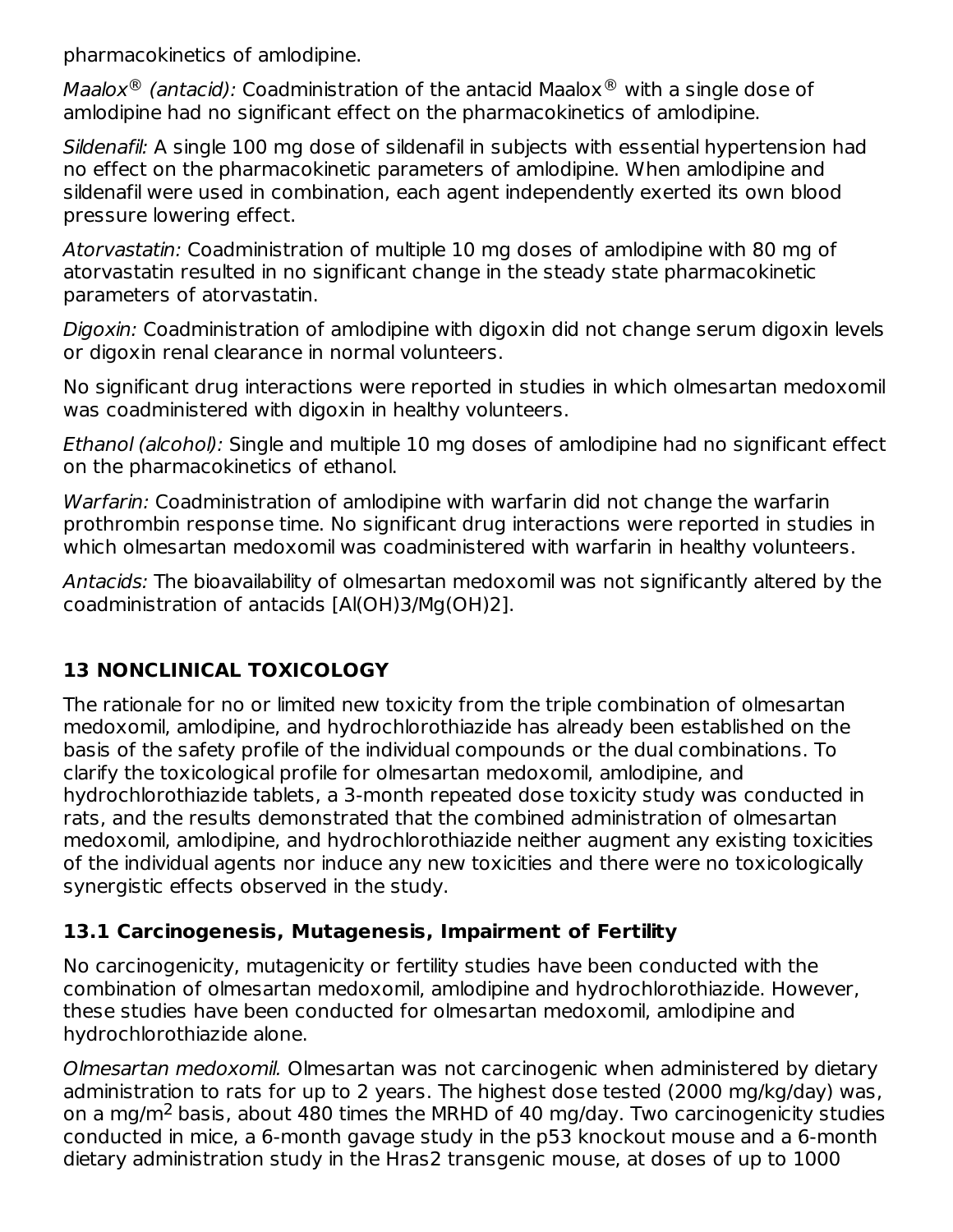mg/kg/day (on a mg/m<sup>2</sup> basis, about 120 times the MRHD of 40 mg/day), revealed no evidence of a carcinogenic effect of olmesartan.

Both olmesartan medoxomil and olmesartan tested negative in the *in vitro* Syrian hamster embryo cell transformation assay and showed no evidence of genetic toxicity in the Ames (bacterial mutagenicity) test. However, both were shown to induce chromosomal aberrations in cultured cells in vitro (Chinese hamster lung) and tested positive for thymidine kinase mutations in the in vitro mouse lymphoma assay. Olmesartan medoxomil tested negative in vivo for mutations in the MutaMouse intestine and kidney and for clastogenicity in mouse bone marrow (micronucleus test) at oral doses of up to 2000 mg/kg (olmesartan not tested).

Fertility of rats was unaffected by administration of olmesartan at dose levels as high as 1000 mg/kg/day (240 times the MRHD of 40 mg/day on a mg/m<sup>2</sup> basis) in a study in which dosing was begun 2 (female) or 9 (male) weeks prior to mating. (Calculations based on a 60 kg patient.)

Amlodipine. Rats and mice treated with amlodipine maleate in the diet for up to 2 years, at concentrations calculated to provide daily dosage levels of amlodipine 0.5, 1.25, and 2.5 mg/kg/day showed no evidence of a carcinogenic effect of the drug. For the mouse, the highest dose was, on a mg/m $^2$  basis, similar to the MRHD of amlodipine 10 mg/day. For the rat, the highest dose was, on a mg/m<sup>2</sup> basis, about two times the MRHD (calculations based on a 60 kg patient).

Mutagenicity studies conducted with amlodipine maleate revealed no drug related effects at either the gene or chromosome level.

There was no effect on the fertility of rats treated orally with amlodipine maleate (males for 64 days and females for 14 days prior to mating) at doses of amlodipine up to 10 mg/kg/day (about 10 times the MRHD of 10 mg/day on a mg/m<sup>2</sup> basis).

Hydrochlorothiazide. Two-year feeding studies in mice and rats conducted under the auspices of the National Toxicology Program (NTP) uncovered no evidence of a carcinogenic potential of hydrochlorothiazide in female mice (at doses of up to approximately 600 mg/kg/day) or in male and female rats (at doses of up to approximately 100 mg/kg/day). These doses in mice and rats are about 117 and 39 times, respectively, the MRHD of 25 mg/day on a mg/m<sup>2</sup> basis. (Calculations based on a 60 kg patient.) The NTP, however, found equivocal evidence for hepatocarcinogenicity in male mice.

Hydrochlorothiazide was not genotoxic *in vitro* in the Ames mutagenicity assay of Salmonella typhimurium strains TA 98, TA 100, TA 1535, TA 1537, and TA 1538, or in the Chinese Hamster Ovary (CHO) test for chromosomal aberrations. It was also not genotoxic in vivo in assays using mouse germinal cell chromosomes, Chinese Hamster bone marrow chromosomes, or in Drosophila sex-linked recessive lethal trait gene. Positive test results were obtained in the *in vitro* CHO Sister Chromatid Exchange (clastogenicity) assay, the Mouse Lymphoma Cell (mutagenicity) assay and the Aspergillus nidulans nondisjunction assay.

Hydrochlorothiazide had no adverse effects on the fertility of mice and rats of either sex in studies wherein these species were exposed, via their diet, to doses of up to 100 and 4 mg/kg, respectively, prior to mating and throughout gestation. These doses in mice and rats are about 19 and 1.5 times, respectively, the MRHD of 25 mg/day on a mg/m<sup>2</sup> basis. (Calculations based on a 60 kg patient.)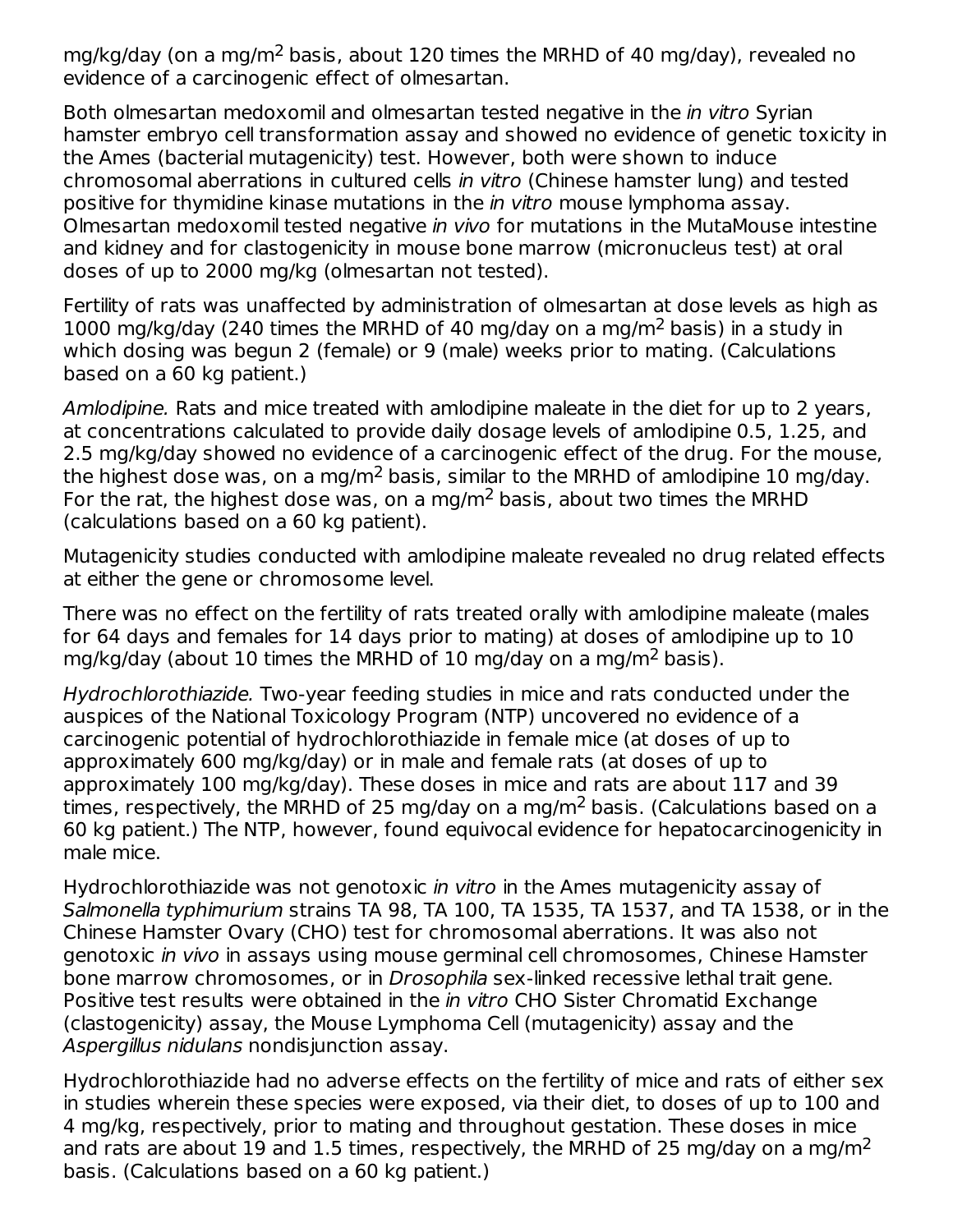## **14 CLINICAL STUDIES**

### **14.1 Olmesartan Medoxomil, Amlodipine, and Hydrochlorothiazide Tablets**

The antihypertensive efficacy of olmesartan medoxomil, amlodipine, and hydrochlorothiazide tablets was studied in a double-blind, active-controlled study in hypertensive patients. A total of 2492 patients with hypertension (mean baseline blood pressure 169/101 mmHg) received olmesartan medoxomil/amlodipine/hydrochlorothiazide 40 mg/10 mg/25 mg (627 patients), olmesartan medoxomil/amlodipine 40 mg/10 mg (628 patients), olmesartan

medoxomil/hydrochlorothiazide 40 mg/25 mg (637 patients), or amlodipine/hydrochlorothiazide 10 mg/25 mg (600 patients). Each subject was randomized to one of the three dual therapy combinations for two to four weeks. Patients were then randomized to continue on the dual therapy they were receiving or to receive triple therapy. A total of 53% of patients were male, 19% were 65 years or older, 67% were white, 30% were black, and 15% were diabetic.

After 8 weeks of treatment, the triple combination therapy produced greater reductions in both systolic and diastolic blood pressures (p< 0.0001) compared to each of the 3 dual combination therapies. The full blood pressure lowering effects were attained within 2 weeks after a change in dose.

The seated blood pressure reductions attributable to the addition of a single high-dose drug to each high-dose dual drug combination are shown in Table 2.

#### **Table 2: Additional Blood Pressure Reductions on High-Dose Olmesartan Medoxomil, Amlodipine, and Hydrochlorothiazide Tablets Compared to High Doses of Dual Combination Drugs**

| <b>Start on</b>                                 | <b>Adding</b>              | <b>BP</b> reduction <sup>*</sup> |
|-------------------------------------------------|----------------------------|----------------------------------|
| Olmesartan medoxomil 40 mg/<br>amlodipine 10 mg | HCTZ 25 mg                 | $8.4/4.5$ mmHg                   |
| Olmesartan medoxomil 40 mg/<br>HCTZ 25 mg       | Amlodipine 10 mg           | 7.6/5.4 mmHg                     |
| Amlodipine 10 mg/<br>HCTZ 25 mg                 | Olmesartan medoxomil 40 mg | $8.1/5.4$ mmHq                   |
| all highly statistically significant.           |                            |                                  |

There were no apparent differences in terms of seated diastolic blood pressure (SeDBP) or seated systolic blood pressure (SeSBP) reductions in black and non-black patients treated with olmesartan medoxomil, amlodipine, and hydrochlorothiazide tablets [see Use in Specific Populations (8.8)].

There were no apparent differences in terms of SeDBP or SeSBP reductions in diabetic and non-diabetic patients treated with olmesartan medoxomil, amlodipine, and hydrochlorothiazide tablets.

A total of 440 patients participated in the ambulatory blood pressure monitoring portion of the study. Over the 24 hour period, there was a greater reduction in diastolic and systolic ambulatory blood pressure for olmesartan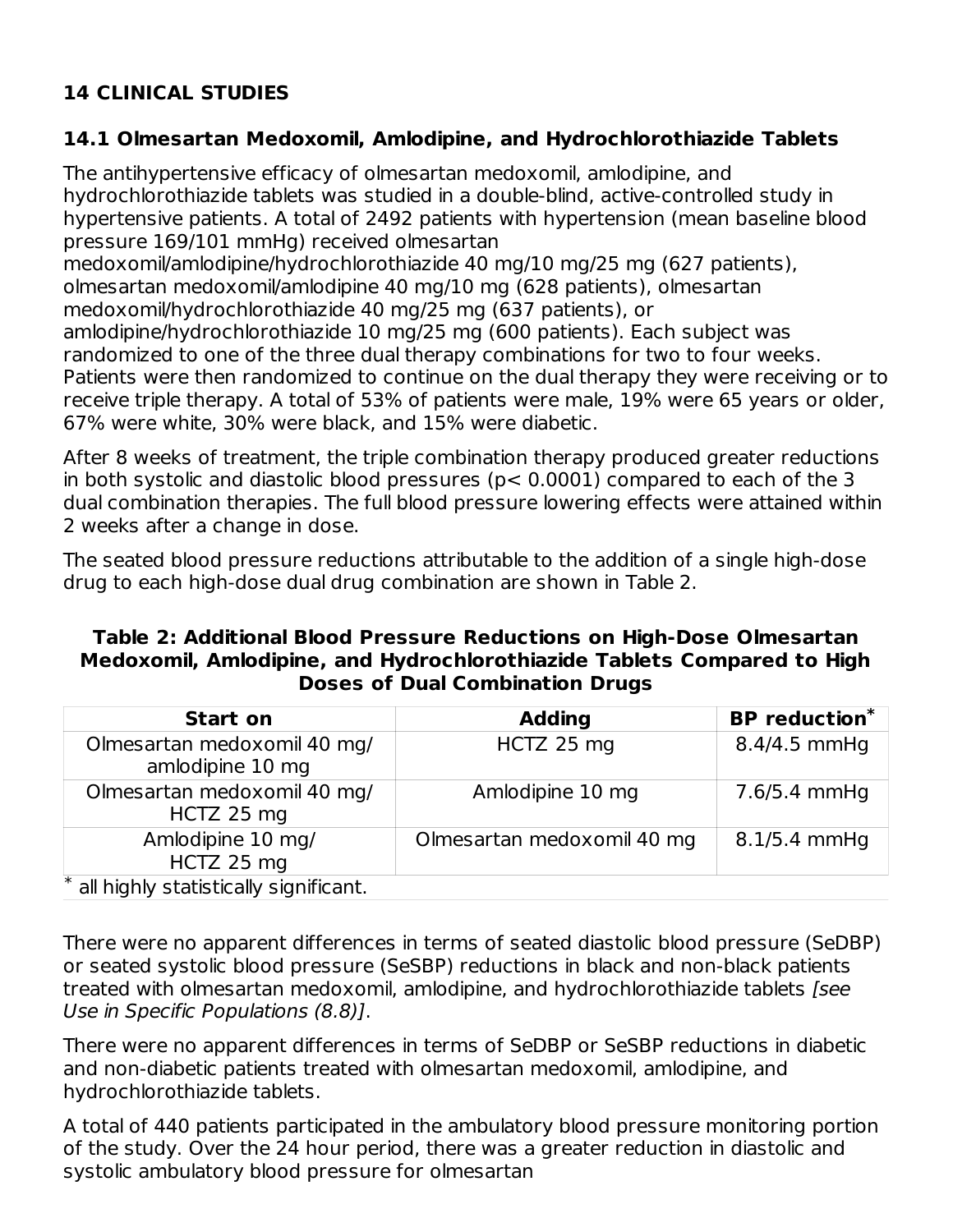medoxomil/amlodipine/hydrochlorothiazide 40 mg/10 mg/25 mg compared to each of the dual combination therapies (see Figure 1 and Figure 2).





#### **Figure 2: Mean Ambulatory Systolic Blood Pressure at Endpoint by Treatment and Hour**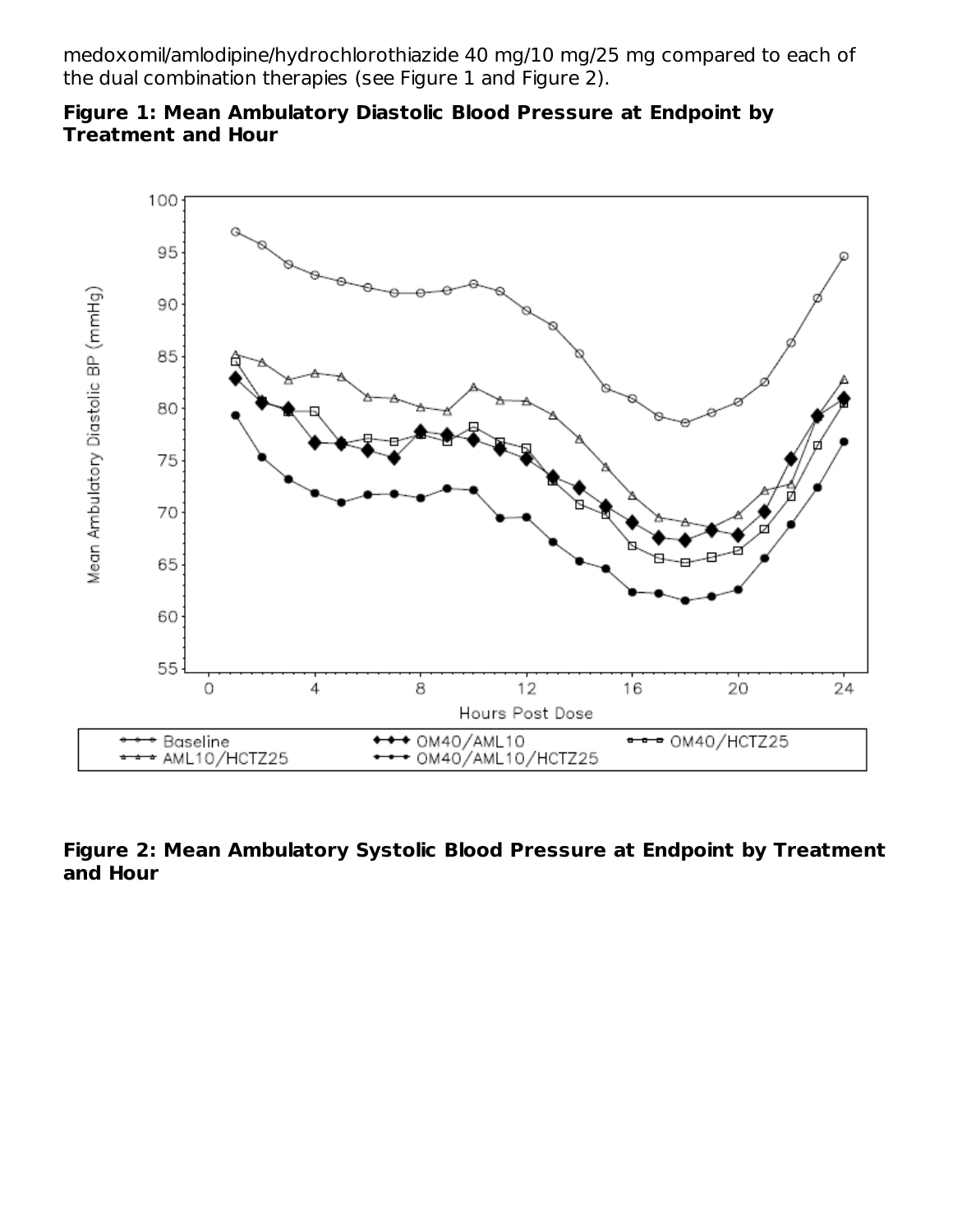

The blood pressure lowering effects of lower dose strengths of olmesartan medoxomil, amlodipine, and hydrochlorothiazide tablets, 20 mg/5 mg/12.5 mg, 40 mg/5 mg/12.5 mg, 40 mg/10 mg/12.5 mg, and 40 mg/5 mg/25 mg have not been studied.

All of the dose strengths of the triple combination are expected to provide superior blood pressure lowering effects compared to their respective mono and dual combination components. The order of the blood pressure lowering effects among the different dose strengths of olmesartan medoxomil, amlodipine, and hydrochlorothiazide tablets is expected to be 20 mg/5 mg/12.5 mg  $<$  40 mg/5 mg/12.5 mg  $<$  (40 mg/10 mg/12.5 mg ≈ 40 mg/5 mg/25 mg) < 40 mg/10 mg/25 mg.

There are no trials of olmesartan medoxomil, amlodipine, hydrochlorothiazide tablets demonstrating reductions in cardiovascular risk in patients with hypertension, but at least one pharmacologically similar drug has demonstrated such benefits.

## **16 HOW SUPPLIED/STORAGE AND HANDLING**

Olmesartan medoxomil, amlodipine, and hydrochlorothiazide tablets are available as:

20 mg/5 mg/12.5 mg - light pink to pink, film-coated, round biconvex tablet, debossed with "TEVA" on one side and "5005" on the other side of the tablet and contains 20 mg of olmesartan medoxomil, 6.93 mg amlodipine besylate equivalent to 5 mg of amlodipine base, and 12.5 mg hydrochlorothiazide. They are available in bottles of 30 (NDC 0093- 5005-56).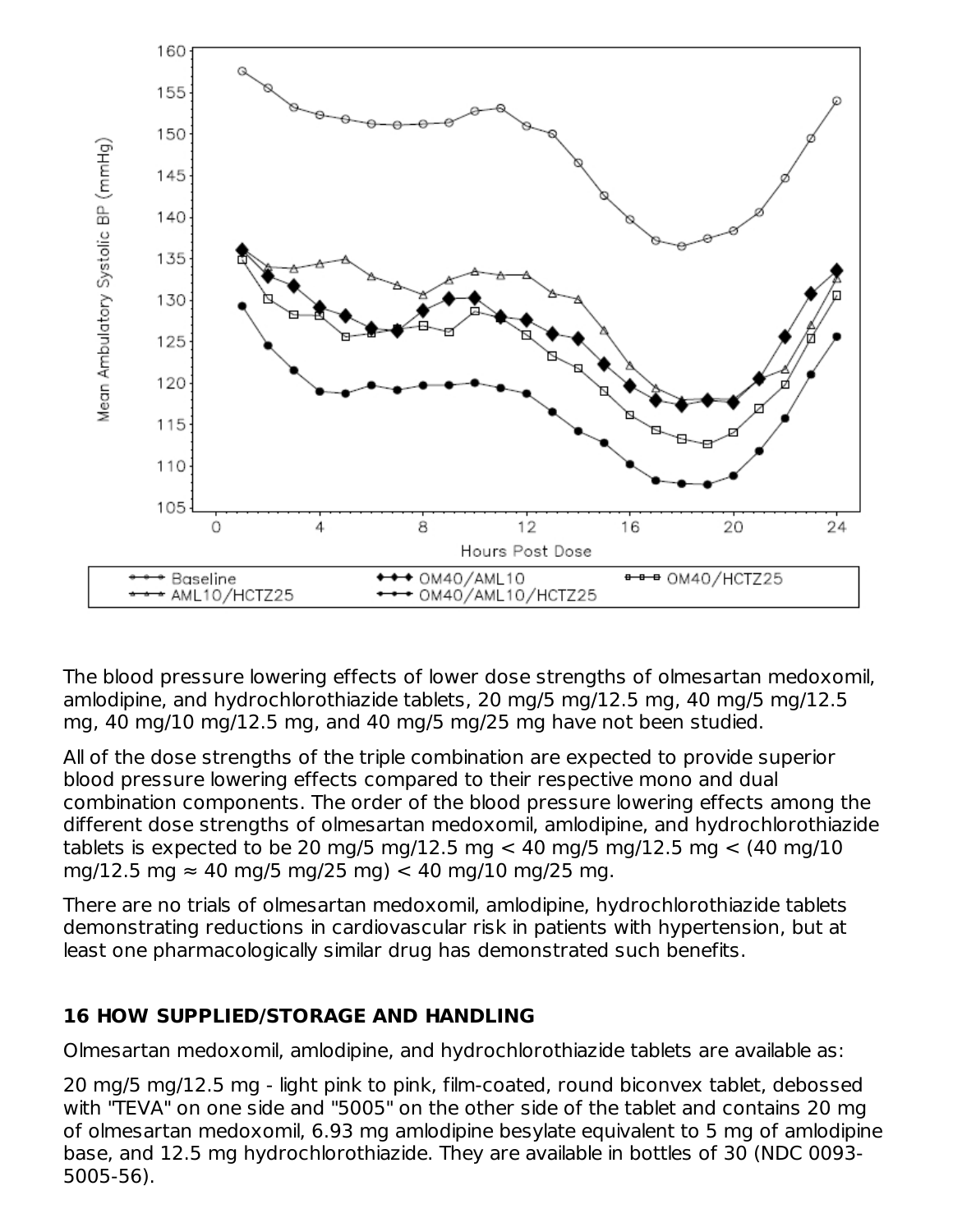40 mg/5 mg/12.5 mg - yellow to dark yellow, film-coated, round biconvex tablet, debossed with "TEVA" on one side and "5006" on the other side of the tablet and contains 40 mg of olmesartan medoxomil, 6.93 mg amlodipine besylate equivalent to 5 mg of amlodipine base, and 12.5 mg hydrochlorothiazide. They are available in bottles of 30 (NDC 0093-5006-56).

40 mg/5 mg/25 mg - yellow to dark yellow, film-coated, modified capsule shaped tablet, debossed with "TEVA" on one side and "5004" on the other side of the tablet and contains 40 mg of olmesartan medoxomil, 6.93 mg amlodipine besylate equivalent to 5 mg of amlodipine base, and 25 mg hydrochlorothiazide. They are available in bottles of 30 (NDC 0093-5004-56).

40 mg/10 mg/12.5 mg - pink, film-coated, round biconvex tablet, debossed with "TEVA" on one side and "5003" on the other side of the tablet and contains 40 mg of olmesartan medoxomil, 13.86 mg amlodipine besylate equivalent to 10 mg of amlodipine base, and 12.5 mg hydrochlorothiazide. They are available in bottles of 30 (NDC 0093-5003-56).

40 mg/10 mg/25 mg - pink, film-coated, modified capsule shaped tablet, debossed with "TEVA" on one side and "5002" on the other side of the tablet and contains 40 mg of olmesartan medoxomil, 13.86 mg amlodipine besylate equivalent to 10 mg of amlodipine base, and 25 mg hydrochlorothiazide. They are available in bottles of 30 (NDC 0093- 5002-56).

Store at 20° to 25°C (68° to 77°F) [See USP Controlled Room Temperature].

Dispense in a tight container as defined in the USP, with a child-resistant closure (as required).

## **17 PATIENT COUNSELING INFORMATION**

Pregnancy: Tell female patients of childbearing age about the consequences of exposure to olmesartan medoxomil, amlodipine, and hydrochlorothiazide tablets during pregnancy. Discuss treatment options with women planning to become pregnant. Tell patients to report pregnancies to their physicians as soon as possible [see Warnings and Precautions (5.1) and Use in Specific Populations (8.1)].

Lactation: Advise nursing women not to breastfeed during treatment with olmesartan medoxomil, amlodipine, and hydrochlorothiazide tablets [see Use in Specific Populations (8.2)].

Symptomatic Hypotension: Advise patients that lightheadedness can occur, especially during the first days of therapy, and that it should be reported to the prescribing physician. Tell patients that if syncope occurs, olmesartan medoxomil, amlodipine, and hydrochlorothiazide tablets should be discontinued until the physician has been consulted. Tell patients that inadequate fluid intake, excessive perspiration, diarrhea, or vomiting can lead to an excessive fall in blood pressure, with the same consequences of lightheadedness and possible syncope.

Non-melanoma Skin Cancer: Instruct patients taking hydrochlorothiazide to protect skin from the sun and undergo regular skin cancer screening.

Potassium Supplements: Advise patients not to use potassium supplements or salt substitutes containing potassium without consulting their healthcare provider.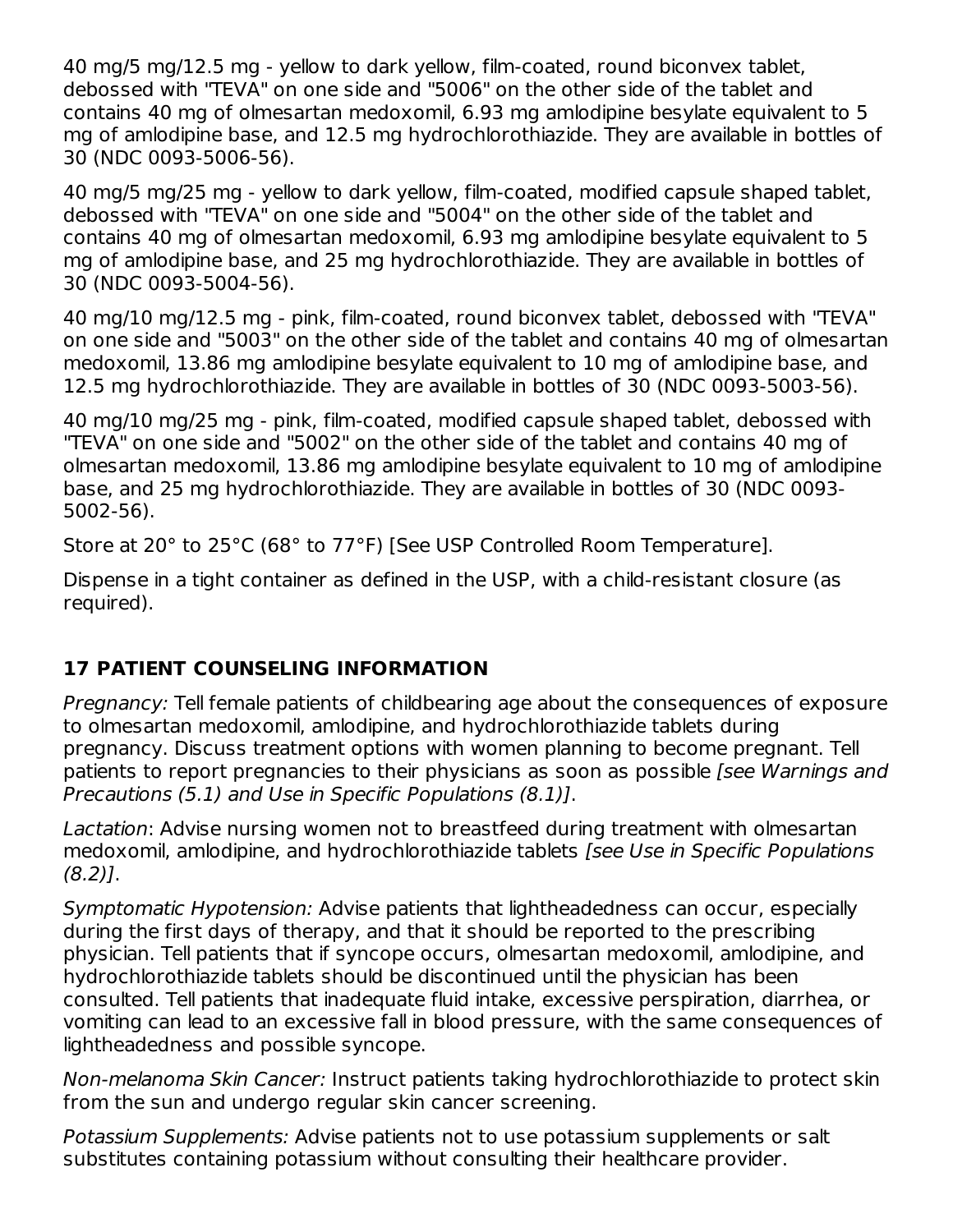Acute myopia and secondary angle-closure glaucoma: Advise patients to discontinue olmesartan medoxomil, amlodipine, and hydrochlorothiazide tablets and seek immediate medical attention if they experience symptoms of acute myopia or secondary angleclosure glaucoma [see Warnings and Precautions (5.9)].

Brands listed are the trademarks of their respective owners.

Manufactured In Croatia By:

## **Pliva Hrvatska d.o.o.**

Zagreb, Croatia

Manufactured For:

### **Teva Pharmaceuticals USA, Inc.**

North Wales, PA 19454

Rev. E 1/2021

## **Package/Label Display Panel**

NDC 0093-5005-56

Olmesartan Medoxomil,

Amlodipine, and

Hydrochlorothiazide

**Tablets** 

20 mg/5 mg/12.5 mg

Rx only

30 TABLETS



# **Package/Label Display Panel**

NDC 0093-5006-56

Olmesartan Medoxomil,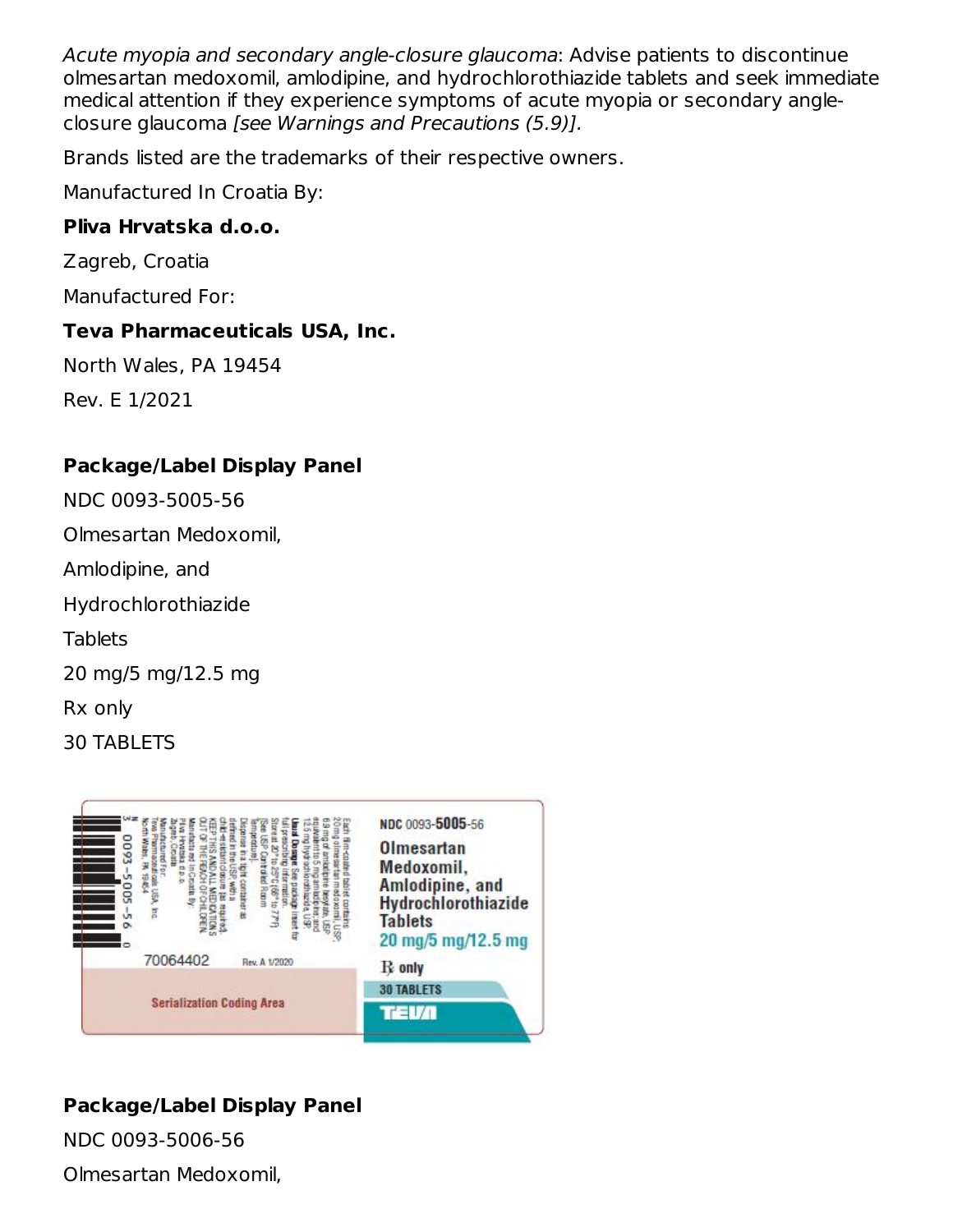Amlodipine, and

Hydrochlorothiazide

**Tablets** 

40 mg/5 mg/12.5 mg

Rx only

30 TABLETS



## **Package/Label Display Panel**

NDC 0093-5004-56

Olmesartan Medoxomil,

Amlodipine, and

Hydrochlorothiazide

**Tablets** 

40 mg/5 mg/25 mg

Rx only

30 TABLETS

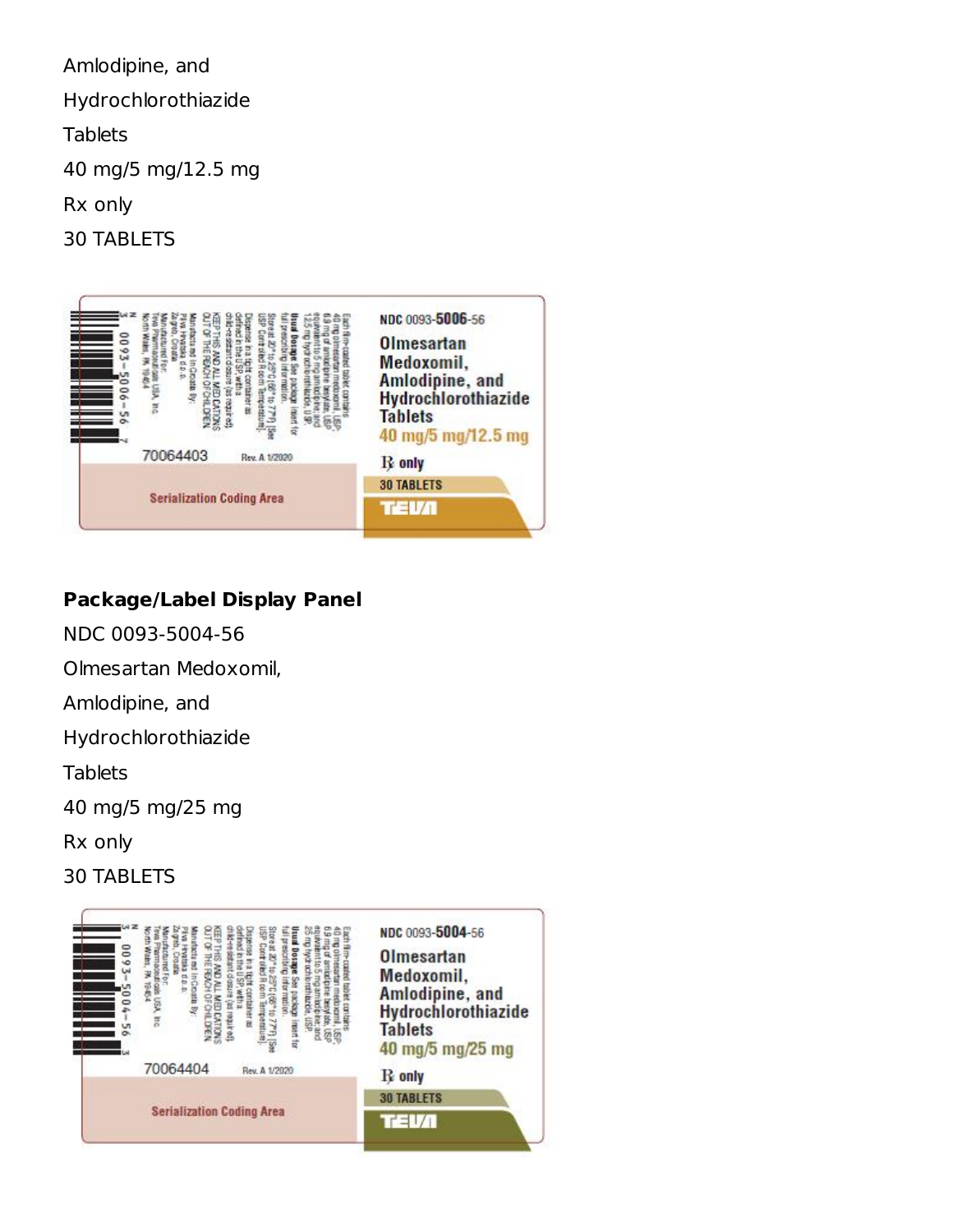## **Package/Label Display Panel**

NDC 0093-5003-56

Olmesartan Medoxomil,

Amlodipine, and

Hydrochlorothiazide

**Tablets** 

40 mg/10 mg/12.5 mg

Rx only

30 TABLETS



# **Package/Label Display Panel**

NDC 0093-5002-56 Olmesartan Medoxomil, Amlodipine, and Hydrochlorothiazide **Tablets** 40 mg/10 mg/25 mg Rx only

30 TABLETS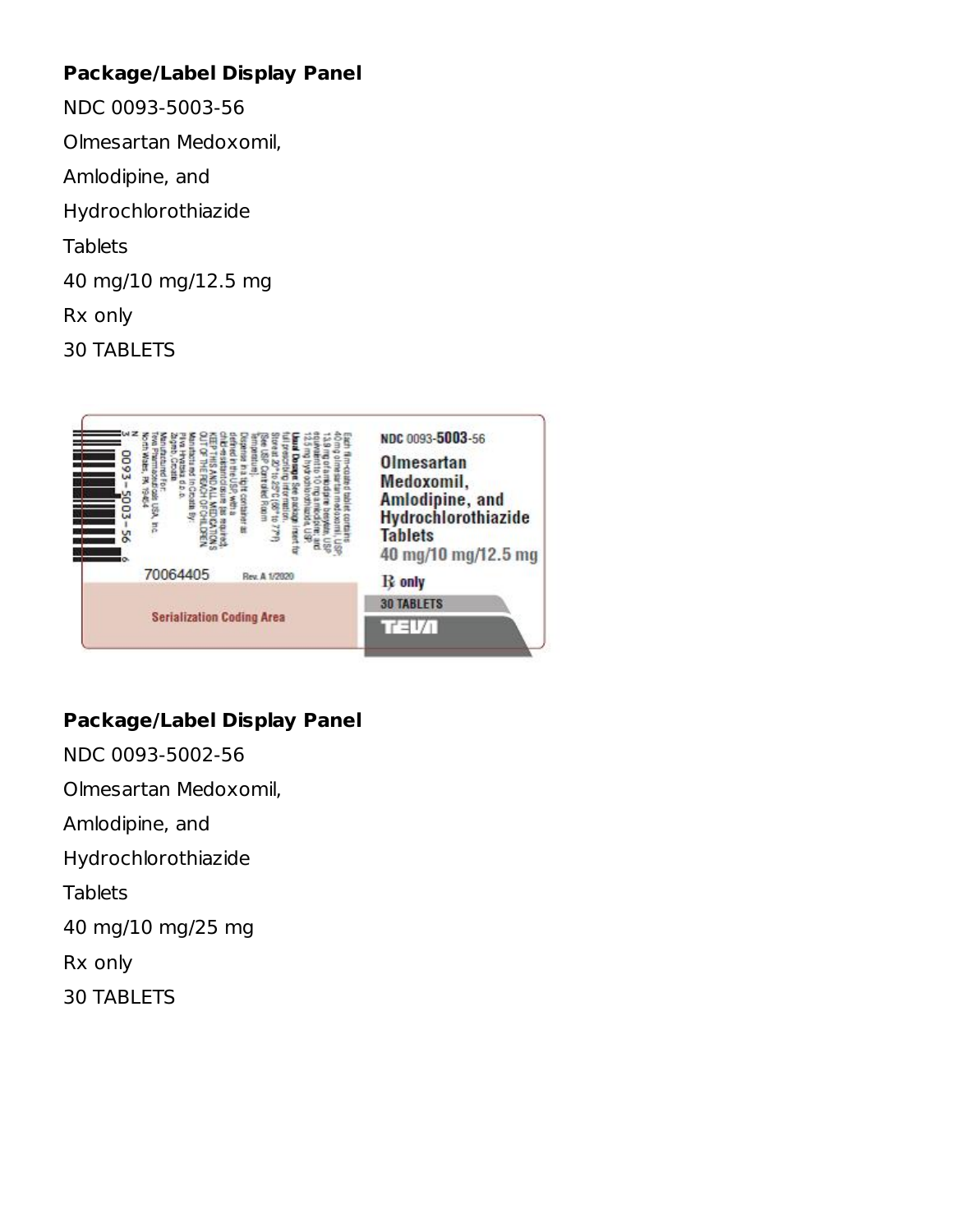

## **OLMESARTAN MEDOXOMIL, AMLODIPINE AND HYDROCHLOROTHIAZIDE**

olmesartan medoxomil, amlodipine and hydrochlorothiazide tablet, film coated

| UITICSULUITTIICUVAUTIIII, UITIIVUIPIITC UHU TIYUTUCHIUTUUTIIUZIUC LUDICI, IIIITI CUUCU |                         |                                        |                 |
|----------------------------------------------------------------------------------------|-------------------------|----------------------------------------|-----------------|
|                                                                                        |                         |                                        |                 |
| <b>Product Information</b>                                                             |                         |                                        |                 |
| <b>Product Type</b>                                                                    | HUMAN PRESCRIPTION DRUG | <b>Item Code (Source)</b>              | NDC:0093-5005   |
| <b>Route of Administration</b>                                                         | ORAL                    |                                        |                 |
|                                                                                        |                         |                                        |                 |
|                                                                                        |                         |                                        |                 |
| <b>Active Ingredient/Active Moiety</b>                                                 |                         |                                        |                 |
|                                                                                        | <b>Ingredient Name</b>  | <b>Basis of Strength Strength</b>      |                 |
| OLMESARTAN MEDOXOMIL (UNII: 6M97XTV3HD) (OLMESARTAN -<br>UNII:8W1IQP3U10)              |                         | <b>OLMES ARTAN</b><br><b>MEDOXOMIL</b> | $20 \text{ mg}$ |
| AMLODIPINE BESYLATE (UNII: 864V2Q084H) (AMLODIPINE - UNII:1 444QC288)                  |                         | <b>AMLODIPINE</b>                      | 5 <sub>mg</sub> |
| HYDROCHLOROTHIAZIDE (UNII: 0]48LPH2TH) (HYDROCHLOROTHIAZIDE -<br>UNII:0J48LPH2TH)      |                         | HYDROCHLOROTHIAZIDE 12.5 mg            |                 |
|                                                                                        |                         |                                        |                 |
|                                                                                        |                         |                                        |                 |
| <b>Inactive Ingredients</b>                                                            |                         |                                        |                 |
|                                                                                        | <b>Ingredient Name</b>  |                                        | <b>Strength</b> |
| <b>CROSPOVIDONE (12 MPA.S AT 5%) (UNII: 40UAA97IT9)</b>                                |                         |                                        |                 |
| LACTOSE MONOHYDRATE (UNII: EWQ57Q8I5X)                                                 |                         |                                        |                 |
| <b>MAGNESIUM STEARATE (UNII: 70097M6I30)</b>                                           |                         |                                        |                 |
| MICROCRYSTALLINE CELLULOSE (UNII: OP1R32D61U)                                          |                         |                                        |                 |
| POLYETHYLENE GLYCOL 3350 (UNII: G2M7P15E5P)                                            |                         |                                        |                 |
| POLYVINYL ALCOHOL, UNSPECIFIED (UNII: 532B59J990)                                      |                         |                                        |                 |
| POVIDONE K30 (UNII: U725QWY32X)                                                        |                         |                                        |                 |
| <b>SILICON DIOXIDE (UNII: ETJ7Z6XBU4)</b>                                              |                         |                                        |                 |
| SODIUM STARCH GLYCOLATE TYPE A POTATO (UNII: 5856J3G2A2)                               |                         |                                        |                 |
| TALC (UNII: 7SEV7J4R1U)                                                                |                         |                                        |                 |
| TITANIUM DIOXIDE (UNII: 15FIX9V2JP)                                                    |                         |                                        |                 |
| FD&C RED NO. 40 (UNII: WZB9127XOA)                                                     |                         |                                        |                 |
| <b>FERROSOFERRIC OXIDE (UNII: XMOM87F357)</b>                                          |                         |                                        |                 |
| <b>FERRIC OXIDE YELLOW (UNII: EX43802MRT)</b>                                          |                         |                                        |                 |
|                                                                                        |                         |                                        |                 |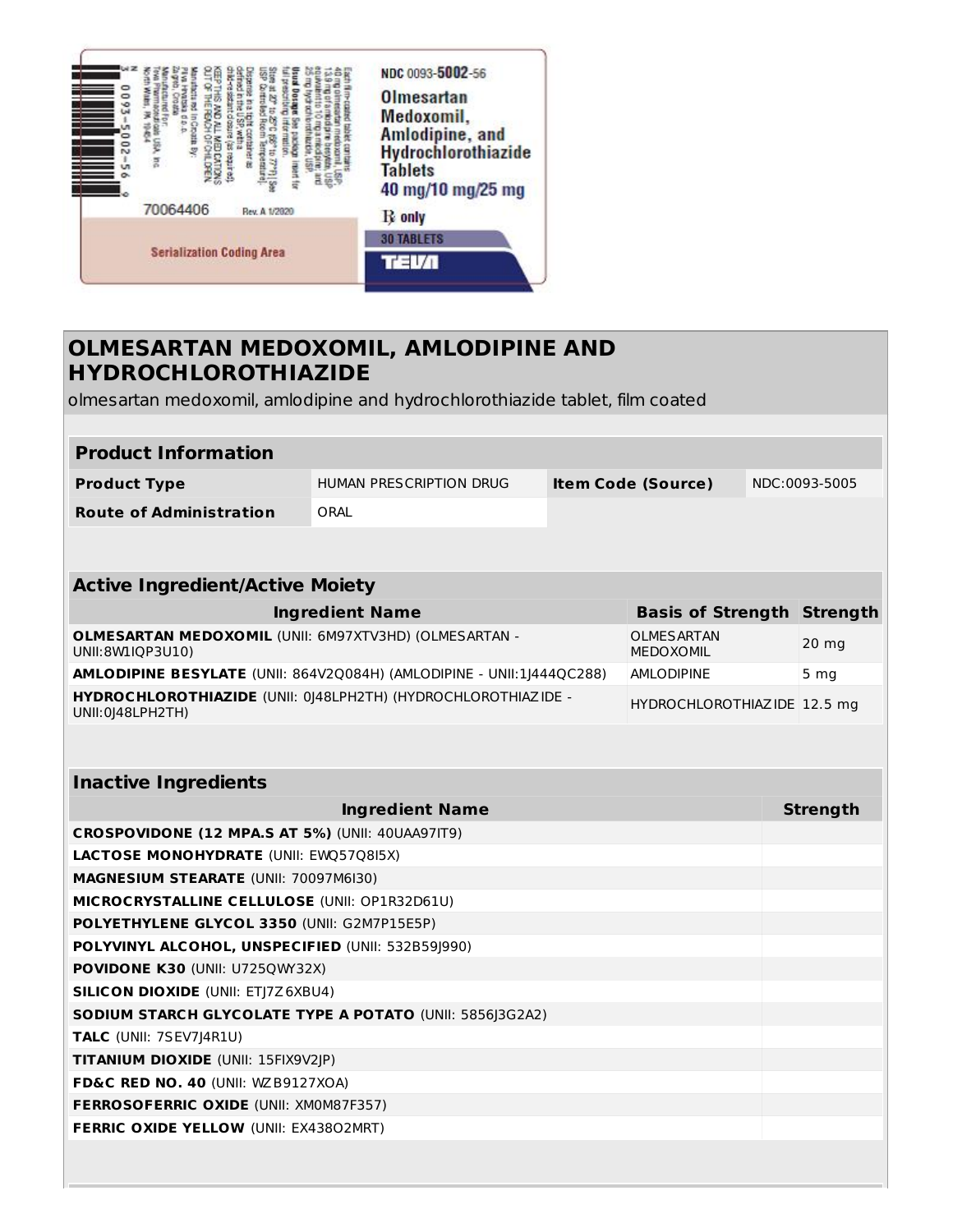| pink (light pink to pink)<br><b>Score</b><br>no score<br><b>ROUND</b><br><b>Size</b><br>8 <sub>mm</sub><br>TEVA; 5005<br><b>Imprint Code</b><br><b>Marketing End</b><br><b>Marketing Start</b><br><b>Item Code</b><br><b>Package Description</b><br><b>Date</b><br><b>Date</b><br>30 in 1 BOTTLE; Type 0: Not a Combination<br>NDC:0093-5005-<br>$\mathbf{1}$<br>11/14/2016<br>56<br>Product<br><b>Marketing Information</b><br><b>Application Number or Monograph</b><br><b>Marketing</b><br><b>Marketing Start</b><br><b>Marketing End</b><br><b>Citation</b><br><b>Date</b><br>Category<br><b>Date</b><br>ANDA202491<br>11/14/2016 |                  | <b>Product Characteristics</b> |  |
|---------------------------------------------------------------------------------------------------------------------------------------------------------------------------------------------------------------------------------------------------------------------------------------------------------------------------------------------------------------------------------------------------------------------------------------------------------------------------------------------------------------------------------------------------------------------------------------------------------------------------------------|------------------|--------------------------------|--|
|                                                                                                                                                                                                                                                                                                                                                                                                                                                                                                                                                                                                                                       | Color            |                                |  |
|                                                                                                                                                                                                                                                                                                                                                                                                                                                                                                                                                                                                                                       | <b>Shape</b>     |                                |  |
|                                                                                                                                                                                                                                                                                                                                                                                                                                                                                                                                                                                                                                       | <b>Flavor</b>    |                                |  |
|                                                                                                                                                                                                                                                                                                                                                                                                                                                                                                                                                                                                                                       | <b>Contains</b>  |                                |  |
|                                                                                                                                                                                                                                                                                                                                                                                                                                                                                                                                                                                                                                       |                  |                                |  |
|                                                                                                                                                                                                                                                                                                                                                                                                                                                                                                                                                                                                                                       | <b>Packaging</b> |                                |  |
|                                                                                                                                                                                                                                                                                                                                                                                                                                                                                                                                                                                                                                       | #                |                                |  |
|                                                                                                                                                                                                                                                                                                                                                                                                                                                                                                                                                                                                                                       |                  |                                |  |
|                                                                                                                                                                                                                                                                                                                                                                                                                                                                                                                                                                                                                                       |                  |                                |  |
|                                                                                                                                                                                                                                                                                                                                                                                                                                                                                                                                                                                                                                       |                  |                                |  |
|                                                                                                                                                                                                                                                                                                                                                                                                                                                                                                                                                                                                                                       |                  |                                |  |
|                                                                                                                                                                                                                                                                                                                                                                                                                                                                                                                                                                                                                                       | <b>ANDA</b>      |                                |  |
|                                                                                                                                                                                                                                                                                                                                                                                                                                                                                                                                                                                                                                       |                  |                                |  |
|                                                                                                                                                                                                                                                                                                                                                                                                                                                                                                                                                                                                                                       |                  |                                |  |
| <b>OLMESARTAN MEDOXOMIL, AMLODIPINE AND</b>                                                                                                                                                                                                                                                                                                                                                                                                                                                                                                                                                                                           |                  |                                |  |
| <b>HYDROCHLOROTHIAZIDE</b>                                                                                                                                                                                                                                                                                                                                                                                                                                                                                                                                                                                                            |                  |                                |  |
| olmesartan medoxomil, amlodipine and hydrochlorothiazide tablet, film coated                                                                                                                                                                                                                                                                                                                                                                                                                                                                                                                                                          |                  |                                |  |
|                                                                                                                                                                                                                                                                                                                                                                                                                                                                                                                                                                                                                                       |                  |                                |  |
| <b>Product Information</b>                                                                                                                                                                                                                                                                                                                                                                                                                                                                                                                                                                                                            |                  |                                |  |

| <b>Product Type</b>            | HUMAN PRESCRIPTION DRUG | <b>Item Code (Source)</b> | NDC:0093-5006 |
|--------------------------------|-------------------------|---------------------------|---------------|
| <b>Route of Administration</b> | ORAL                    |                           |               |

| <b>Active Ingredient/Active Moiety</b>                                            |                                        |                 |
|-----------------------------------------------------------------------------------|----------------------------------------|-----------------|
| <b>Ingredient Name</b>                                                            | <b>Basis of Strength Strength</b>      |                 |
| <b>OLMESARTAN MEDOXOMIL (UNII: 6M97XTV3HD) (OLMESARTAN -</b><br>UNII:8WIIQP3U10)  | <b>OLMES ARTAN</b><br><b>MEDOXOMIL</b> | 40 mg           |
| AMLODIPINE BESYLATE (UNII: 864V2Q084H) (AMLODIPINE - UNII: 1 444QC288)            | <b>AMLODIPINE</b>                      | 5 <sub>mg</sub> |
| HYDROCHLOROTHIAZIDE (UNII: 0)48LPH2TH) (HYDROCHLOROTHIAZIDE -<br>UNII:0148LPH2TH) | HYDROCHLOROTHIAZIDE 12.5 mg            |                 |

| <b>Inactive Ingredients</b>                             |                 |
|---------------------------------------------------------|-----------------|
| <b>Ingredient Name</b>                                  | <b>Strength</b> |
| <b>CROSPOVIDONE (12 MPA.S AT 5%) (UNII: 40UAA97IT9)</b> |                 |
| <b>LACTOSE MONOHYDRATE (UNII: EWQ57Q8I5X)</b>           |                 |
| <b>MAGNESIUM STEARATE (UNII: 70097M6I30)</b>            |                 |
| <b>MICROCRYSTALLINE CELLULOSE (UNII: OP1R32D61U)</b>    |                 |
| <b>POLYETHYLENE GLYCOL 3350 (UNII: G2M7P15E5P)</b>      |                 |
| POLYVINYL ALCOHOL, UNSPECIFIED (UNII: 532B59J990)       |                 |
| <b>POVIDONE K30 (UNII: U7250WY32X)</b>                  |                 |
| <b>SILICON DIOXIDE (UNII: ETJ7Z6XBU4)</b>               |                 |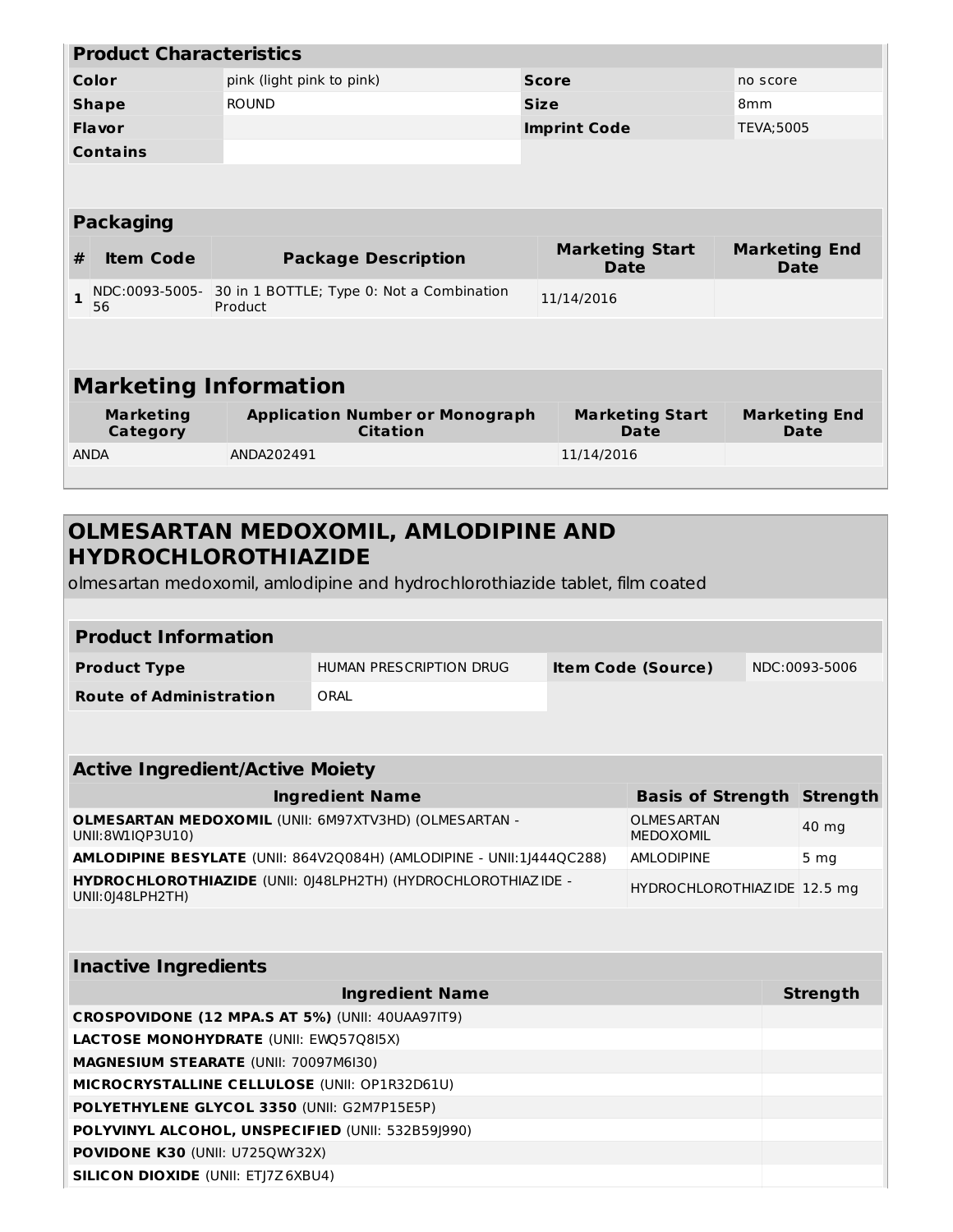|              |                                | SODIUM STARCH GLYCOLATE TYPE A POTATO (UNII: 5856J3G2A2)            |                                       |                                     |
|--------------|--------------------------------|---------------------------------------------------------------------|---------------------------------------|-------------------------------------|
|              | TALC (UNII: 7SEV7J4R1U)        |                                                                     |                                       |                                     |
|              |                                | TITANIUM DIOXIDE (UNII: 15FIX9V2JP)                                 |                                       |                                     |
|              |                                | D&C YELLOW NO. 10 ALUMINUM LAKE (UNII: CQ3XH3DET6)                  |                                       |                                     |
|              |                                | <b>FERRIC OXIDE YELLOW (UNII: EX43802MRT)</b>                       |                                       |                                     |
|              |                                |                                                                     |                                       |                                     |
|              |                                |                                                                     |                                       |                                     |
|              | <b>Product Characteristics</b> |                                                                     |                                       |                                     |
|              | Color                          | yellow (yellow to dark yellow)                                      | <b>Score</b>                          | no score                            |
|              | <b>Shape</b>                   | <b>ROUND</b>                                                        | <b>Size</b>                           | 10 <sub>mm</sub>                    |
|              | Flavor                         |                                                                     | <b>Imprint Code</b>                   | <b>TEVA;5006</b>                    |
|              | <b>Contains</b>                |                                                                     |                                       |                                     |
|              |                                |                                                                     |                                       |                                     |
|              |                                |                                                                     |                                       |                                     |
|              | <b>Packaging</b>               |                                                                     |                                       |                                     |
| #            | <b>Item Code</b>               | <b>Package Description</b>                                          | <b>Marketing Start</b><br><b>Date</b> | <b>Marketing End</b><br><b>Date</b> |
| $\mathbf{1}$ | 56                             | NDC:0093-5006- 30 in 1 BOTTLE; Type 0: Not a Combination<br>Product | 11/14/2016                            |                                     |
|              |                                |                                                                     |                                       |                                     |
|              |                                |                                                                     |                                       |                                     |
|              |                                | <b>Marketing Information</b>                                        |                                       |                                     |
|              |                                |                                                                     |                                       |                                     |
|              | <b>Marketing</b><br>Category   | <b>Application Number or Monograph</b><br><b>Citation</b>           | <b>Marketing Start</b><br><b>Date</b> | <b>Marketing End</b><br><b>Date</b> |
| <b>ANDA</b>  |                                | ANDA202491                                                          | 11/14/2016                            |                                     |
|              |                                |                                                                     |                                       |                                     |
|              |                                |                                                                     |                                       |                                     |
|              |                                |                                                                     |                                       |                                     |
|              |                                | OLMESARTAN MEDOXOMIL, AMLODIPINE AND                                |                                       |                                     |
|              |                                | <b>HYDROCHLOROTHIAZIDE</b>                                          |                                       |                                     |

olmesartan medoxomil, amlodipine and hydrochlorothiazide tablet, film coated

| <b>Product Information</b>                                                        |                         |                                   |                 |
|-----------------------------------------------------------------------------------|-------------------------|-----------------------------------|-----------------|
| <b>Product Type</b>                                                               | HUMAN PRESCRIPTION DRUG | <b>Item Code (Source)</b>         | NDC:0093-5004   |
| <b>Route of Administration</b>                                                    | ORAI                    |                                   |                 |
|                                                                                   |                         |                                   |                 |
|                                                                                   |                         |                                   |                 |
| <b>Active Ingredient/Active Moiety</b>                                            |                         |                                   |                 |
|                                                                                   | <b>Ingredient Name</b>  | <b>Basis of Strength Strength</b> |                 |
| <b>OLMESARTAN MEDOXOMIL (UNII: 6M97XTV3HD) (OLMESARTAN -</b><br>UNII:8W1IOP3U10)  |                         | <b>OLMES ARTAN</b><br>MEDOXOMIL   | 40 mg           |
| AMLODIPINE BESYLATE (UNII: 864V2Q084H) (AMLODIPINE - UNII:1J444QC288)             |                         | <b>AMI ODIPINE</b>                | 5 <sub>mg</sub> |
| HYDROCHLOROTHIAZIDE (UNII: 0)48LPH2TH) (HYDROCHLOROTHIAZIDE -<br>UNII:0148LPH2TH) |                         | HYDROCHLOROTHIAZIDE 25 mg         |                 |
|                                                                                   |                         |                                   |                 |
| <b>Inactive Ingredients</b>                                                       |                         |                                   |                 |
|                                                                                   | <b>Ingredient Name</b>  |                                   | <b>Strength</b> |
| <b>CROSPOVIDONE (12 MPA.S AT 5%) (UNII: 40UAA97IT9)</b>                           |                         |                                   |                 |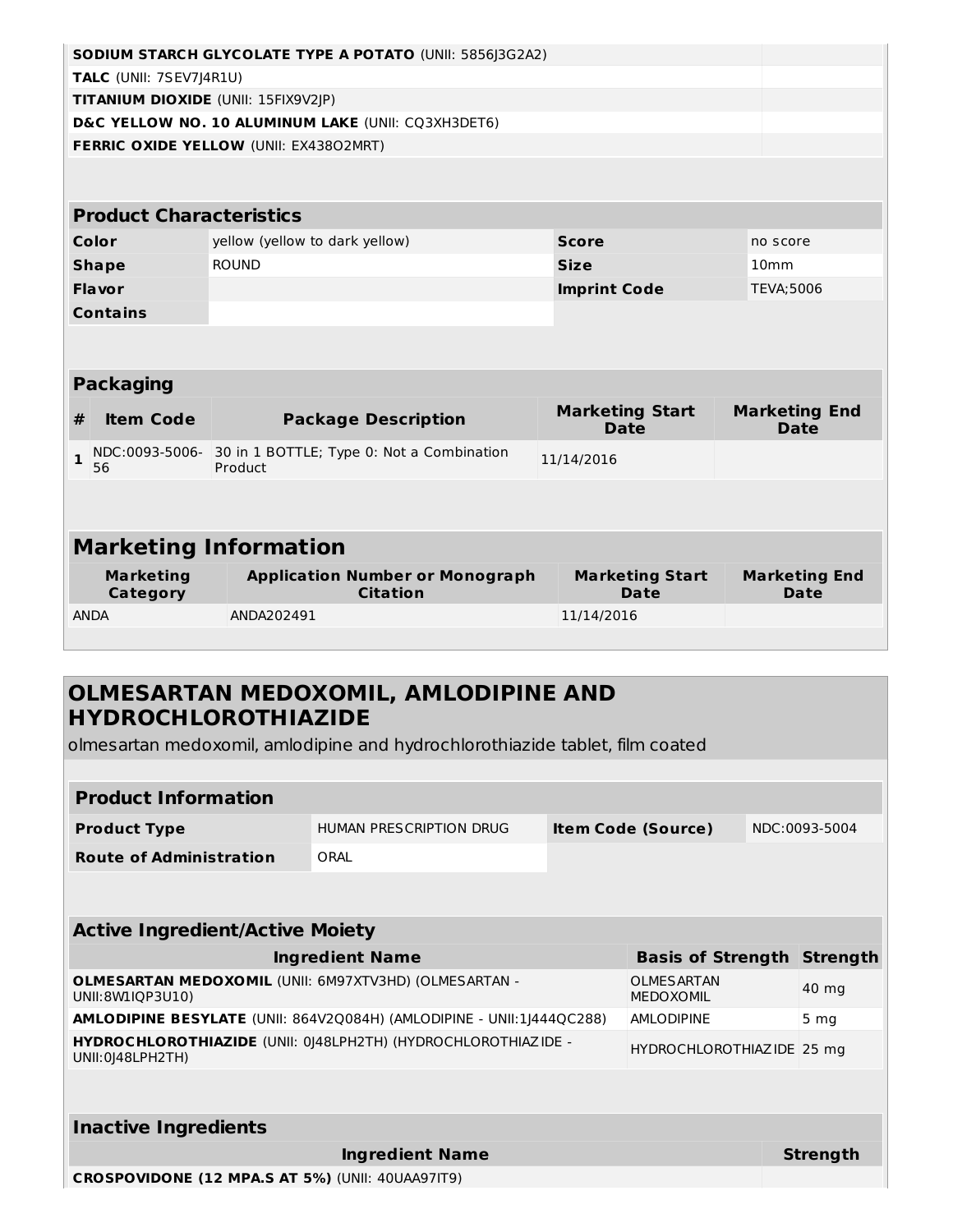|                                      | <b>LACTOSE MONOHYDRATE (UNII: EWQ57Q8I5X)</b>             |                                       |                              |
|--------------------------------------|-----------------------------------------------------------|---------------------------------------|------------------------------|
|                                      | <b>MAGNESIUM STEARATE (UNII: 70097M6I30)</b>              |                                       |                              |
|                                      | MICROCRYSTALLINE CELLULOSE (UNII: OP1R32D61U)             |                                       |                              |
|                                      | POLYETHYLENE GLYCOL 3350 (UNII: G2M7P15E5P)               |                                       |                              |
|                                      | POLYVINYL ALCOHOL, UNSPECIFIED (UNII: 532B59J990)         |                                       |                              |
| POVIDONE K30 (UNII: U725QWY32X)      |                                                           |                                       |                              |
|                                      | <b>SILICON DIOXIDE (UNII: ETJ7Z6XBU4)</b>                 |                                       |                              |
|                                      | SODIUM STARCH GLYCOLATE TYPE A POTATO (UNII: 5856]3G2A2)  |                                       |                              |
| <b>TALC</b> (UNII: 7SEV7J4R1U)       |                                                           |                                       |                              |
|                                      | TITANIUM DIOXIDE (UNII: 15FIX9V2JP)                       |                                       |                              |
|                                      | D&C YELLOW NO. 10 ALUMINUM LAKE (UNII: CQ3XH3DET6)        |                                       |                              |
|                                      | FERRIC OXIDE YELLOW (UNII: EX43802MRT)                    |                                       |                              |
|                                      |                                                           |                                       |                              |
|                                      |                                                           |                                       |                              |
| <b>Product Characteristics</b>       |                                                           |                                       |                              |
| Color                                | yellow (yellow to dark yellow)                            | <b>Score</b>                          | no score                     |
| <b>Shape</b>                         | OVAL (modified capsule shaped)                            | <b>Size</b>                           | 13mm                         |
|                                      |                                                           |                                       |                              |
| <b>Flavor</b>                        |                                                           | <b>Imprint Code</b>                   | <b>TEVA:5004</b>             |
| <b>Contains</b>                      |                                                           |                                       |                              |
|                                      |                                                           |                                       |                              |
|                                      |                                                           |                                       |                              |
| <b>Packaging</b>                     |                                                           |                                       |                              |
| <b>Item Code</b><br>#                | <b>Package Description</b>                                | <b>Marketing Start</b><br><b>Date</b> | <b>Marketing End</b><br>Date |
| NDC:0093-5004-<br>$\mathbf{1}$<br>56 | 30 in 1 BOTTLE; Type 0: Not a Combination<br>Product      | 11/14/2016                            |                              |
|                                      |                                                           |                                       |                              |
|                                      |                                                           |                                       |                              |
|                                      | <b>Marketing Information</b>                              |                                       |                              |
| <b>Marketing</b><br>Category         | <b>Application Number or Monograph</b><br><b>Citation</b> | <b>Marketing Start</b><br>Date        | <b>Marketing End</b><br>Date |

# **OLMESARTAN MEDOXOMIL, AMLODIPINE AND HYDROCHLOROTHIAZIDE**

olmesartan medoxomil, amlodipine and hydrochlorothiazide tablet, film coated

| <b>Product Information</b>                                                       |                         |  |                                        |  |                 |
|----------------------------------------------------------------------------------|-------------------------|--|----------------------------------------|--|-----------------|
| <b>Product Type</b>                                                              | HUMAN PRESCRIPTION DRUG |  | <b>Item Code (Source)</b>              |  | NDC:0093-5003   |
| <b>Route of Administration</b>                                                   | ORAI                    |  |                                        |  |                 |
|                                                                                  |                         |  |                                        |  |                 |
| <b>Active Ingredient/Active Moiety</b>                                           |                         |  |                                        |  |                 |
|                                                                                  | <b>Ingredient Name</b>  |  | <b>Basis of Strength Strength</b>      |  |                 |
| <b>OLMESARTAN MEDOXOMIL (UNII: 6M97XTV3HD) (OLMESARTAN -</b><br>UNII:8W1IOP3U10) |                         |  | <b>OLMES ARTAN</b><br><b>MEDOXOMIL</b> |  | 40 mg           |
| <b>AMLODIPINE BESYLATE</b> (UNII: 864V2Q084H) (AMLODIPINE - UNII:1 444QC288)     |                         |  | AMLODIPINE                             |  | $10 \text{ mg}$ |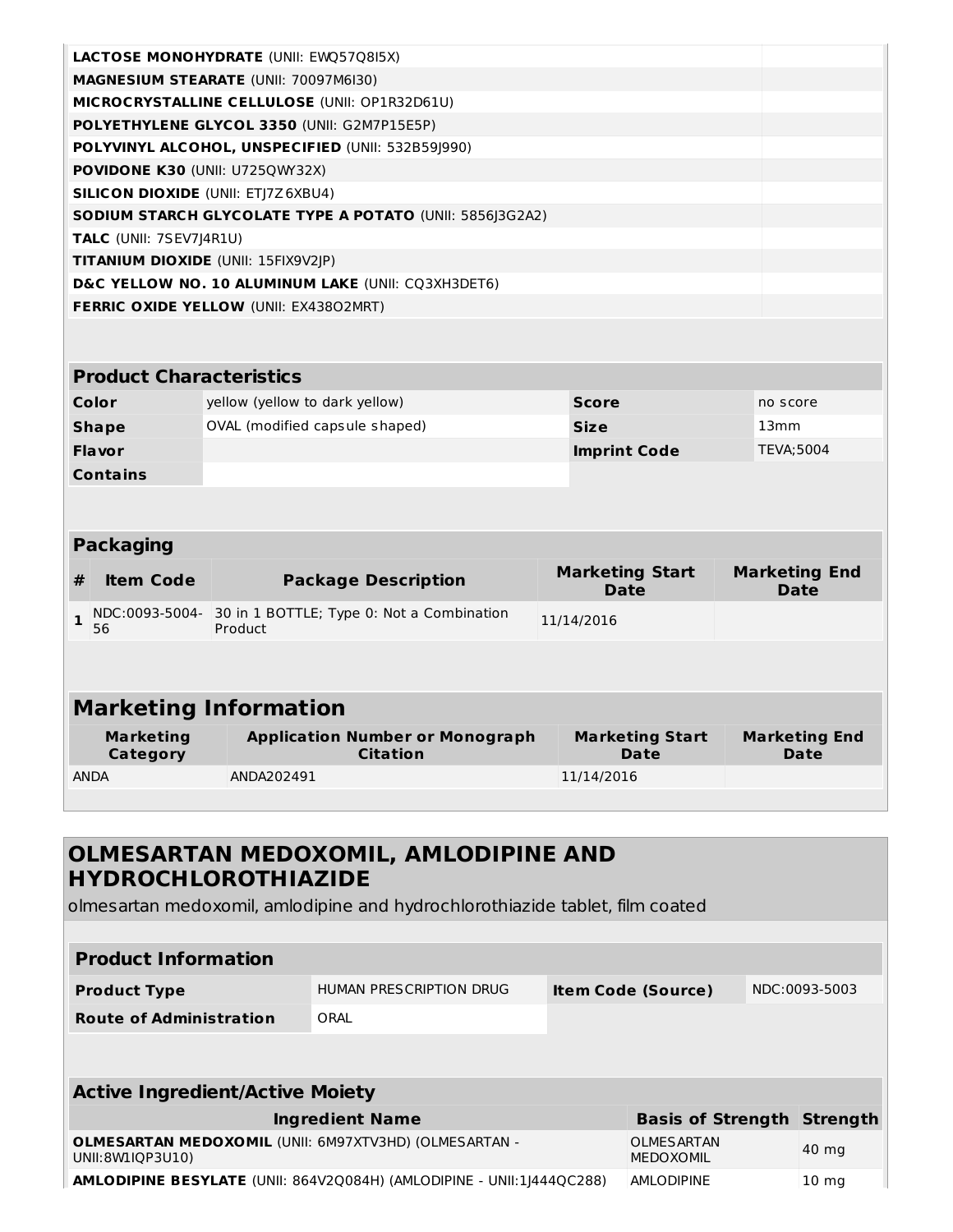**HYDROCHLOROTHIAZIDE** (UNII: 0J48LPH2TH) (HYDROCHLOROTHIAZIDE - UNII:0J48LPH2TH) HYDROCHLOROTHIAZIDE 12.5 mg

| <b>Inactive Ingredients</b>                              |                 |  |  |
|----------------------------------------------------------|-----------------|--|--|
| <b>Ingredient Name</b>                                   | <b>Strength</b> |  |  |
| <b>CROSPOVIDONE (12 MPA.S AT 5%) (UNII: 40UAA97IT9)</b>  |                 |  |  |
| <b>LACTOSE MONOHYDRATE (UNII: EWQ57Q8I5X)</b>            |                 |  |  |
| <b>MAGNESIUM STEARATE (UNII: 70097M6I30)</b>             |                 |  |  |
| <b>MICROCRYSTALLINE CELLULOSE (UNII: OP1R32D61U)</b>     |                 |  |  |
| POLYETHYLENE GLYCOL 3350 (UNII: G2M7P15E5P)              |                 |  |  |
| POLYVINYL ALCOHOL, UNSPECIFIED (UNII: 532B59J990)        |                 |  |  |
| <b>POVIDONE K30 (UNII: U7250WY32X)</b>                   |                 |  |  |
| <b>SILICON DIOXIDE (UNII: ETJ7Z6XBU4)</b>                |                 |  |  |
| SODIUM STARCH GLYCOLATE TYPE A POTATO (UNII: 5856J3G2A2) |                 |  |  |
| <b>TALC</b> (UNII: 7SEV7 4R1U)                           |                 |  |  |
| <b>TITANIUM DIOXIDE (UNII: 15FIX9V2JP)</b>               |                 |  |  |
| <b>FD&amp;C RED NO. 40 (UNII: WZB9127XOA)</b>            |                 |  |  |
| <b>FERROSOFERRIC OXIDE (UNII: XMOM87F357)</b>            |                 |  |  |
| FD&C YELLOW NO. 6 (UNII: H77VEI93A8)                     |                 |  |  |
|                                                          |                 |  |  |

| <b>Product Characteristics</b> |              |                     |                  |  |
|--------------------------------|--------------|---------------------|------------------|--|
| Color                          | pink         | <b>Score</b>        | no score         |  |
| <b>Shape</b>                   | <b>ROUND</b> | <b>Size</b>         | 10 <sub>mm</sub> |  |
| <b>Flavor</b>                  |              | <b>Imprint Code</b> | TEVA: 5003       |  |
| <b>Contains</b>                |              |                     |                  |  |

|  | <b>Packaging</b> |
|--|------------------|
|  |                  |

| # | <b>Item Code</b>             | <b>Package Description</b>                                                  | <b>Marketing Start</b><br><b>Date</b> | <b>Marketing End</b><br><b>Date</b> |
|---|------------------------------|-----------------------------------------------------------------------------|---------------------------------------|-------------------------------------|
|   | 56                           | $\vert$ NDC:0093-5003- 30 in 1 BOTTLE; Type 0: Not a Combination<br>Product | 11/14/2016                            |                                     |
|   |                              |                                                                             |                                       |                                     |
|   | <b>Marketing Information</b> |                                                                             |                                       |                                     |

| <b>Marketing</b> | <b>Application Number or Monograph</b> | <b>Marketing Start</b> | <b>Marketing End</b> |
|------------------|----------------------------------------|------------------------|----------------------|
| Category         | Citation                               | Date                   | Date                 |
| <b>ANDA</b>      | ANDA202491                             | 11/14/2016             |                      |

# **OLMESARTAN MEDOXOMIL, AMLODIPINE AND HYDROCHLOROTHIAZIDE**

olmesartan medoxomil, amlodipine and hydrochlorothiazide tablet, film coated

#### **Product Information**

**Product Type** HUMAN PRESCRIPTION DRUG **Item Code (Source)** NDC:0093-5002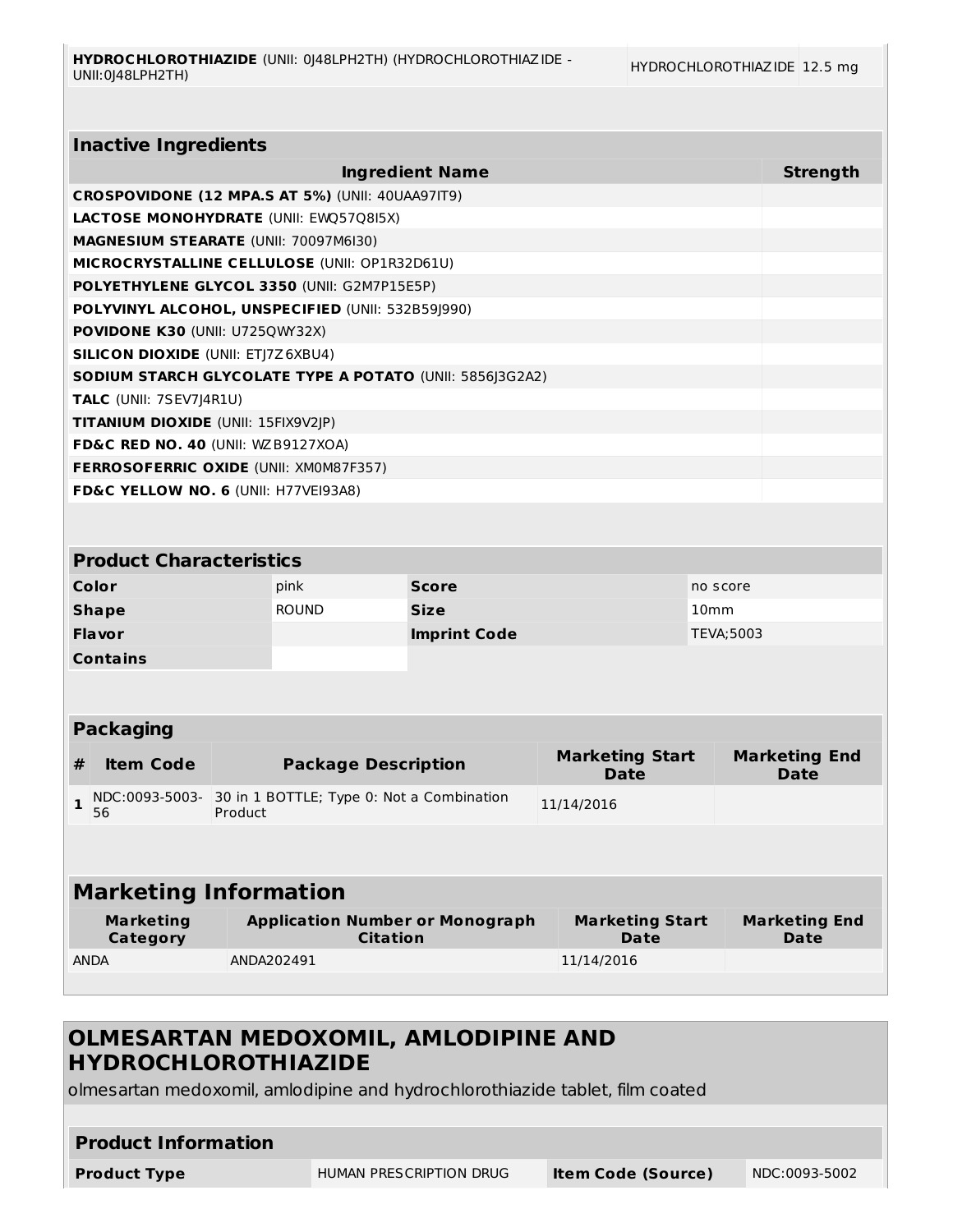| <b>Active Ingredient/Active Moiety</b>                                            |                                   |                  |  |
|-----------------------------------------------------------------------------------|-----------------------------------|------------------|--|
| <b>Ingredient Name</b>                                                            | <b>Basis of Strength Strength</b> |                  |  |
| <b>OLMESARTAN MEDOXOMIL (UNII: 6M97XTV3HD) (OLMESARTAN -</b><br>UNII:8WIIQP3U10)  | <b>OLMES ARTAN</b><br>MEDOXOMIL   | 40 mg            |  |
| AMLODIPINE BESYLATE (UNII: 864V2Q084H) (AMLODIPINE - UNII:1 444QC288)             | AMLODIPINE                        | 10 <sub>mg</sub> |  |
| HYDROCHLOROTHIAZIDE (UNII: 0)48LPH2TH) (HYDROCHLOROTHIAZIDE -<br>UNII:0J48LPH2TH) | HYDROCHLOROTHIAZIDE 25 mg         |                  |  |

# **Inactive Ingredients**

| <b>Ingredient Name</b>                                          | <b>Strength</b> |
|-----------------------------------------------------------------|-----------------|
| <b>CROSPOVIDONE (12 MPA.S AT 5%) (UNII: 40UAA97IT9)</b>         |                 |
| <b>LACTOSE MONOHYDRATE (UNII: EWQ57Q8I5X)</b>                   |                 |
| <b>MAGNESIUM STEARATE (UNII: 70097M6I30)</b>                    |                 |
| <b>MICROCRYSTALLINE CELLULOSE (UNII: OP1R32D61U)</b>            |                 |
| <b>POLYETHYLENE GLYCOL 3350 (UNII: G2M7P15E5P)</b>              |                 |
| POLYVINYL ALCOHOL, UNSPECIFIED (UNII: 532B59J990)               |                 |
| <b>POVIDONE K30 (UNII: U7250WY32X)</b>                          |                 |
| <b>SILICON DIOXIDE (UNII: ETI7Z6XBU4)</b>                       |                 |
| <b>SODIUM STARCH GLYCOLATE TYPE A POTATO (UNII: 5856 3G2A2)</b> |                 |
| <b>TALC</b> (UNII: 7SEV7J4R1U)                                  |                 |
| <b>TITANIUM DIOXIDE (UNII: 15FIX9V2JP)</b>                      |                 |
| FD&C RED NO. 40 (UNII: WZB9127XOA)                              |                 |
| <b>FERROSOFERRIC OXIDE (UNII: XMOM87F357)</b>                   |                 |
| <b>FD&amp;C YELLOW NO. 6 (UNII: H77VEI93A8)</b>                 |                 |

## **Product Characteristics**

| Color           | pink                           | <b>Score</b>        | no score         |
|-----------------|--------------------------------|---------------------|------------------|
| <b>Shape</b>    | OVAL (modified capsule shaped) | <b>Size</b>         | 13 <sub>mm</sub> |
| <b>Flavor</b>   |                                | <b>Imprint Code</b> | TEVA:5002        |
| <b>Contains</b> |                                |                     |                  |

# **Packaging**

| <b>Item Code</b> | <b>Package Description</b>                                              | <b>Marketing Start</b><br>Date | <b>Marketing End</b><br>Date |
|------------------|-------------------------------------------------------------------------|--------------------------------|------------------------------|
|                  | $\frac{1}{56}$ NDC:0093-5002- 30 in 1 BOTTLE; Type 0: Not a Combination | 11/14/2016                     |                              |

| <b>Marketing Information</b>                              |                                |                              |  |
|-----------------------------------------------------------|--------------------------------|------------------------------|--|
| <b>Application Number or Monograph</b><br><b>Citation</b> | <b>Marketing Start</b><br>Date | <b>Marketing End</b><br>Date |  |
| ANDA202491                                                | 11/14/2016                     |                              |  |
|                                                           |                                |                              |  |